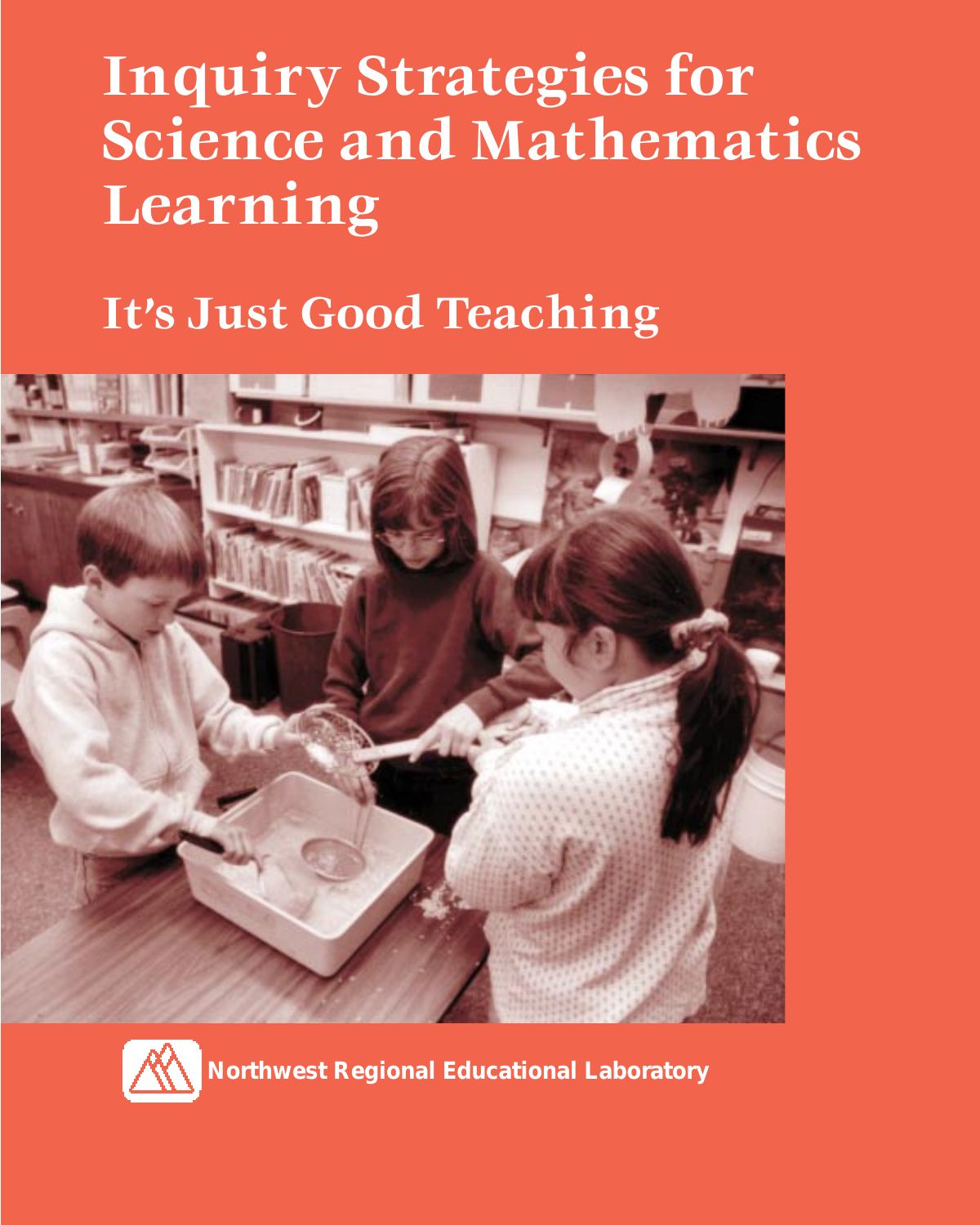This publication is based on work supported wholly or in part both by a grant and contract number RJ96006501 from the U.S. Department of Education. The content of this document does not necessarily reflect the views of the department or any other agency of the United States government. Permission to reproduce this publication in whole or in part is granted with the acknowledgment of the Northwest Regional Educational Laboratory as the source on all copies.

Comments or queries may be directed to Kit Peixotto, Unit Manager, Science and Mathematics Education, Northwest Regional Educational Laboratory, 101 S.W. Main Street, Suite 500, Portland, Oregon 97204, (503) 275-9594 or (800) 547-6339 ext. 594.

Appreciation is extended to the many educators who provided information and guidance in the development of this publication. Acknowledgments also go to the panel of reviewers and contributors for their valuable input: Peggy Cowan, Norie Dimeo-Ediger, John Graves, Rex Hagans, Berk Moss, Rosalind Philips, Jennifer Stepanek, Walter Woolbaugh, and Shirley Wright. In addition, several individuals made special contributions to the development of this product, including:

Denise Jarrett—Research and writing Kit Peixotto—Conceptual support and guidance Dawn Dzubay—Resource research and compilation Denise Crabtree—Desktop publishing Lee Sherman—Editorial review Photography—Denise Jarrett: front and back covers, pages 3, 6, 7, 9, 12, 16, 17, 18, 23, 26; Rick Stier: pages 4, 11, 15, 20, 21, 25; Tony Kneidek: page 24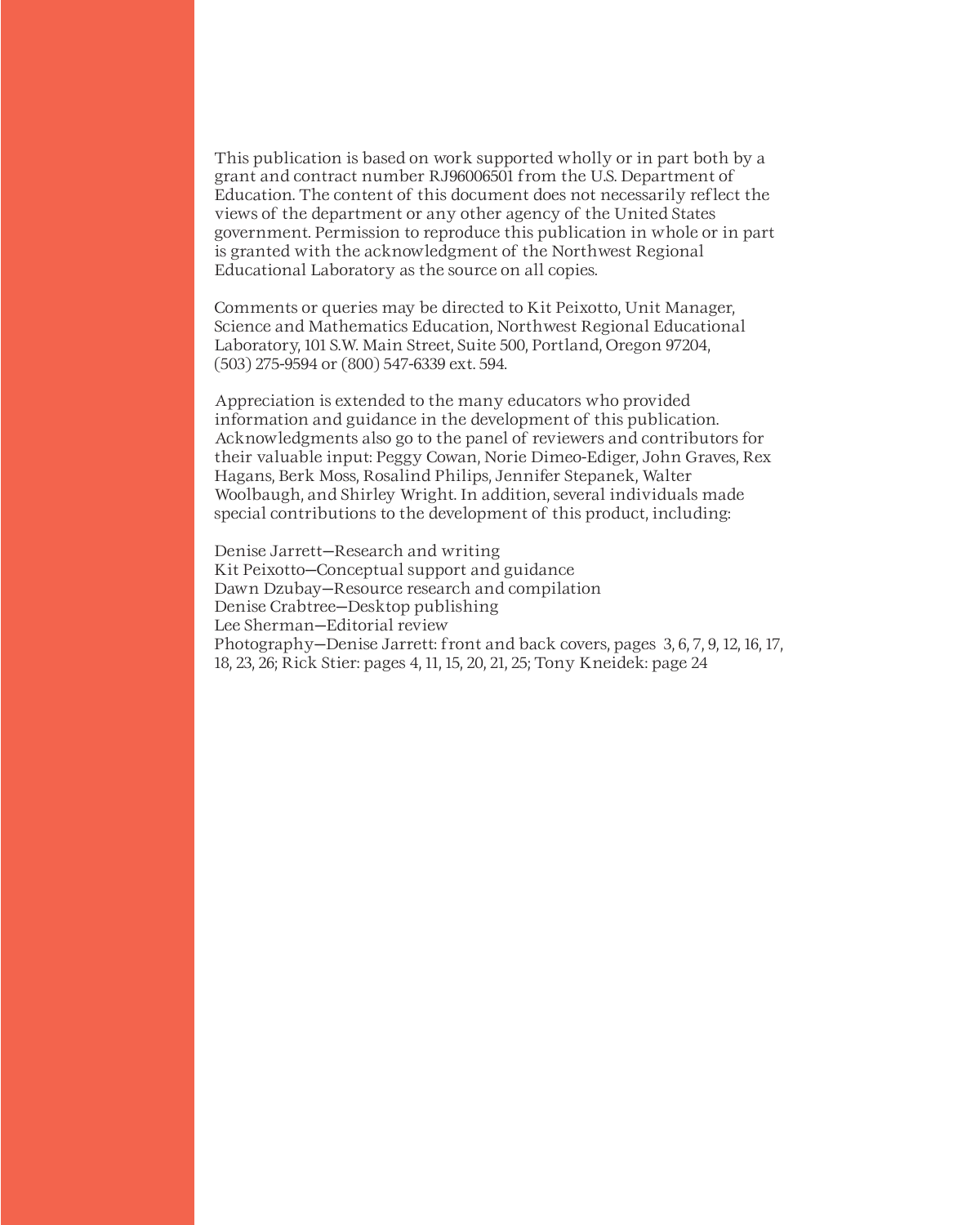# **Inquiry Strategies for Science and Mathematics Learning**

**It's Just Good Teaching**

**by Denise Jarrett Science and Mathematics Education**

**May 1997**

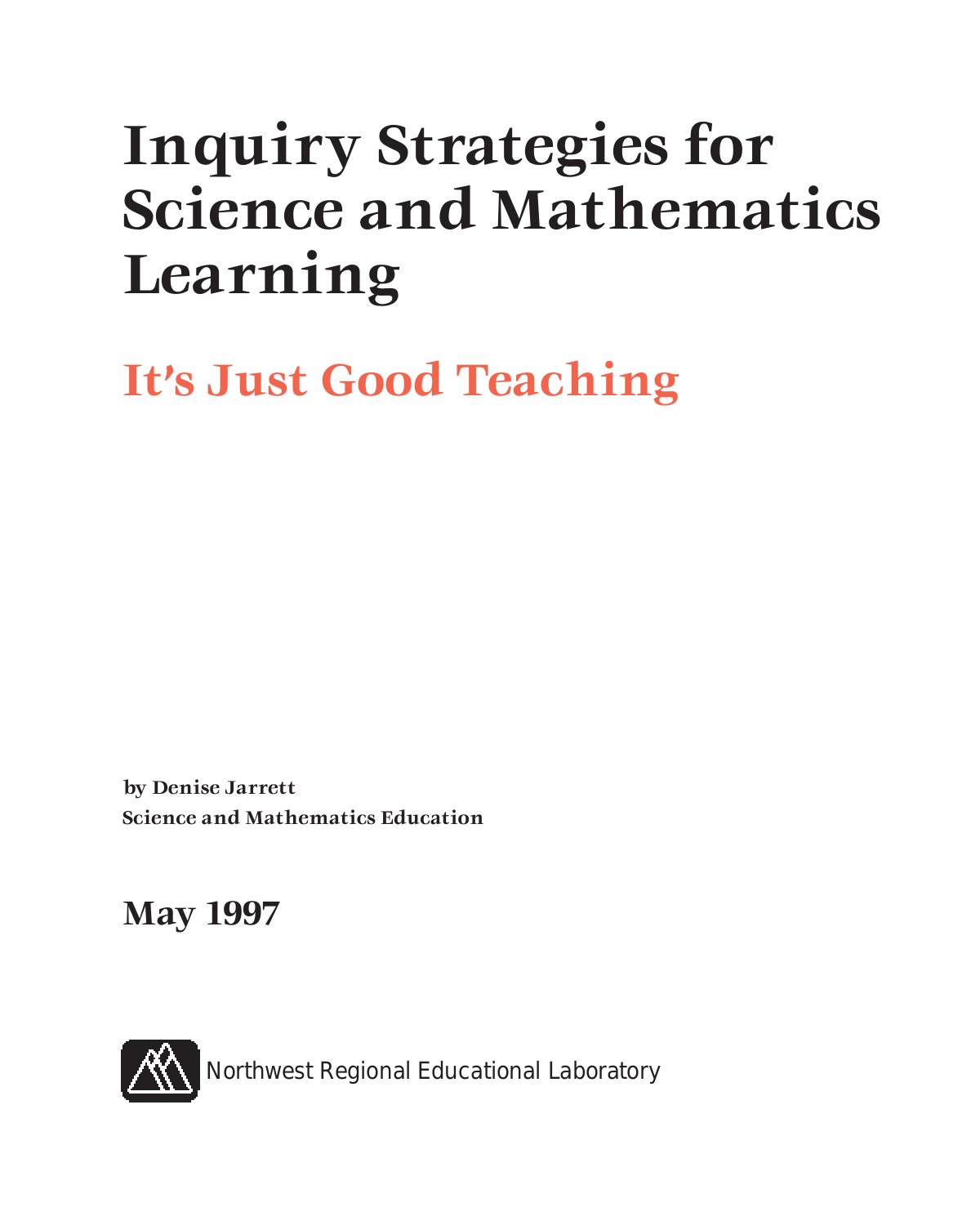### **Table of Contents**

| Engage students in designing the learning environment11     |  |
|-------------------------------------------------------------|--|
|                                                             |  |
| Integrate science laboratories into the regular class day11 |  |
|                                                             |  |
|                                                             |  |
|                                                             |  |
|                                                             |  |
|                                                             |  |
|                                                             |  |
|                                                             |  |
|                                                             |  |
|                                                             |  |
|                                                             |  |
|                                                             |  |
|                                                             |  |
|                                                             |  |
|                                                             |  |
|                                                             |  |
|                                                             |  |
|                                                             |  |
|                                                             |  |
|                                                             |  |
|                                                             |  |
|                                                             |  |
|                                                             |  |
|                                                             |  |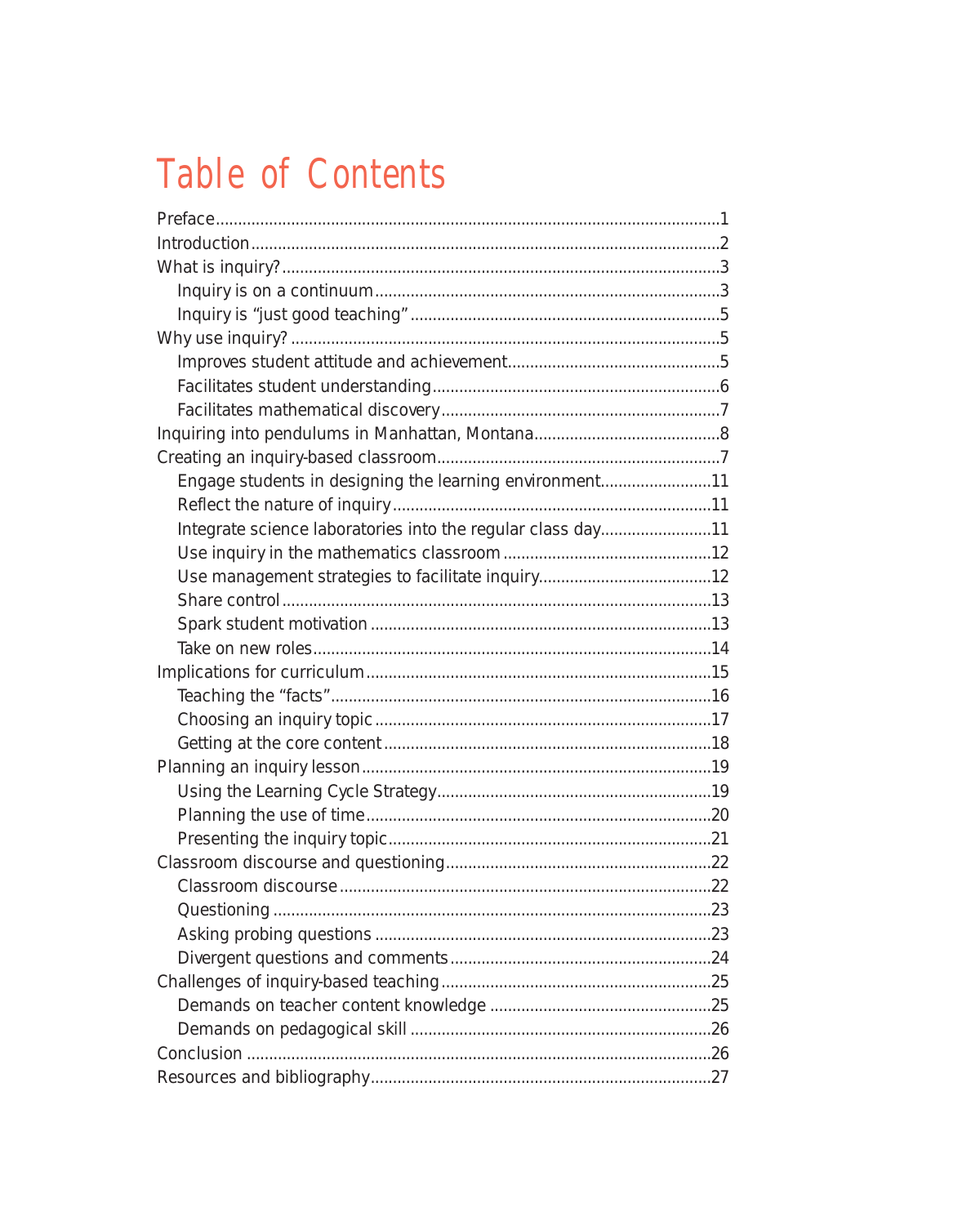### **Preface**

II nquiry-based teaching is a perfect<br>complement to a child's natural<br>works. Whether it is the elementary stunquiry-based teaching is a perfect complement to a child's natural curiosity about the world and how it dent's wonder that is prompted by a story about hibernating animals, the middle school student's predictions about the relationship between circumference and diameter that arise from an exploration of different-sized spheres, or the high school student's questions that are provoked by a local environmental issue, students become actively engaged in the learning process when given the opportunity to hypothesize and investigate.

The Science and Mathematics Education unit at the Northwest Regional Educational Laboratory offers *Inquiry Strategies for Science and Mathematics Learning* as the second publication in our It's Just Good Teaching series. Intended to furnish K-12 teachers with both research-based rationale and recommendations for effective techniques that can be applied in today's complex and changing classrooms, future topics in the series will explore standards-based teaching and using assessment to inform instruction.

All publications follow a similar format. An initial summary of the key themes in the current research and literature sets the stage for the subsequent discussion of research-recommended practices. Included throughout the publications are insights from Northwest educators who are implementing these strategies and represent examples of "real-life research in practice." The listing of print materials, organizations, and online resources enables teachers to access and explore additional tools to support their efforts to provide all students with the

mathematics and science knowledge, skills, and abilities necessary for success.

The Northwest Regional Educational Laboratory is committed to improve educational results for children, youth, and adults by providing research and development assistance in delivering equitable, high-quality educational programs. We are proud to be partners with the dedicated practitioners who work on behalf of students throughout the Northwest. We invite your analysis and feedback of *Inquiry Strategies for Science and Mathematics Learning: It's Just Good Teaching* as a resource to strengthen science and mathematics education in the region.

Kit Peixotto Unit Manager Science and Mathematics Education May 1997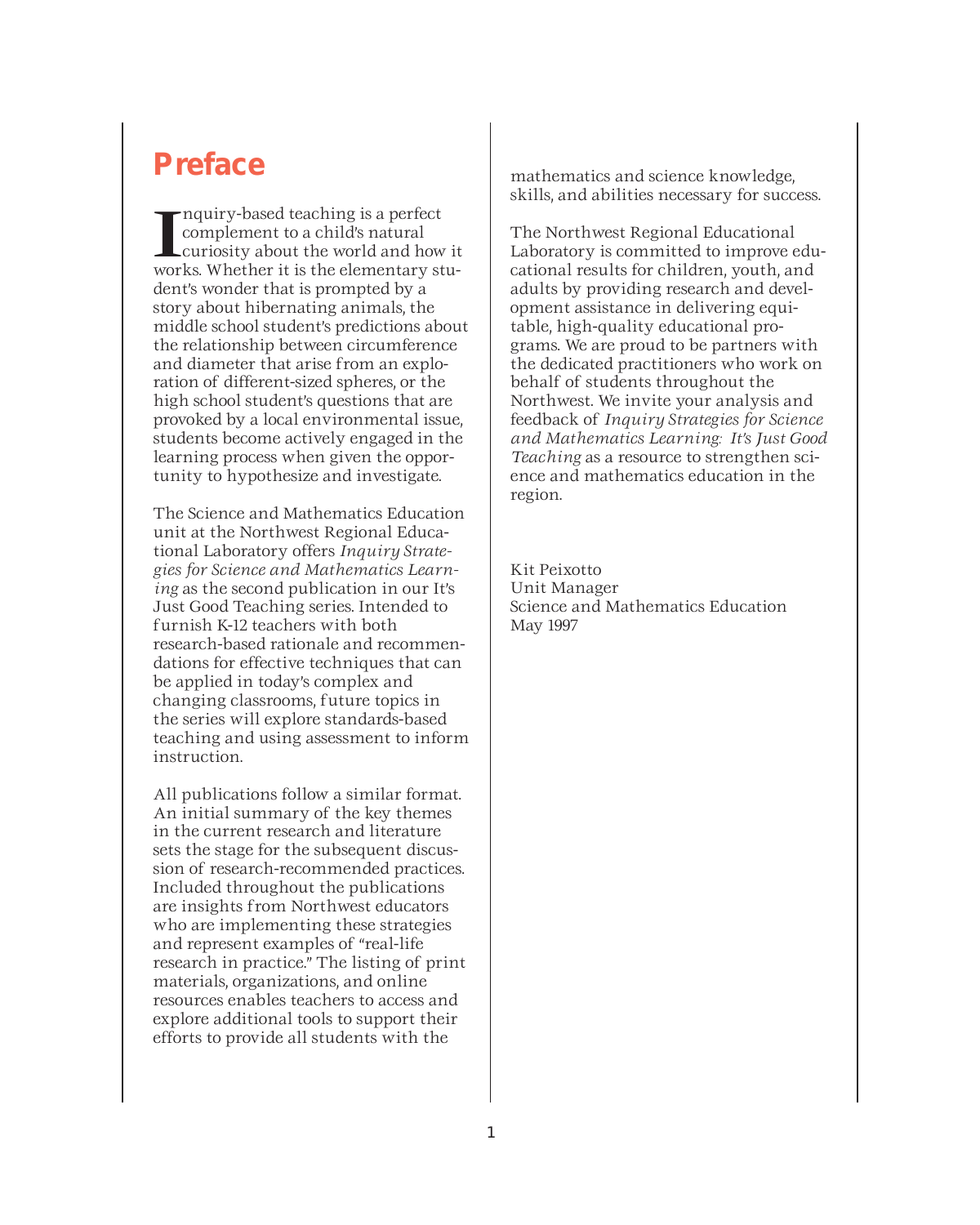### **Introduction**

In the past 20 years, our understanding of how people learn has changed<br>dramatically. Not long ago, educators<br>and psychologists believed that students' n the past 20 years, our understanding of how people learn has changed dramatically. Not long ago, educators brains were like empty vessels waiting to be filled with knowledge imparted by a teacher. But advances in cognitive research and developmental psychology, combined with today's urgency to educate all students in an increasingly diverse and technological society, have transformed the way we think about teaching mathematics and science (Brown & Campione, 1994; Rosenshine, 1995; Roth, 1993; Nowell, 1992; Ornstein, 1995).

Today, educators and researchers understand that most people learn best through personal experience and by connecting new information to what they already believe or know (National Research Council [NRC], 1996; American Association for the Advancement of Science [AAAS], 1993). Excellent teaching and quality textbooks aren't enough. Students need to personally construct their own knowledge by posing questions, planning investigations, conducting their own experiments, and analyzing and communicating their findings. Also, students need to have opportunities to progress from concrete to abstract ideas, rethink their hypotheses, and retry experiments and problems (NRC, 1996; AAAS, 1990, 1993; National Council of Teachers of Mathematics [NCTM], 1991; Rosenshine, 1995; Flick, 1995). In short, students construct their own knowledge by actively taking charge of their learning—one of the primary tenets of inquiry.

Science and mathematics reform standards call for inquiry teaching methods that enable students to contribute their

own ideas and to pursue their own investigations (NRC, 1996; NCTM, 1991; AAAS, 1990, 1993). However, no single teaching method is appropriate in all situations, for all students. Teachers need to know how and when to use a variety of strategies (Good & Brophy, 1997). Embedding teaching strategies within an overall inquiry-based pedagogy can be an effective way to boost student performance in academics, critical thinking, and problem solving.

An inquiry-based classroom is more than a "gathering of individual learners brought together for reasons of economy." Rather, it is a "community of inquiry" (Schifter, 1996). In this community, students and teachers share responsibility for learning, and collaborate on constructing new knowledge. Students

NQUIRY IS THE [SET] OF BEHAVIORS INVOLVED II<br>THE STRUGGLE OF HUMAN BEINGS FOI<br>REASONABLE EXPLANATIONS OF<br>PHENOMENA ABOUT WHICH THEY AR<br>CURIOUS." BEHAVIORS INVOLVED IN THE STRUGGLE OF HUMAN BEINGS FOR REASONABLE EXPLANATIONS OF PHENOMENA ABOUT WHICH THEY ARE CURIOUS."

have significant input into just about every aspect of their learning—how their classroom is set up, how time is structured, which resources are used, which topics are explored, how investigations will proceed, and how findings are reported. No longer are teachers the sole purveyors of knowledge and students passive receptacles.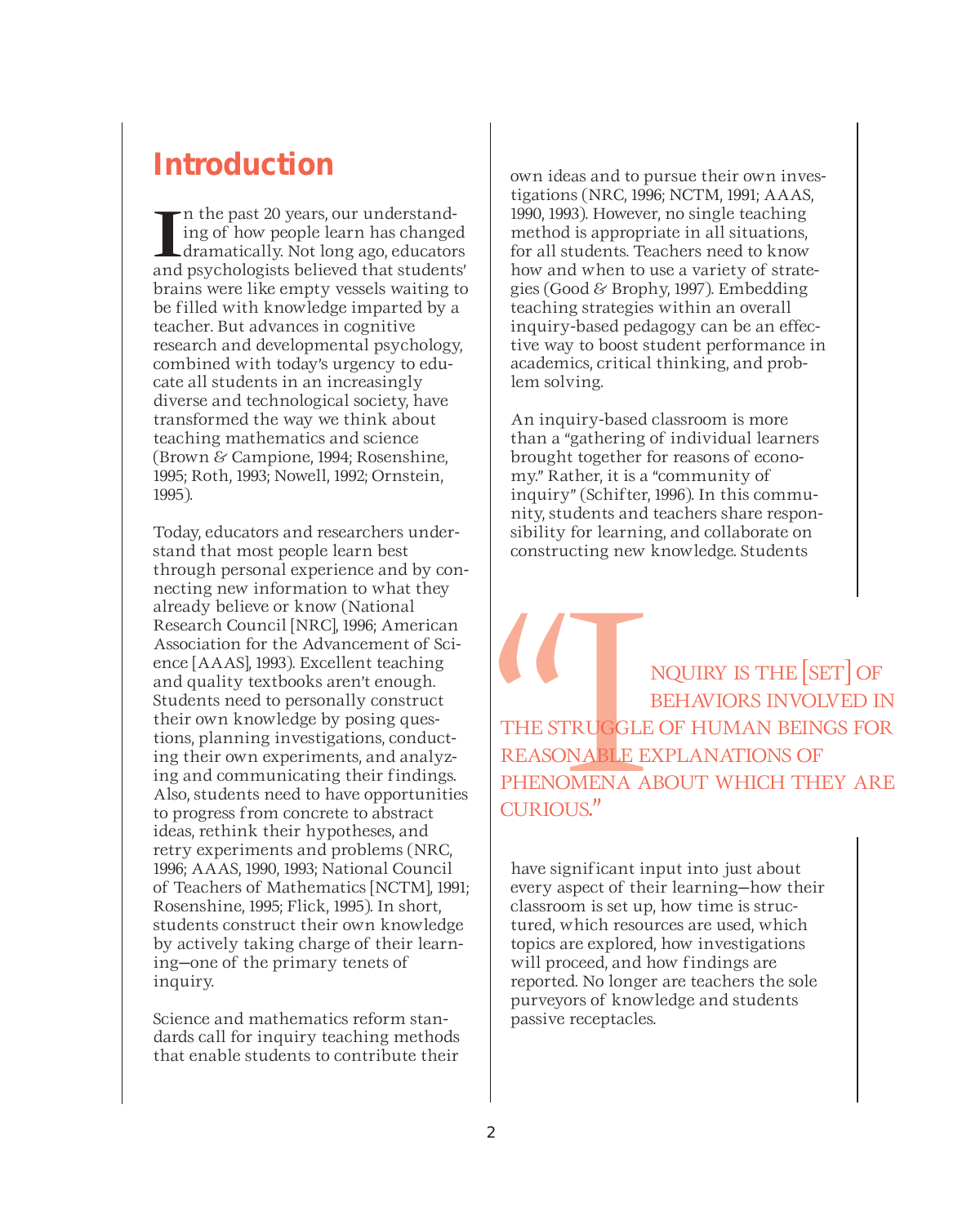### **What is inquiry?**

**S**<br> **S** than the traditional notion of it.<br>
Rather than a systematic method of<br>
making observations and then organizcientific inquiry is more complex than the traditional notion of it. Rather than a systematic method of ing them, scientific inquiry is a subtle, flexible, and demanding process, states the *Benchmarks for Science Literacy* (AAAS, 1993).

From a science perspective, inquiry oriented instruction engages students in the investigative nature of science, says David L. Haury in his article, *Teaching Science through Inquiry* (1993). Haury cites scientist Alfred Novak's definition: "Inquiry is the [set] of behaviors involved in the struggle of human beings for reasonable explanations of phenomena about which they are curious." In other words, inquiry involves activities and skills that focus on the active search for knowledge or understanding to satisfy a curiosity, says Haury.

Inquiry is also central to mathematics. Today, mathematics education encompasses more than arithmetic and algorithms. It is a diverse discipline that involves data, measurements, and recognition of patterns (NRC, 1989). "The process of 'doing' mathematics is far more than just calculation or deduction; it involves observation of patterns, testing of conjectures, and estimation of results," states the National Research Council in *Everybody Counts,* a report to the nation on the future of mathematics education (1989). "Mathematics reveals hidden patterns that help us understand the world around us."

### **Inquiry is on a continuum.** In

practice, inquiry often occurs on a continuum. On one end of the continuum of inquiry might be the use of highly

structured hands-on activities and "cookbook" experiments; in the middle might be guided inquiry or the use of science kits; and, at the farthest end, students might be generating their own questions and investigations. A teacher's goal should be to strive for the farthest end of the continuum where students are involved in full inquiry. There are times when she will find it necessary to employ lower-level inquiry strategies to meet specific goals. However, a teacher should not assume that a structured hands-on activity will necessarily have all of the elements of inquiry.



When choosing from the continuum, teachers will need to consider a number of variables such as their own teaching skills; student readiness, maturity, and ability; and pedagogical goals. Occasionally, the teacher will move back and forth on the inquiry continuum to meet certain goals and circumstances. Berk Moss, science curriculum coordinator for the Beaverton School District in Oregon, provides an example of how a teacher's progression toward full inquiry might proceed: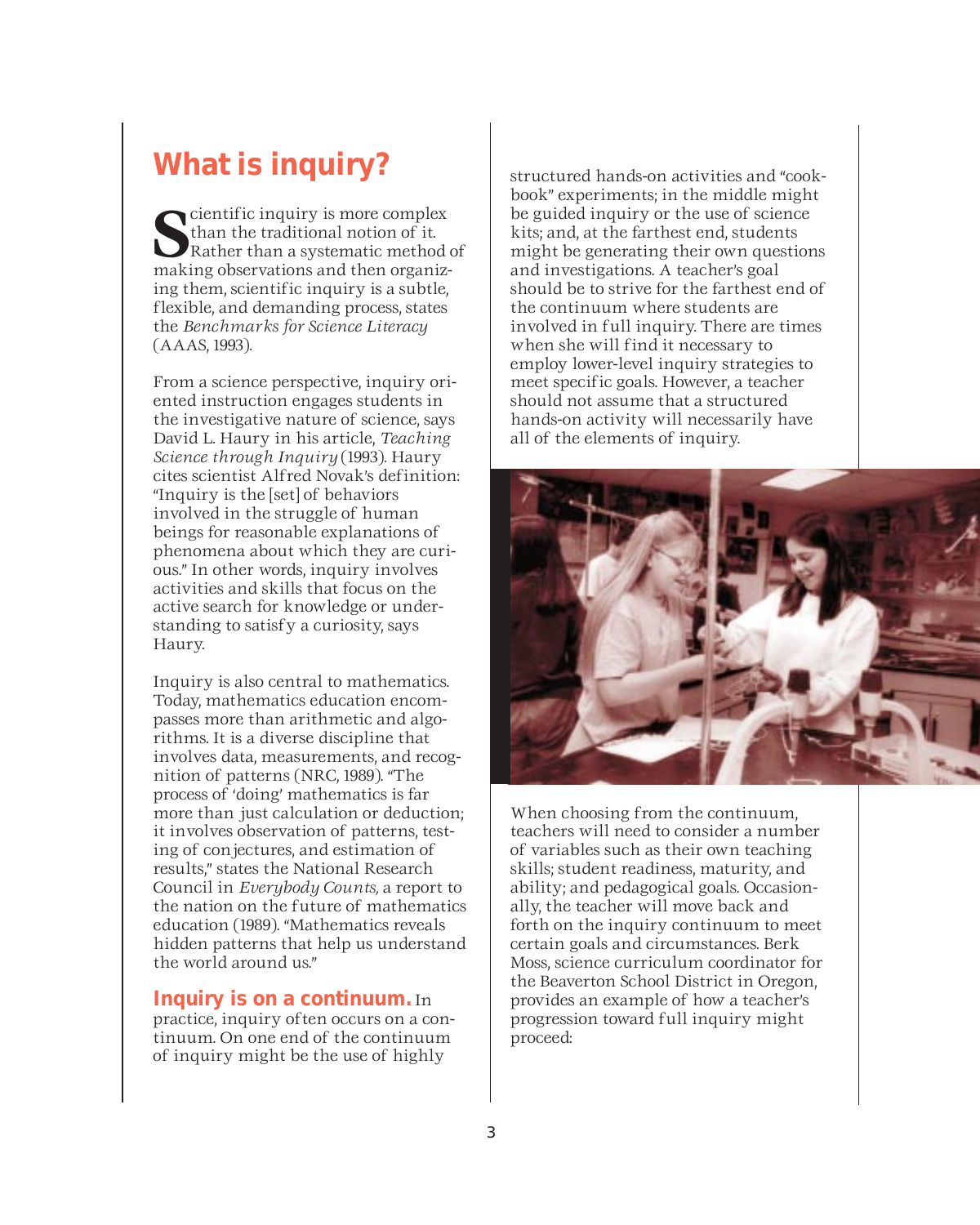

- Activities focus on textbooks, library reports, and worksheets
- Demonstrations are done for students
- Students conduct "cookbook experiments" (student replications, not discoveries)
- Students do laboratory activities that lead to student discoveries

■ Students answer questions generated by the teacher from open-ended laboratory activities

■ Students answer questions of their own from open-ended laboratory activities

"Each step represents significantly more risk taken by the teacher and increasingly complex classroom management," says Moss. "I celebrate each move along the continuum."

"It is quite reasonable to supply some of the inquiry steps to students so that they can focus their learning on other steps," says Moss. "For example, we might supply the question and ask them to devise the investigation or give data and ask them to analyze and test a given hypothesis. The complexity of these activities will vary with student age and experience, but there are entrances for every child."

Students can do investigations requiring data collection that don't require complex laboratory preparation by the teacher, says Moss. "All inquiry experiences do not need to involve a mop and apology to the custodian."

Students engaged in full inquiry are doing the following, says Moss:

- Learning in a rich environment
- Thinking of a question, and shaping it into something they can investigate
- Hypothesizing
- Planning an investigation
- Collecting data
- Analyzing that data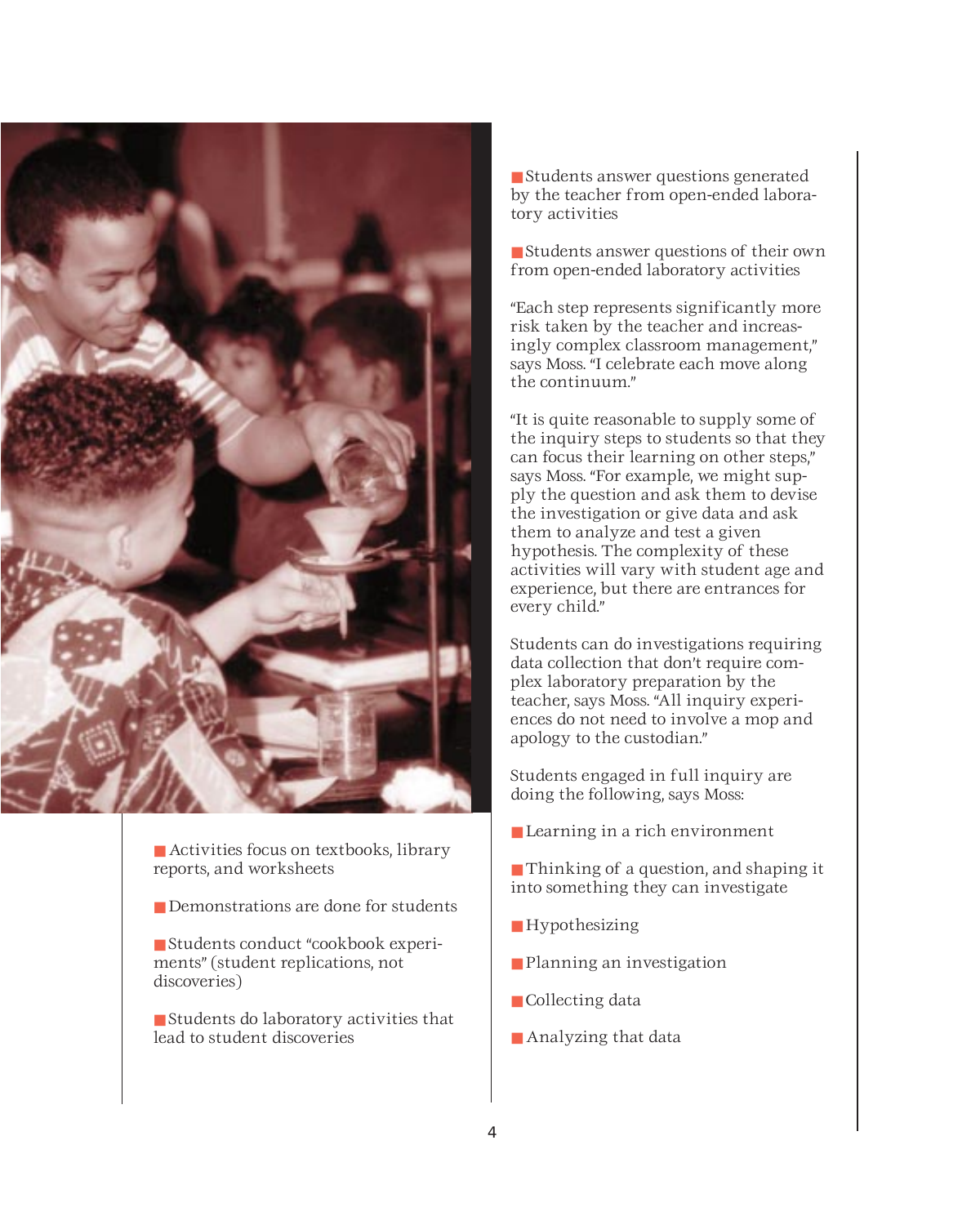- Forming a conclusion
- Communicating their findings

**Inquiry is "just good teaching."** Research has identified effective teaching strategies, many of which are core elements of inquiry. In the book *Effective Teaching: Current Research* (Waxman & Walberg, 1991), Kenneth Tobin and Barry Fraser identify teaching strategies that are used by exemplary mathematics and science teachers. According to research, exemplary teachers ensure that activities are set up to allow students to be physically and mentally involved in the academic subjects. Activities are based on the use of materials to investigate questions and solve problems. Teachers use verbal interaction to monitor student understanding of the content, and facilitate peer interactions by setting up smallgroup discussions.

LE INQUIRY<br>
NOT NEED TO INVOLVE A MOP ANI<br>
APOLOGY TO THE CUSTODIAN." EXPERIENCES DO NOT NEED TO INVOLVE A MOP AND APOLOGY TO THE CUSTODIAN."

> At all levels, teachers are effective in a range of verbal strategies which include asking questions to stimulate thinking; probing student responses for clarification and elaboration; and providing explanations to students, say Tobin and Fraser. The most successful teachers have deep content knowledge in the subject areas that they teach, and in the relevant pedagogical theories and strategies.

They use skillful questioning to focus student engagement and to probe for misunderstandings. They provide clear and appropriate explanations. They use concrete examples and analogies—relevant to students' lives—to illustrate abstract concepts and to facilitate understanding. They anticipate areas of content that are likely to give students problems, and they conclude lessons by highlighting the main points (Tobin & Fraser, 1991).

### **Why use inquiry?**

**T**here is evidence that inquirybased instruction enhances student performance and attitudes about science and mathematics, says David Haury (1993). At the middle school level, students who participate in inquiry-based programs develop better laboratory and graphing skills, and learn to interpret data more effectively, he says. He points to research that indicates inquiry-based programs foster scientific literacy and understanding of scientific processes; vocabulary knowledge and conceptual understanding; critical thinking; positive attitudes; higher achievement on tests of procedural knowledge; and construction of mathematical knowledge.

### **Improves student attitude and**

**achievement.** According to *Education Week* (Lawton, 1997), a poll by Bayer Corporation of Pittsburgh showed that students who used hands-on experiments and team problem solving in science classrooms have a better attitude about the subject than students who learned science through lectures and assigned textbook reading. Three out of five students, ages 10 to 17, said that they would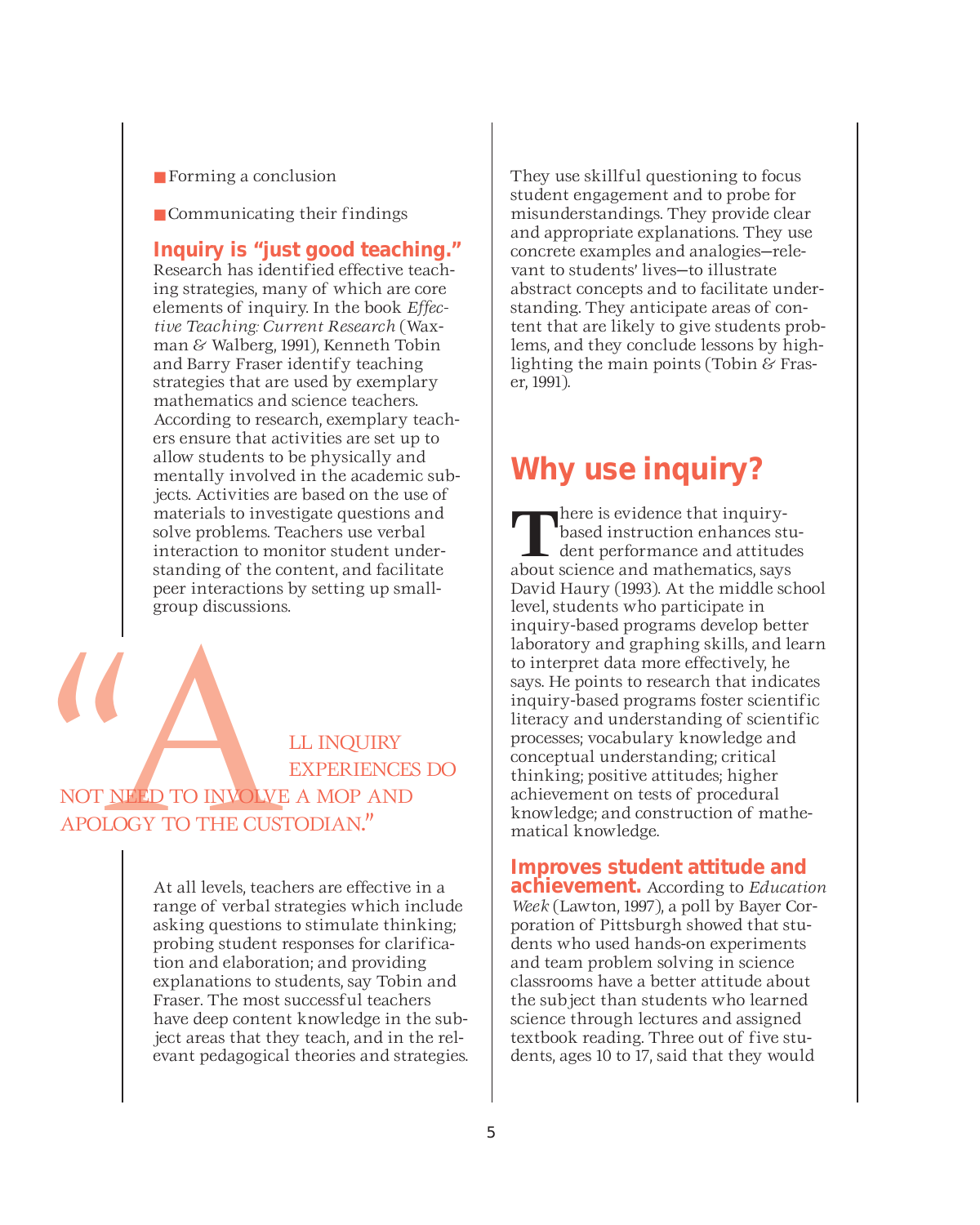

be "a lot more psyched" about science if they could do more experiments themselves and use a computer to communicate with scientists and other students. Fifty-four percent of the students using more inquiry-oriented methods said that science is one of their favorite subjects, compared with 45 percent of the students in traditionally taught classes. Also, nearly 25 percent of the students in traditional classes said that science is their most difficult subject, while only 18 percent of the students using inquiry strategies said so.

The College of Natural Sciences at the University of Iowa (1997) administers a project called Physics Resources and Instructional Strategies for Motivating Students (PRISMS). The project blends such inquiry-based strategies as exploratory activities, concept development, and application activities into a learning cycle. The college compared the academic achievement of students who participated in the PRISMS project with students who did not. The studies showed that the PRISMS students achieved at a higher level, used higher

level reasoning skills, and had more positive attitudes about physics than those taught by more traditional methods (University of Northern Iowa, 1997).

### **Facilitates student understand- ing.** Students develop critical thinking

skills by learning through inquiry activities. They learn to work collaboratively, to articulate their own ideas, and to respect the opinions and expertise of others. They learn inquiry skills that they can use in other aspects of their lives and intellectual pursuits.

Building on John Dewey's premise that students need to be engaged in a quest for learning and new knowledge, and Jean Piaget's statement that, "Experience is always necessary for intellectual development; (therefore) the subject must be active," researchers in the past two decades have developed a new understanding of learning (Brown & Campione, 1994; Rosenshine, 1995; Roth, 1993; Nowell, 1992). Constructivist theory states that knowledge is constructed through one's personal experience by assimilating new information with prior knowledge (King & Rosenshine, 1993).

This theory has shifted researchers' perspective on knowledge, learning, and teaching, says Raffaella Borasi in her book, *Learning Mathematics Through Inquiry* (1992). Borasi is an associate professor at the Graduate School of Education and Human Development at the University of Rochester and has written extensively on mathematics and inquiry. Knowledge is viewed not as a stable body of established results, she says, but as a dynamic process of inquiry, where "uncertainty, conflict, and doubt provide the motivation for the continuous search for a more refined understanding of the world." In this view, learning is a generative process of meaning making that is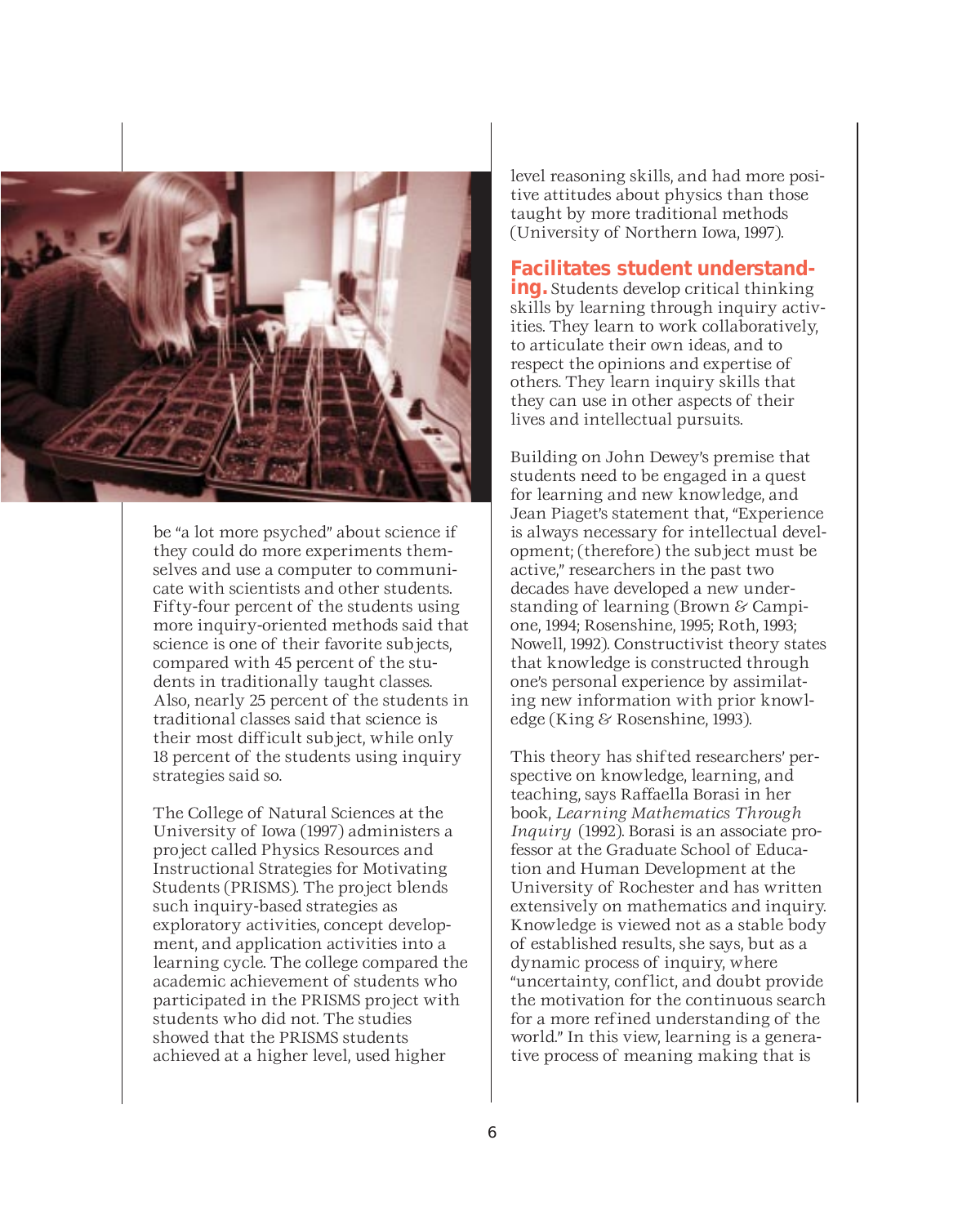personally constructed and enhanced by social interactions, she says. Teaching is viewed as facilitating students' own search for understanding by creating a rich learning environment that stimulates student inquiry.

Learning is also a social process (AAAS, 1990; King & Rosenshine, 1993; Magnusson & Palincsar, 1995). Students need to interact with their peers and the teacher on inquiry-based investigations. They need ample opportunities to discuss their own ideas; confer and debate with their classmates; then to have time to reflect on the feedback they've received,



to make adjustments, and to retry their experiment or activity. They need to have experiences with the kinds of thought and action that are typical of scientists, mathematicians, and technology professionals (AAAS, 1990). In short, students need to understand science, mathematics, and technology as ways of thinking and doing, as well as bodies of knowledge (AAAS, 1990).

### **Facilitates mathematical dis- covery.** As the *Benchmarks for Science*

*Literacy* (AAAS, 1993) points out, the role of inquiry in the study of mathematics is just as central as it is in science.

"It is the union of science, mathematics, and technology that forms the scientific endeavor and that makes it so successful," states the *Benchmarks*. "Although each of these human enterprises has a character and history of its own, each is dependent on and reinforces the others… It is essential to keep in mind that mathematical discovery is no more the result of some rigid set of steps than is discovery of science."

According to standards written by the National Council of Teachers of Mathematics, inquiry is one of the most important contexts in which students learn mathematical concepts and knowledge: by exploring, conjecturing, reasoning logically, and evaluating whether something makes sense or not. During discourse, students develop ideas and knowledge collaboratively, while the teacher initiates and orchestrates discussion to foster student learning. This collaboration "models mathematics as it is constructed by human beings: within an intellectual community" (NCTM, 1991).

### **Creating an inquirybased classroom**

**T**eachers should design and man-<br>age learning environments that<br>provide students with the time, age learning environments that space, resources, and safety needed for learning. Opportunities for active learning and access to a rich array of tools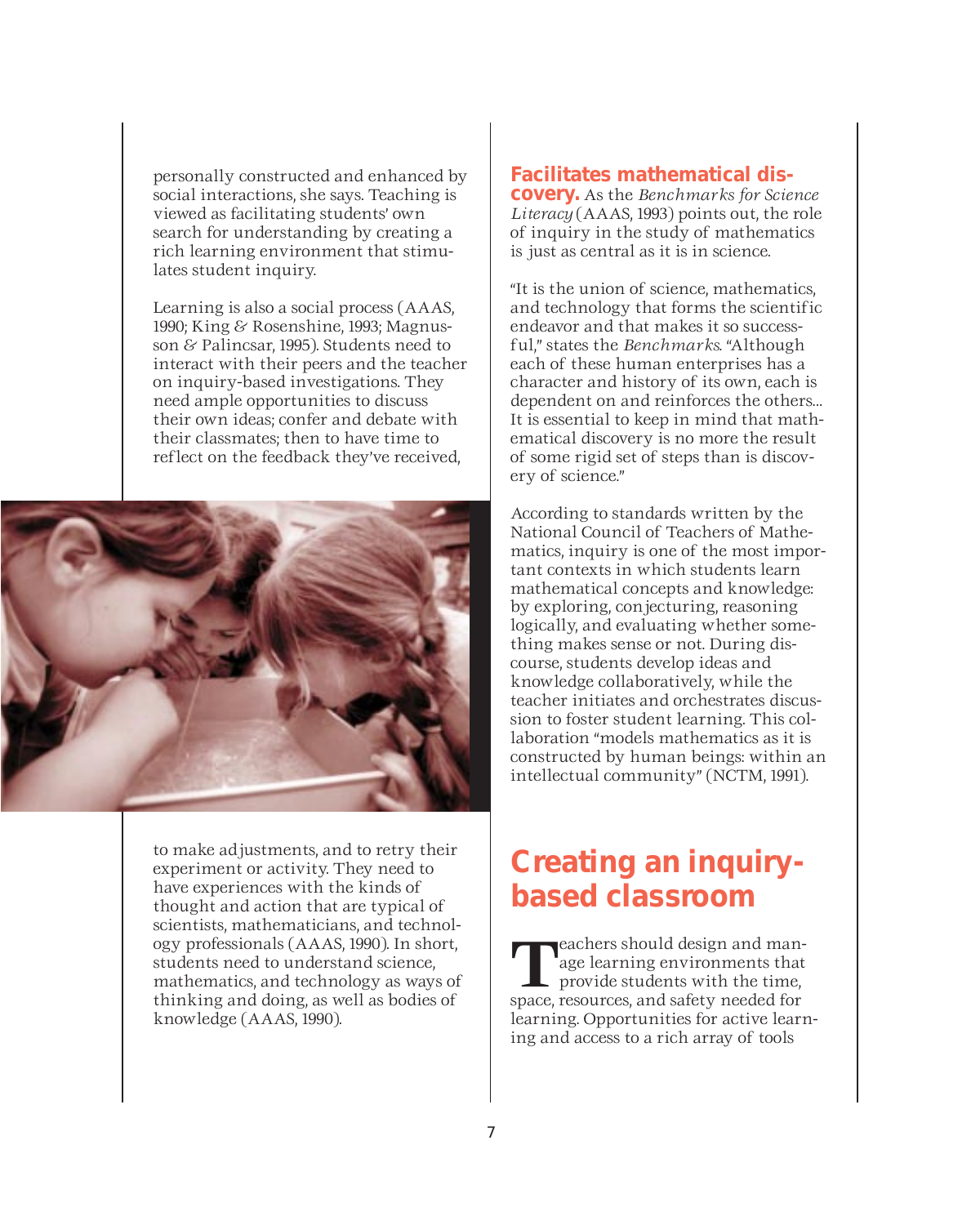### **Inquiring into pendulums in Manhattan, Montana**

May blizzard has thrown a<br>heavy blanket of snow over<br>Manhattan, a small farming heavy blanket of snow over Manhattan, a small farming community 25 miles west of Bozeman, Montana. This morning, the sun is edging out the storm clouds, and the Bridger Range mountains are again in view.

Inside Manhattan Middle School, seventh-grade students are settling into their chairs in Mr. Walter Woolbaugh's science room. A chess game is concluded. The motion machine is given a tap, and the caged tarantulas are given a peek. At the back of the room, behind the laboratory stations, the doves coo in anticipation.

It's near the end of the school year. So far, these seventh-graders have studied geologic processes, and plant and animal life. Now, they are learning about mechanical energy. At the front of the classroom, a long string hangs from the ceiling with a bronze weight tied to its end. On the chalkboard is written a question: What affects the period of a pendulum?

Mr. Woolbaugh steps forward.

"Okay, what kinds of things did we talk about yesterday?" he asks. The class reviews yesterday's introductory lesson about potential and kinetic energy, and the vocabulary term, the *period* of a pendulum.

Woolbaugh repeats a demonstration for determining how many swings a

pendulum makes in one second. As Brenda readies the stopwatch, Woolbaugh pulls the weight back, and releases it.

Brenda calls out, "Stop!" and Woolbaugh grabs the weight in mid-swing.

"Okay, we had this problem yesterday," says Woolbaugh. "What's the problem with this method?"

The students conclude that one second isn't long enough to measure the full swing of the pendulum. They suggest timing the swings for at least 15 seconds in order to capture a full swing and to collect enough data to accurately calculate the measurement. Woolbaugh accepts their strategy, then introduces a new problem, setting the stage for the next activity.

"Remember, good science starts with a problem," he says. "Here's the problem that I want you to address over the next three days: What affects the period of a pendulum? Is there anything that would make the number of swings per second change? Or is it always the same? That's what you and your lab partner are going to solve."

Before the students break into small groups, Woolbaugh leads them in a brainstorming session. He writes their ideas about what might influence the swing of a pendulum on the chalkboard.

"Air pressure," suggests Tony.

"Okay, if we did this experiment on another planet, or someplace that had more air pressure, that might change it," agrees Woolbaugh, "but that's a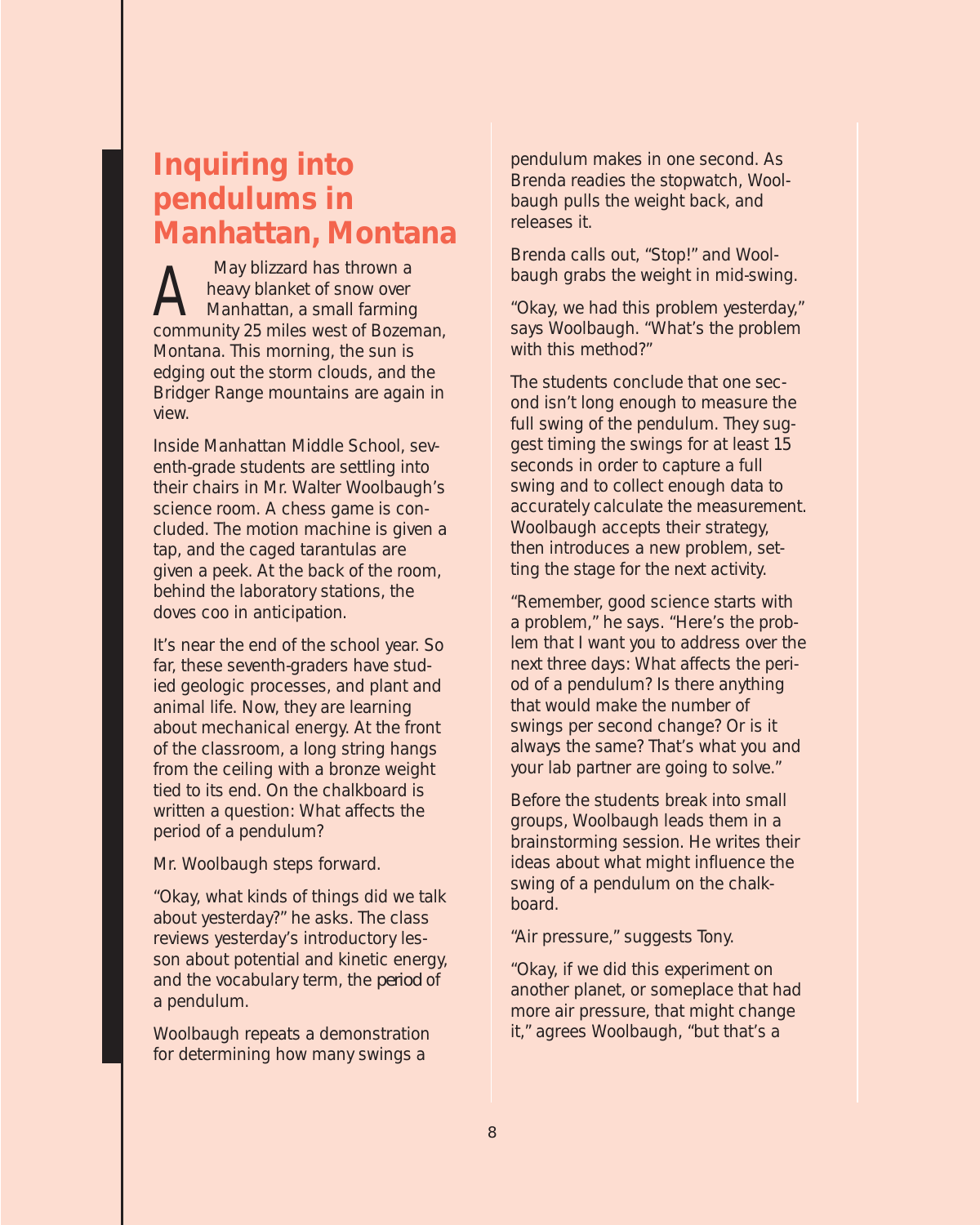variable that's going to be hard for us to control."

"Length of string," offers Daniel.

"Okay, that's a good one. Would a really short string have a short or fast period? Any discussion about the length of string before I go on?" He waits a few seconds before continuing, "Are there others?"

"How heavy the weight is," says Melinda.

"Excellent idea," says Woolbaugh. "I like that one. The weight, yeah! Would a real heavy weight make a slower period or would it make a faster period? How could we test that?"

"Try different weights," says Greg.



"Right!" Woolbaugh is clearly pleased, but he presses for more ideas. "Other hypotheses about the period of the pendulum?"

"The diameter of the string might affect it," says Matthew.

"String might matter. Okay, good idea. I don't have a lot of different string widths, so that's not a variable that everyone will be able to test, but if you want to try it, Matt, after you test the other variables, that would be an interesting experiment to do."

Another student says, "Aerodynamics could make a difference."

"What do you mean by that?" probes Woolbaugh.

"It could increase the drag on the pendulum."

"Okay, that would be good to test, too."

"What about friction at the top of the string, where the string is attached to the wire on the ceiling?" asks Brenda.

"Good. Friction at the point where the string meets the wire."

The students move into small groups to set up their own experiments on pendulums. Immediately, they start searching through drawers, shelves, closets, and cabinets for materials with which to conduct their investigations: string, wire, weights of all sorts. They are familiar with this routine; only occasionally does Woolbaugh prepare materials for them in advance. With materials in hand, they search around the room for interesting places to fasten their pendulum: ceiling hooks, faucets, and laboratory stanchions. Everything from bronze weights to a pair of scissors serves as the pendulum weight.

Members of each group take turns manipulating their pendulum, timing its swings, and recording data. After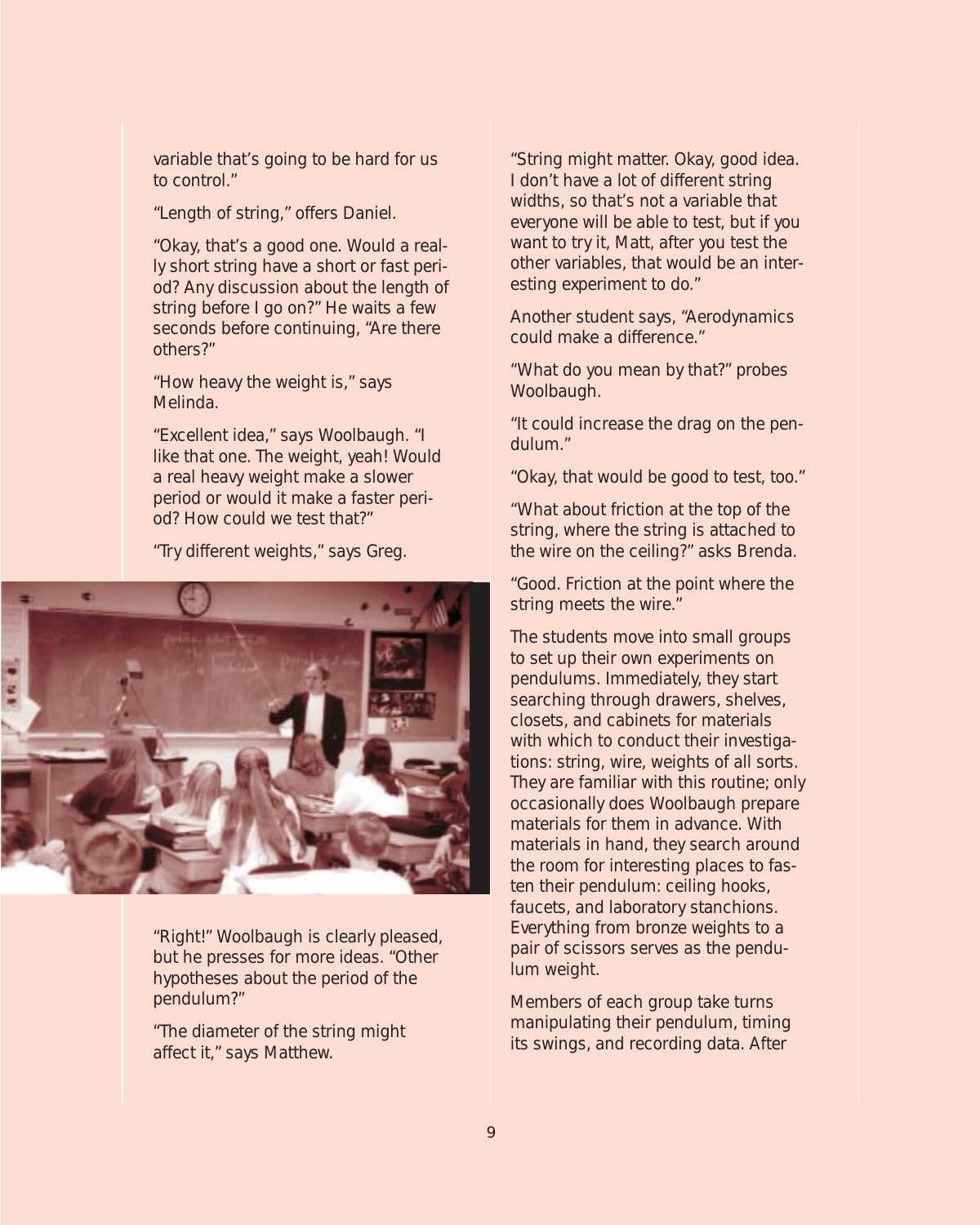25 minutes, they return to their desks to report the data they have collected. As it turns out, the students have experimented with only two variables: length of string and the weight.

"Looking at the data, what do you think?" asks Woolbaugh. "Give me some hypotheses."

"I don't think weight affects it a lot," says Melinda, wrinkling her brow.

"Why do you say that?" asks Woolbaugh.

"Because the results for each trial are about the same."

"Yes, the periods were almost exactly the same, although we changed the weight in all three trials. Maybe you're right, maybe the weight doesn't make the pendulum swing any faster or slower," says Woolbaugh. "How about length of string?"

"The shorter the string, the faster the period," says Jennifer.

"It appears that way, doesn't it?" says Woolbaugh. "As we get the string shorter, it appears to go faster. Does that mean it's true? We can't be sure, because only one test was done on each variable. Tomorrow, when we repeat our experiments, we'll need to test each length of string four or five times. This will give us enough data points to reach a more accurate average for calculating the period of the pendulum."

Woolbaugh reviews the day's activity. "Today, we followed the scientific process—we brainstormed ideas about what might affect the period of a pendulum; we did a few tests of each variable, collected and averaged data; and then drew some conclusions based on that data," he says. "Although our findings aren't conclusive, we've generated some testable hypotheses. Tomorrow, we're going to retry our experiments. We want to test each variable a number of times so that we have enough data to be confident of the accuracy of our measurements."

Trina raises her hand, and asks, "What if you were to hang the weight from two strings attached to the ceiling, like a swing?"

"Good one! Nobody's ever suggested that variable," says Woolbaugh. "Why don't you try that tomorrow?"

Trina smiles and collects her books as the school bell rings. The next class of students is already pouring in the doorway as Trina and the others leave Mr. Woolbaugh's classroom, until tomorrow.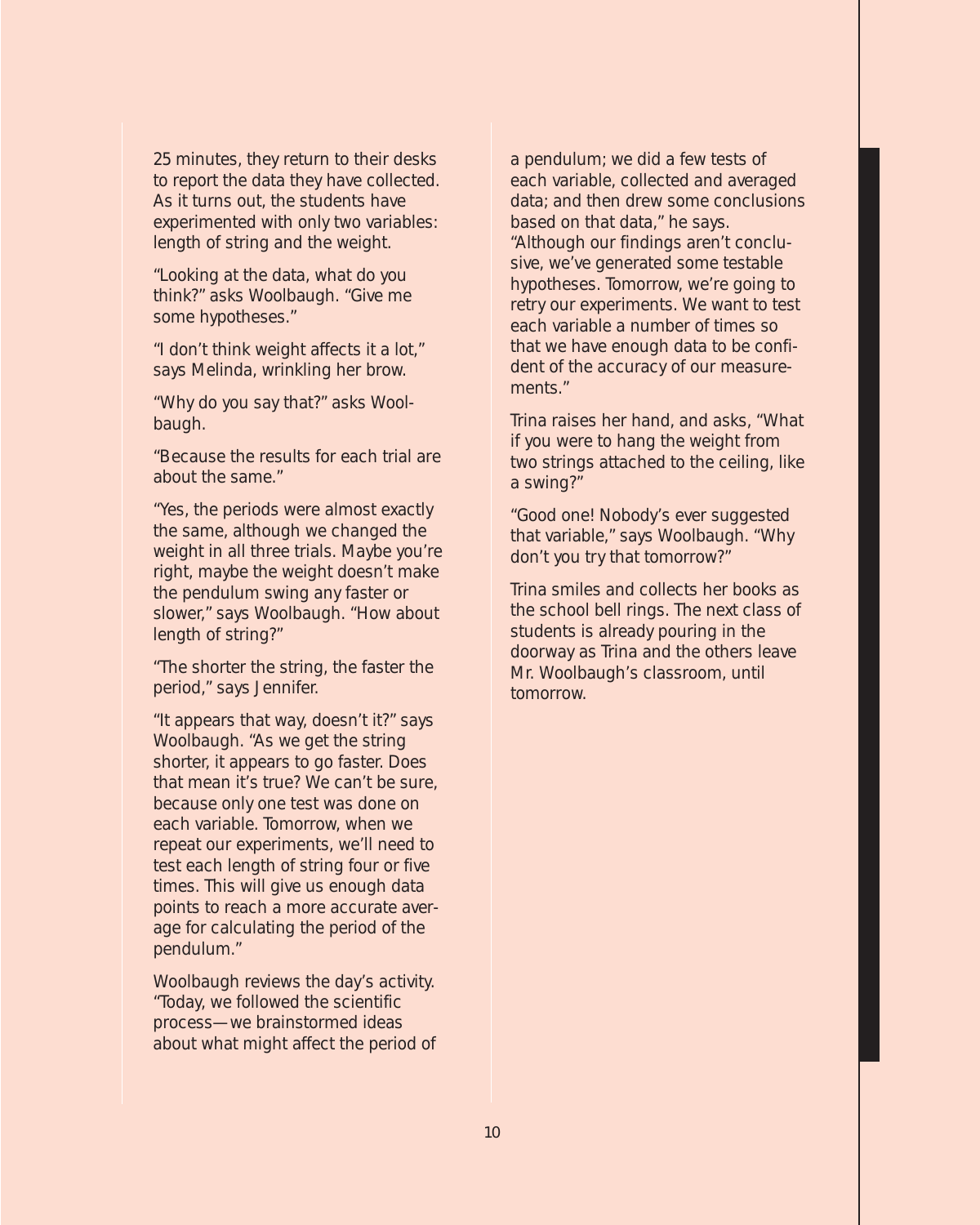and resources are critical to students' ability to do inquiry (NRC, 1996).

### **Engage students in designing the learning environment.** Ask

students for their ideas and suggestions on such decisions as how to use time and space in the classroom. This is part of challenging students to take responsibility for their learning. Also, as students pursue their inquiries, they need access to resources and a voice in determining what is needed. Students often identify excellent out-of-school resources. The more independently students can get what they need, the more they can take responsibility for their own work (NRC, 1996).

**Reflect the nature of inquiry.** The

learning environment should reflect the intellectual rigor, attitude, and social values that characterize the way scientists and mathematicians pursue inquiry (NRC, 1996; Borasi, 1992; Brown & Campione, 1994). According to the *National Science Education Standards* (NRC, 1996) and literature on inquiry and guided discoveries (Borasi, 1992; Brown & Campione, 1994), inquiry facilitates students' development of skills and dispositions that will serve them throughout their lives. To create a classroom environment that reflects the nature of inquiry, teachers will want to:

■ Display and demand respect for diverse ideas, abilities, and experiences (NRC, 1996).

■ Model and emphasize the skills, attitudes, and values of scientific inquiry: wonder, curiosity, and respect toward nature (NRC, 1996).

■ Enable students to have a significant voice in decisions about the content and context of their work, such as setting

goals, planning activities, assessing work, and designing the environment (NRC, 1996).

■ Nurture collaboration among students, and give them significant responsibility for the learning of everyone in the community (NRC, 1996). Foster communal sharing of knowledge (Brown & Campione, 1994).



■ Structure and facilitate discussions based on a shared understanding of the rules of scientific discourse, such as justifying understandings, basing arguments on data, and critically assessing the explanations of peers (NRC, 1996).

■ Extend the community of learners to include people, organizations, and facilities away from school (Brown & Campione, 1994).

**Integrate science laboratories into the regular class day.** It is essential to teach students that doing science is not separate from learning science, says science teacher Walter Wool-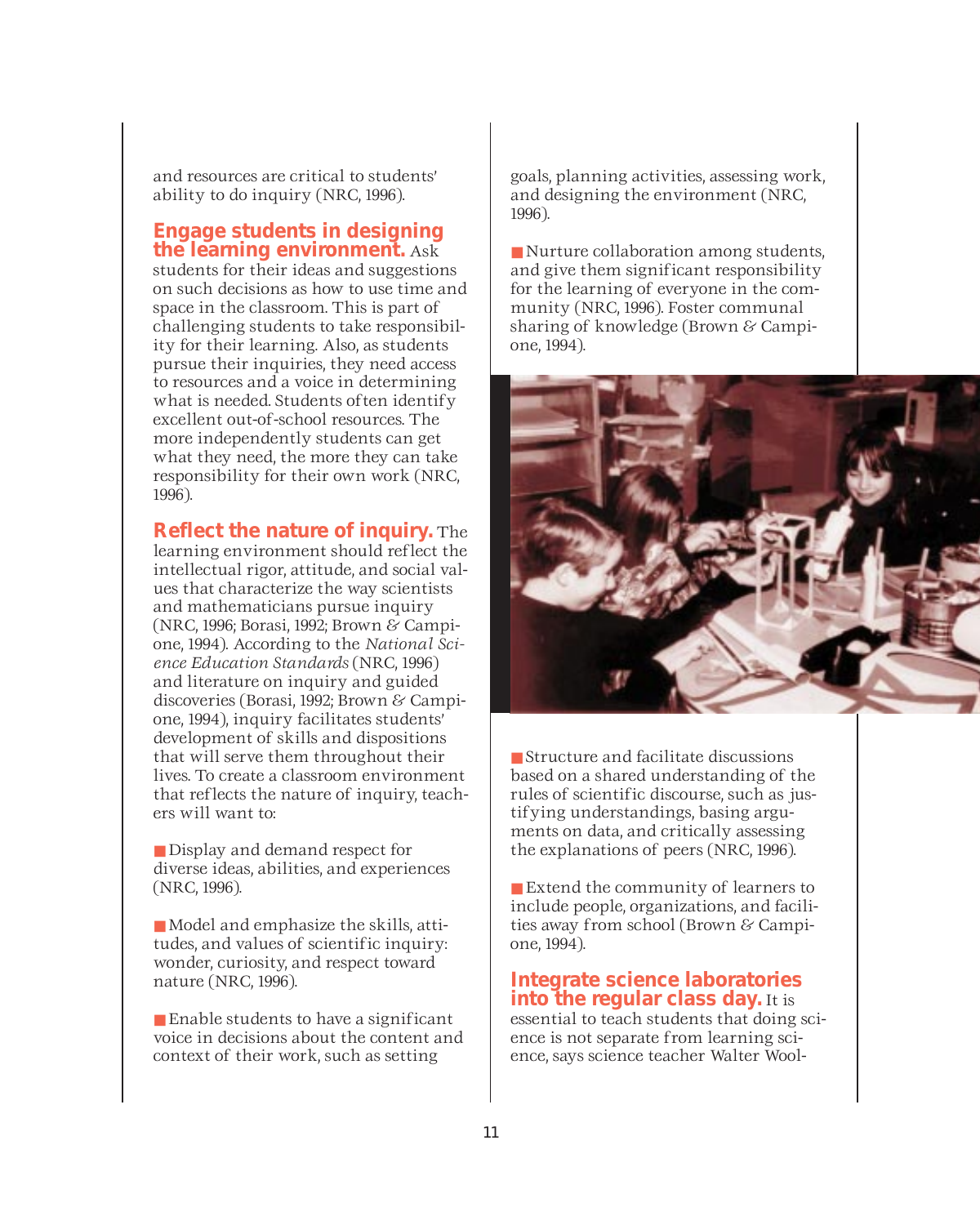

baugh of Manhattan Middle School in Manhattan, Montana. Woolbaugh conducts workshops on inquiry-based teaching and is an adjunct professor at Montana State University in Bozeman where he teaches classroom management and methods.

"Science should *be* lab. Science should be a verb as opposed to a noun," says Woolbaugh. "Why separate learning science from doing science? That doesn't happen in the profession. A paleontologist at the Museum of the Rockies (in Bozeman) doesn't say, 'I think I'll go back to the lab.' It's all integrated. So isn't that the model we ought to use when teaching students from kindergarten on?"

### **Use inquiry in the mathematics classroom.** Raffaella Borasi (1992) rec-

ommends several strategies for creating an environment that is conducive to initiating and supporting students' inquiry in mathematics:

■ Use the complexity of real-life problems.

■ Focus on nontraditional mathematical topics where uncertainty and limitations are most evident.

■ Use errors as "springboards for inquiry."

■ Create ambiguity and conflict that compels students to ask, "What would happen if things were different?" or "What would happen if we changed some of the traditional assumptions, definitions, goals, in mathematics?" Encourage students to pursue such questions, and to have a sense of the significance of the results of their inquiry.

■ Generate reading activities to sustain inquiry and to teach students to use sources of information other than the teacher. This will help them learn to become independent learners, problem solvers, and critical thinkers. Sources could include historical and philosophical essays, reports describing specific mathematical applications, and biographies.

■ Provide students with opportunities to reflect on the significance of their inquiry.

■ Promote exchanges among students.

#### **Use management strategies to facilitate inquiry.** There appears to be

a critical link between classroom management, teaching, and learning (Tobin & Fraser, 1991; Flick, 1995). Research on inquiry and teaching methods indicate that effective teachers use "significant managerial skill while promoting the active participation of students" during inquiry activities (Flick, 1995).

While an inquiry-based classroom allows students significant freedom to create, chart their own learning, debate, and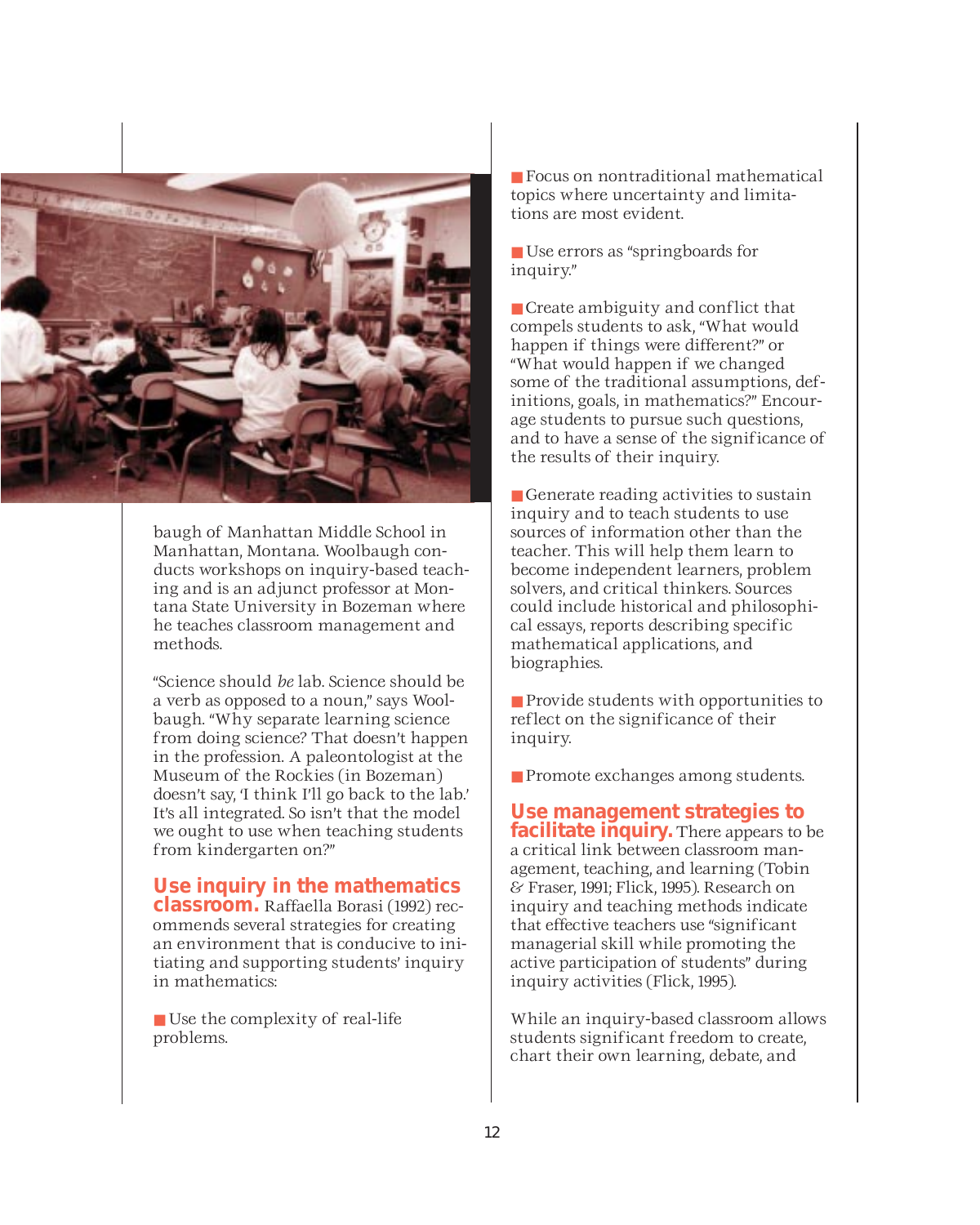engage in activities (NRC, 1996), their explorations should be within a structure. The teacher provides this structure with management strategies that help her to create a safe, well-organized, and effective environment where all students can learn. She orchestrates discussions so that student participation and thinking are at a high level. She also ensures that students understand the core content in every lesson.

Student-teacher interaction is another important element of effective classroom management (Wang & Walberg, 1991). In a classroom with effective management strategies in place, the teacher considers one of her primary curriculum goals to be developing students' autonomy and independence (Tobin & Fraser, 1991). She maintains control-at-adistance over the entire class, and actively monitors student behavior by moving around the room and speaking with individual students. Students work both independently and cooperatively in groups.

CIENCE SHOULD *BE* LAB.<br>SCIENCE SHOULD BE A VERB AS OPPOSED<br>TO A NOUN." SCIENCE SHOULD BE A VERB AS OPPOSED TO A NOUN."

> Rules are firmly in place but rarely needed, the authors say. When a student exhibits off-task behavior, the teacher quickly and quietly speaks to that student without disturbing others. She monitors student engagement and understanding, and establishes routines that enable her to cope with a relatively large

number of students with diverse learning needs. She emphasizes students' active participation in their own learning, and chooses activities that ensure active thinking. Students are encouraged to try to work out difficulties on their own, consulting other resources such as textbooks and peers (Tobin & Fraser, 1991).

Woolbaugh remembers his early efforts at using inquiry in the classroom before he had management strategies in place. "It caused me problems the first year, because classroom management is such a key issue in inquiry," he recalls. "We make such a push in mathematics and science to do inquiry, when in reality it's probably something that teachers are going to be able to do consistently only in their third, fourth, or fifth year, because they need to get management skills down first. That first-year teacher may do an awful lot of pencil, paper, and open-the-book kinds of things, just for a management survival strategy."

**Share control.** Full inquiry is when students are actively engaged in an investigation, manipulating concrete objects, conferring with peers, pursuing their own line of inquiry, and creating their own solutions to a problem (NRC, 1996). It takes a skillful teacher to guide students' learning, to keep students ontask, to know when to let classroom discussions go off in a new direction, to make sure the lesson progresses coherently toward learning goals. It also takes a courageous teacher to encourage students to offer their own ideas, to make comments, to debate the validity of explanations and solutions, and to take part in the decisionmaking (Borasi, 1992).

**Spark student motivation.** Students' individual characteristics can be critical in determining their learning outcomes, say Margaret Wang and Her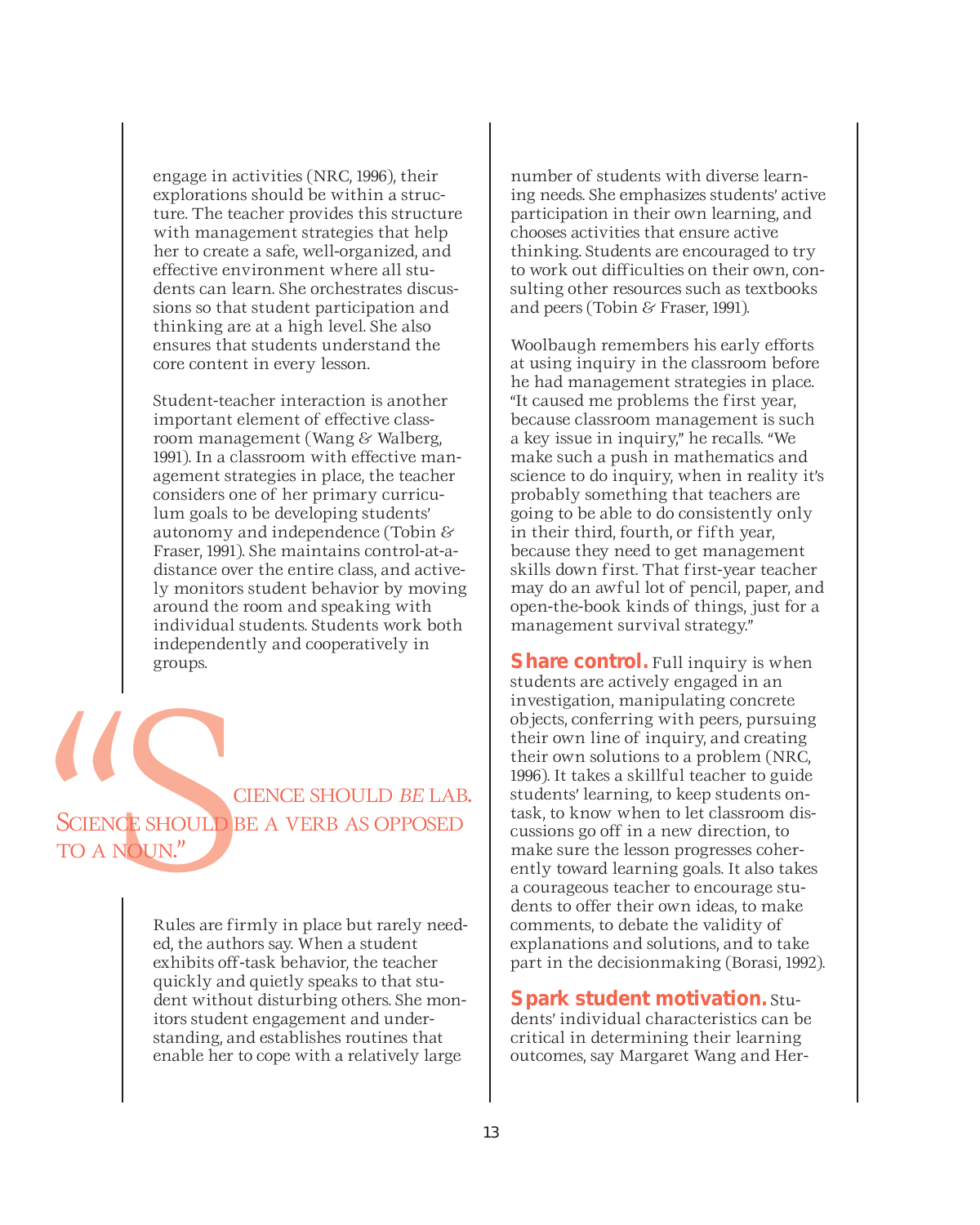bert Walberg in their article, *Teaching and Educational Effectiveness: Research Synthesis and Consensus from the Field* (1991). Regulating and taking responsibility for one's own learning is the most important characteristic for high achievement, they say. Other important characteristics are perseverance on learning tasks and motivation for continual learning.

Science and mathematics teacher Rosalind Philips of New Century High School in Tumwater, Washington, speaks nationally about inquiry, and science and mathematics standards. One of her strategies for boosting student motivation is to provide them with a variety of tasks, activities, and objectives during the course of a 90-minute class period.

STUDENT<br>ISTUDENT<br>ISTUDENT<br>ISTUDENT N A COMMUNITY OF LEARNERS, TEACHERS AND STUDENTS WORK SIDE BY SIDE, COLLABORATIVELY CONSTRUCTING KNOWLEDGE.

> "I try to interact with students, and I try to set up class so that we do about four different things over the course of the period," says Philips. "I lecture, we watch a video, and we have two activities that the students do. I try to keep class moving. There are days when I talk more than I probably should, and there are times when we go by without doing enough labs because of where we are in the curriculum."

> **Take on new roles.** In classrooms where one of the teacher's primary goals

is to help students become good problem solvers and critical thinkers, teachers and students assume new roles. The lists below depict those things that teachers and students will do in an inquiry-based classroom (NRC, 1996; NCTM, 1991; AAAS, 1990, 1993; Borasi, 1992; Flick, 1995):

#### **What teachers do:**

- Create a rich learning environment
- Identify important concepts students will investigate
- Plan the inquiry
- Present the inquiry

■ Solicit student input to narrow the focus of the inquiry

- Initiate and orchestrate discussion
- Ask prompting and probing questions; pursue students' divergent comments and questions, when appropriate
- Guide students' learning in order to get at the core of the content

■ Provide opportunities for all students to demonstrate their learning by presenting a product or making a public presentation

### **What students do:**

■ Contribute to the planning of an inquiry investigation

- Observe and explore
- Experiment and solve problems
- Work both as a team member and alone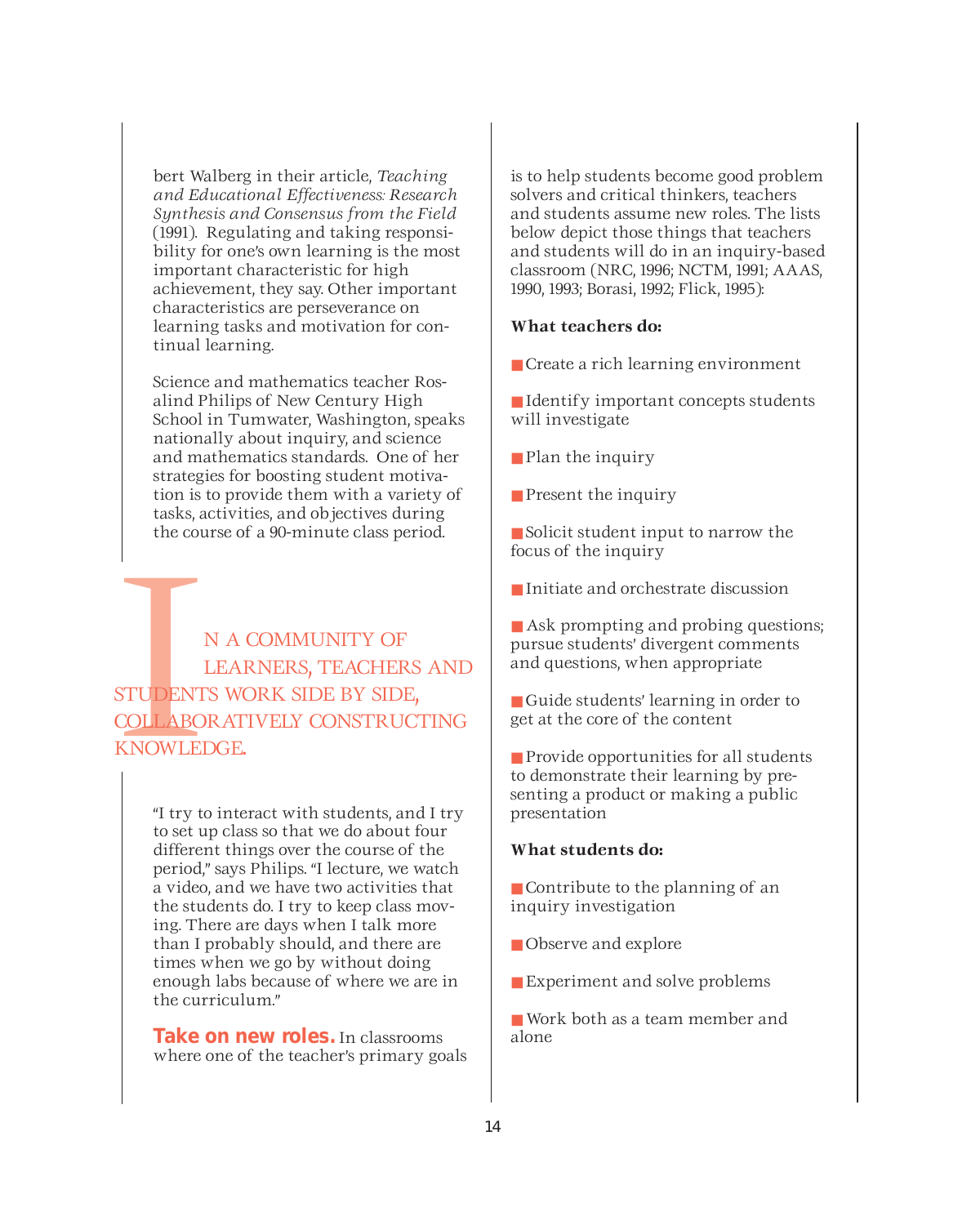

- Reason logically, pose questions
- Confer and debate with peers and the teacher
- Discuss their own ideas, as well as develop ideas and knowledge collaboratively
- Make logical arguments and construct explanations
- Test their own hypotheses
- Communicate findings
- Reflect on feedback from peers and the teacher
- Consider alternative explanations
- Retry experiments, problems, and projects

### **Implications for curriculum**

**A**n inquiry-based teaching<br>approach is time intensive<br>inficant implications are<br>recording hour much of the curri approach is time intensive. Significant implications are raised regarding how much of the curricula a teacher can "cover." Education reform literature recommends that teachers focus on essential topics (AAAS, 1990; NCTM, 1989), but most teachers are accountable to state-mandated curriculum goals. States are responding to this dilemma by reexamining the curriculum and goals they require teachers to follow. Most states in the Northwest are aligning their standards with national standards which call for teachers to ensure that students are actively and mentally engaged in mathematics and science content that has enduring value. According to *Science for All Americans* (AAAS, 1990), concepts should be chosen on the basis of whether they can serve as a "lasting foundation on which to build more knowledge over a lifetime."

It is unrealistic, says Borasi (1992), to expect students to "solve complex real-life problems, read about the history of mathematics, or study extracurricular topics where uncertainty and contradiction are especially evident, in addition to covering all the topics already included in the overcrowded state-mandated curricula for precollege school mathematics."

The open-ended character of inquiry requires a lot of flexibility in choosing curriculum content, she says. Teachers will frequently need to diverge from the original lesson plan to follow up on students' questions, to allow a debate to develop, or to follow a new lead. "Indeed, the best discussions and explorations are most often those that have not been pre-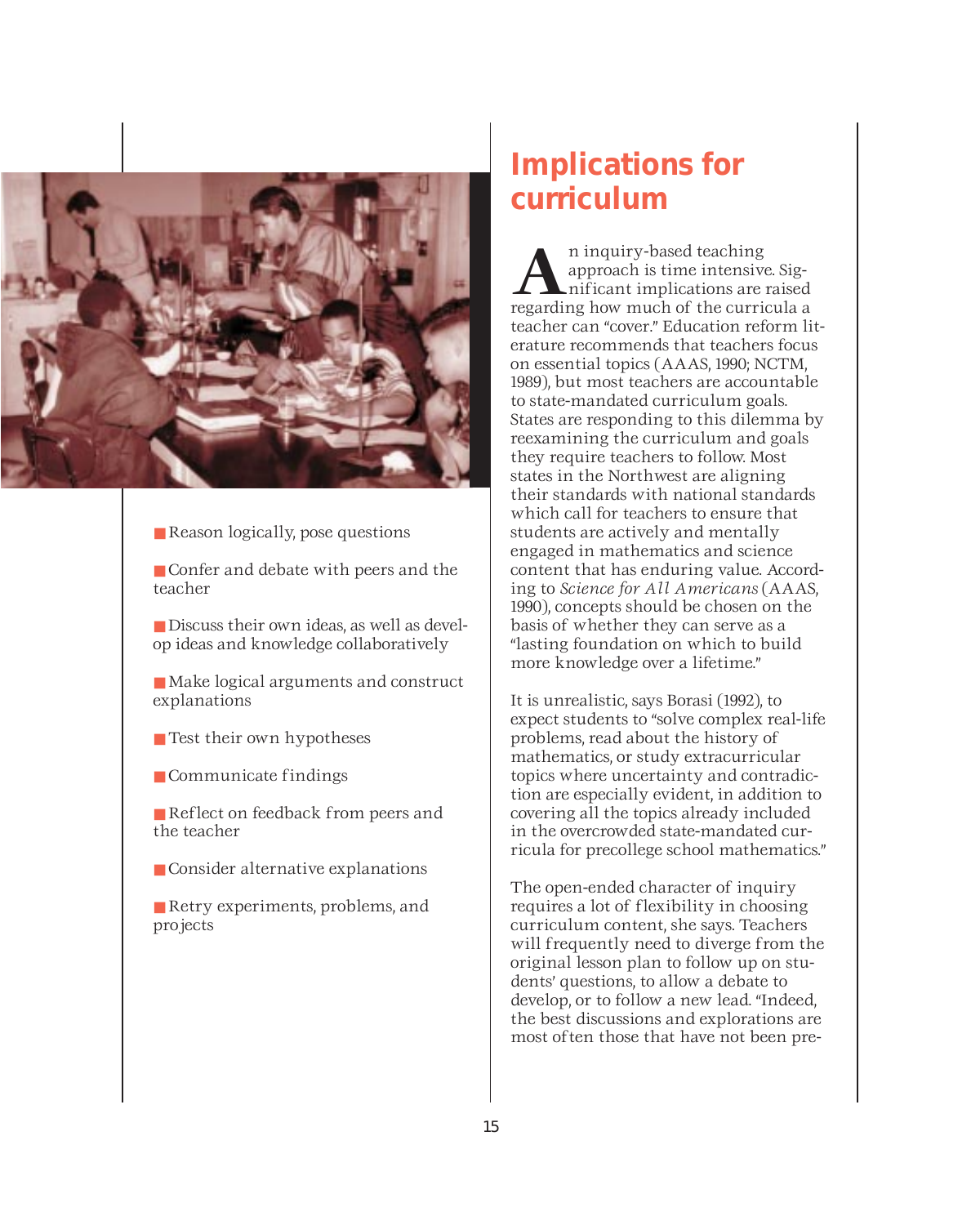

planned, or even conceived as possible, by the teacher," she says.

For students to develop into critical thinkers, they need to experience the freedom—and responsibility—of directing and focusing their own inquiries, she says. The teacher must skillfully balance the overarching objectives of the

course while providing students with genuine involvement in decisionmaking. This will affect the "extent, purpose, emphasis, and sequence" of the content covered, says Borasi.

**Teaching the "facts."** While allowing students optimum input into decisionmaking, the teacher must ensure that curriculum goals are met in meaningful ways. This sometimes means that the teacher will prepare his students for the inquiry activity by first teaching them some basic facts and vocabulary. Without these facts, students can be left with the impossible task of reinventing knowledge, or they may construct seriously flawed understandings.

"There's a misconception that in order to do an inquiry approach, you never teach kids facts, you never stand up at the board and lecture; you do all of this discovery learning," says Philips. "My feeling is that there is a basic body of mathematics that all kids should have memorized, because it helps a student to focus on what the problem is asking, and not on the routine grunt work.

"I think they should know these things because it means that when they're trying to identify patterns and solve a problem, those basic facts fall readily into place," she says. "If you can't recognize the common patterns of mathematics and science, then you can't have an inquiry approach in the class. You can't inquire about something unless you have a basis to found it on."

Philips offers an amusing, though troubling, anecdote illustrating how one can construct knowledge incorrectly. Years ago, a friend living on the East Coast wanted to meet Philips halfway between Boston and Seattle for a holiday. The friend suggested Hawaii.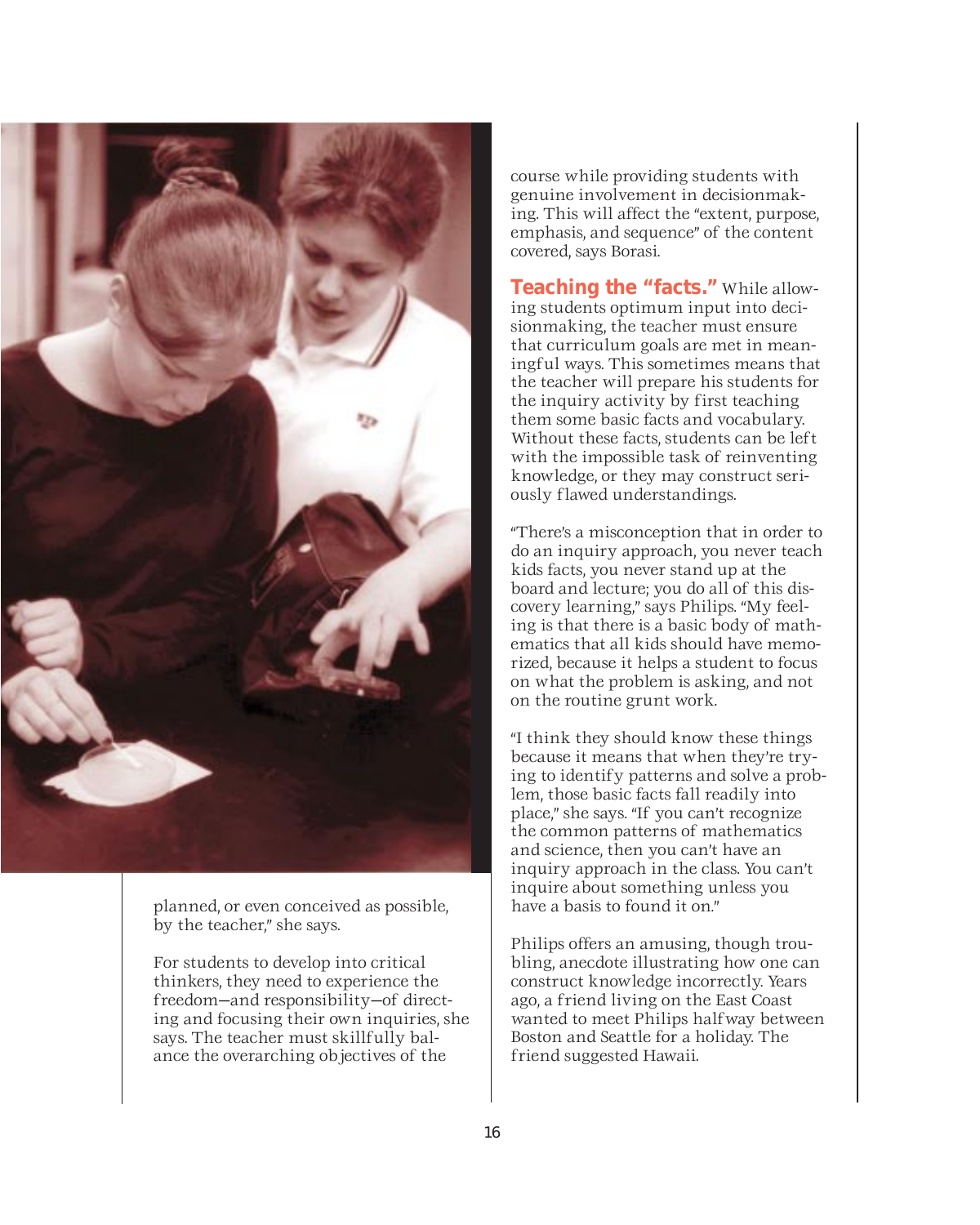"Now I'm thinking about the fact that Hawaii's in the middle of the Pacific Ocean, and I say, 'Where do you think Hawaii is?' And she says, 'It's off the coast of Texas. Remember that map we had at school? Hawaii is off the coast of Texas!' She never understood that that was a graphic inset. So there's an example of somebody who's constructed their own knowledge, used absolutely good reasoning, and used an appropriate tool, but she constructed a misperception that was left uncorrected. So, what we have to do with inquiry, if we're going to facilitate students' construction of knowledge, is to offer students a little bit of help."

**Choosing an inquiry topic.** What knowledge of enduring value should the student be guided to discover? This is the question posed by Ann Brown and Joseph Campione in their article, *Guided Discovery in a Community of Learners* (1994). Most teachers are accountable for the course requirements of their schools. Rather than allowing students to discover curriculum content on their own, "charting their own course of studies," the teacher sets bounds on the curriculum to be covered. While the teacher chooses the main themes, students are strongly encouraged to nominate specific topics within those themes (Brown & Campione, 1994).

For example, the teacher might select a theme on endangered species, say the authors. He solicits questions from students who discuss what they already know, and what they want to find out about endangered species. Then, their questions are written on Post-its<sup>TM</sup> and displayed on a bulletin board. After consulting books the teacher has selected, students generate more questions. Finally, the questions are grouped into subthemes from which topics are identified. This process fosters teamwork and helps

students to feel ownership in what they select for study (Brown & Campione, 1994).

Teachers will want to ensure that the inquiry activities they plan require students to use high-level reasoning skills. According to research, inquiry activities that require high-level thinking have the following features (Flick, 1995):



■ The path of action is not fully specified in advance, nor is it apparent from a single vantage point

■ There are multiple solutions, each with costs and benefits

■ Uncertainty exists; everything that bears on the task at hand is not known

- Higher-order thinking skills are required; students direct most of their own steps in the thinking process
- Considerable mental work is involved in elaboration and judgment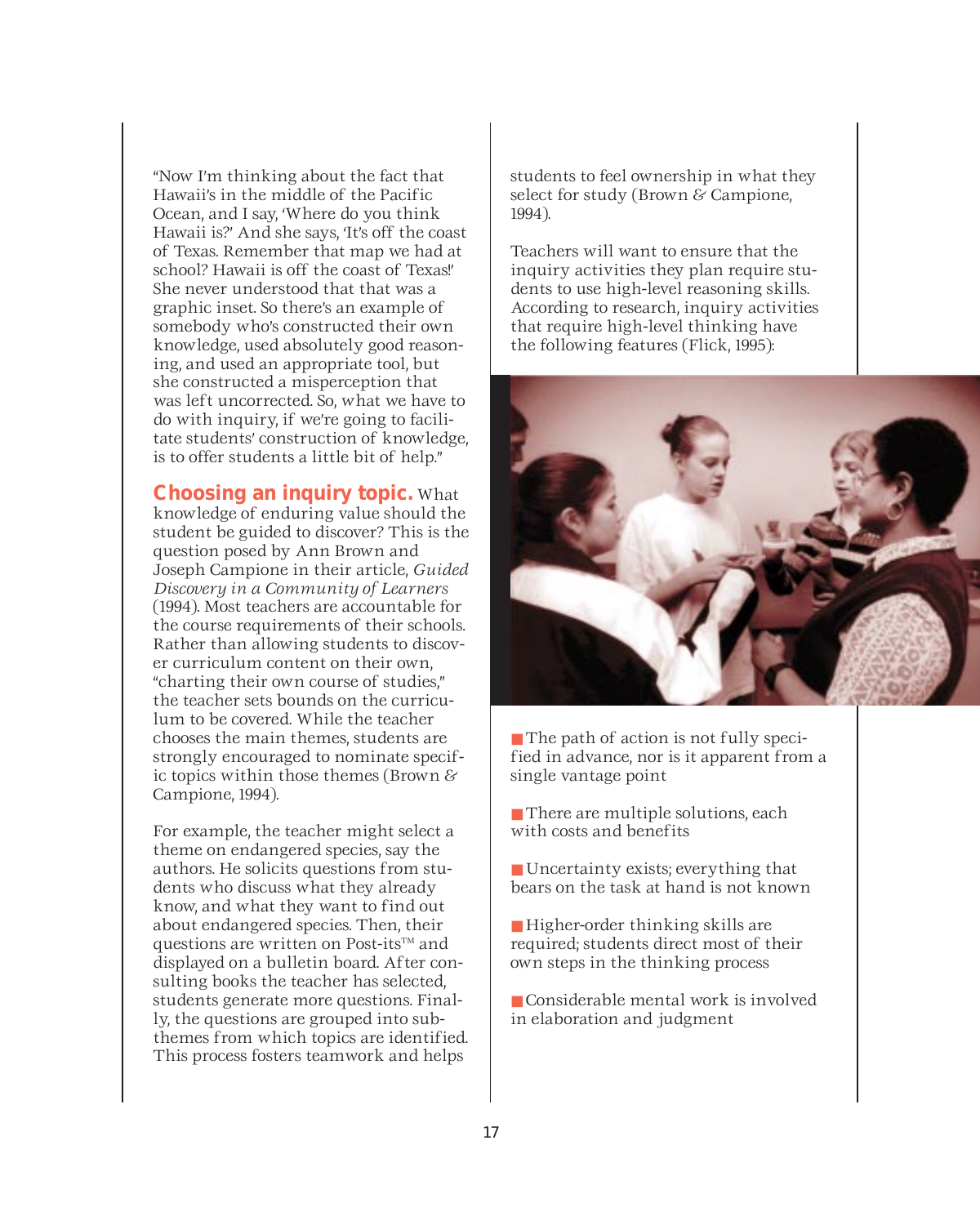

### **Getting at the core content.**

Whether or not teachers are working under mandated goals, objectives, and content, they will want to examine the extent to which a curriculum includes inquiry. Engaging students in inquiry helps them to make a critical link between understanding science as a process, and understanding scientific

concepts (NRC, 1996). Inquiry requires students to do more than observe, infer, and experiment. It requires them to combine scientific processes with content knowledge—they must use scientific reasoning and critical thinking to develop their understanding of science (NRC, 1996).

"I could do magic tricks all year long, and students would come out of here saying, 'This is the greatest science class we've ever had,'" says Woolbaugh, who is a professional magician as well as a science teacher. "But when you look at the nuts and bolts of the activities, there's no science content in it. The students had fun, and they used some processing (thinking) skills, but they didn't get at the science content. So we, as teachers, need to look at that scope and sequence, the 'big picture,' and the standards to make sure that we're covering what we need to be covering. I need to look at that core content, and then make adjustments—that's a never-ending job."

John Graves, who received a Presidential Award for Excellence in Science and Mathematics Teaching in 1996, teaches science and English at Monforton Middle School in Bozeman, Montana. Graves provides an example of when an inquiry activity misses the core of the content.

"Based on the Learning Cycle Strategy (see "Planning an Inquiry Lesson"), each one of the phases—exploration, concept introduction, application—is just as important as the other phase. The exploration is certainly key, but the concept development has to have equal weight," says Graves. "For example, we're doing Cartesian divers right now (a common experiment to demonstrate the effects of air pressure.) Here's how you can blow that inquiry lesson: Let the kids build their own divers—that's the exploration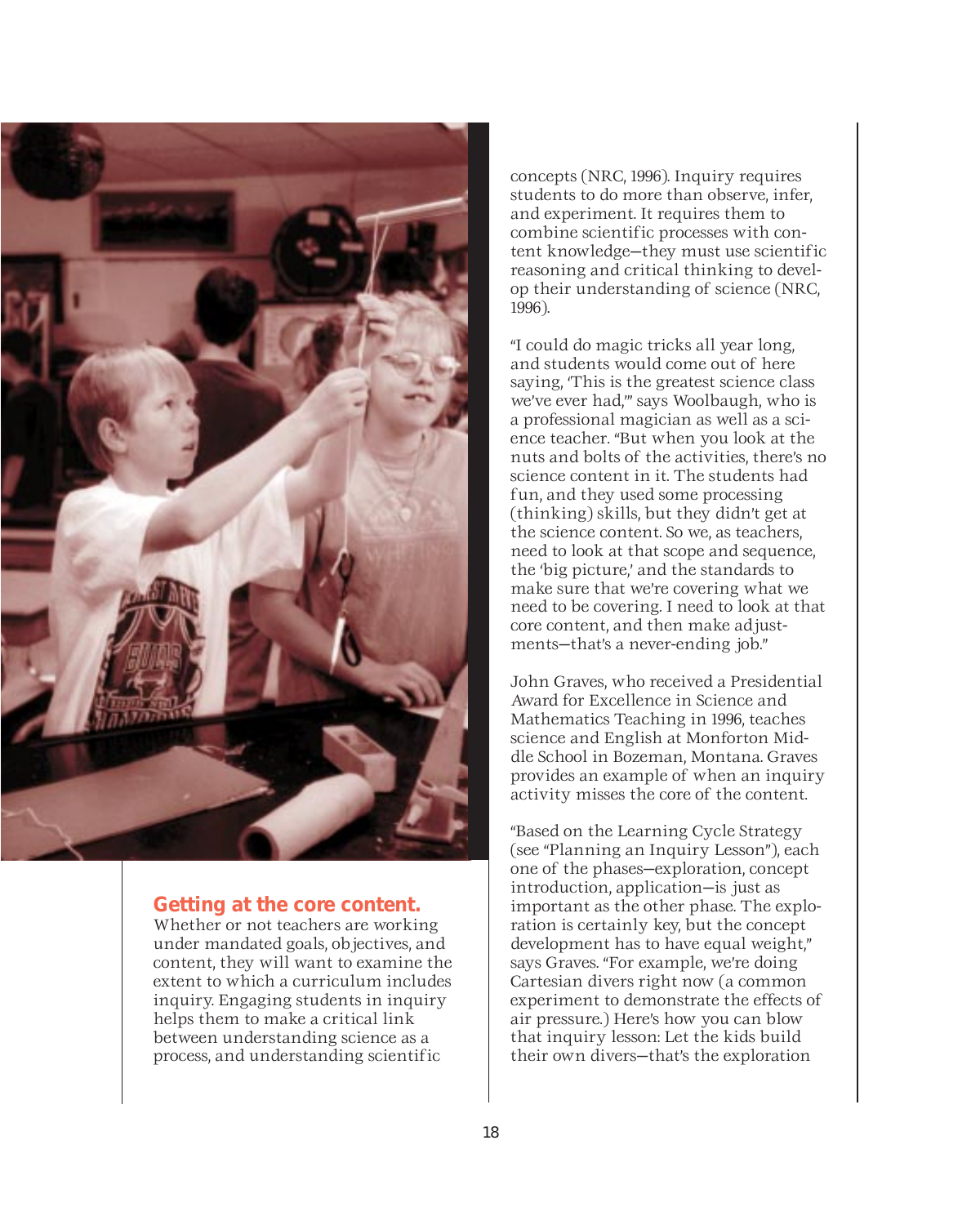phase—but never ask students, 'How does this happen in real life?' 'Can you find a situation where the change of pressure in something causes it to move?' So the exploration is great, but if that's all you did, you'd really be wasting your time, and I think the kids' time."

Doing an inquiry activity that doesn't get to the core of the content also increases the possibility that students will construct flawed understandings, says Graves.

"To allow an inaccuracy to continue might mean that that student gets to be a senior in high school taking physics, and they are still holding a misconception that they developed in second grade," he says. "If teachers don't take them beyond the exploration phase, they do a real injustice to students' learning process."

### **Planning an inquiry lesson**

**Using the Learning Cycle Strat- egy.** The Learning Cycle is a model

that can be used to facilitate inquiry. Developed in the 1960s as part of the Science Curriculum Improvement Study (sponsored by the National Science Foundation), the strategy uses questions, activities, experiences, and examples to help students develop a concept, deepen their understanding of the concept, and apply the concept to new situations (Beisenherz & Dantonio, 1996).

In their book, *Using the Learning Cycle to Teach Physical Science* (Beisenherz & Dantonio, 1996), the authors identify three phases to the Learning Cycle:

NOWLEDGE IS VIEWED<br>NOT AS A STABLE BOD<br>OF ESTABLISHED<br>RESULTS, BUT AS A DYNAMIC PROCESS<br>INQUIRY, WHERE "UNCERTAINTY,<br>CONFLICT, AND DOUBT PROVIDE THE<br>MOTIVATION FOR THE CONTINUOUS NOT AS A STABLE BODY OF ESTABLISHED RESULTS, BUT AS A DYNAMIC PROCESS OF INQUIRY, WHERE "UNCERTAINTY, CONFLICT, AND DOUBT PROVIDE THE MOTIVATION FOR THE CONTINUOUS SEARCH FOR A MORE REFINED UNDERSTANDING OF THE WORLD."

exploration, concept introduction, and application. During these phases, students learn to use and understand such science processes as observing; comparing and contrasting; ordering; categorizing; relating; inferring; communicating; and applying.

At the beginning of the cycle, students actively explore materials, phenomena, problems, and ideas to make observations and collect data. An initial, less structured exploration allows students to explore objects and systems at their own pace and with little guidance. Students often become highly motivated when they are permitted to do hands-on explorations before the concept is introduced. Then another, more structured exploration allows students to reexamine the same objects and systems more scientifically. During this time, students generate questions, and form and test their own hypotheses (Beisenherz & Dantonio, 1996).

In the next phase, the teacher uses scientific vocabulary to introduce the concept related to students' observations. Together, the teacher and students organize the observations and experiences, and the resulting patterns often match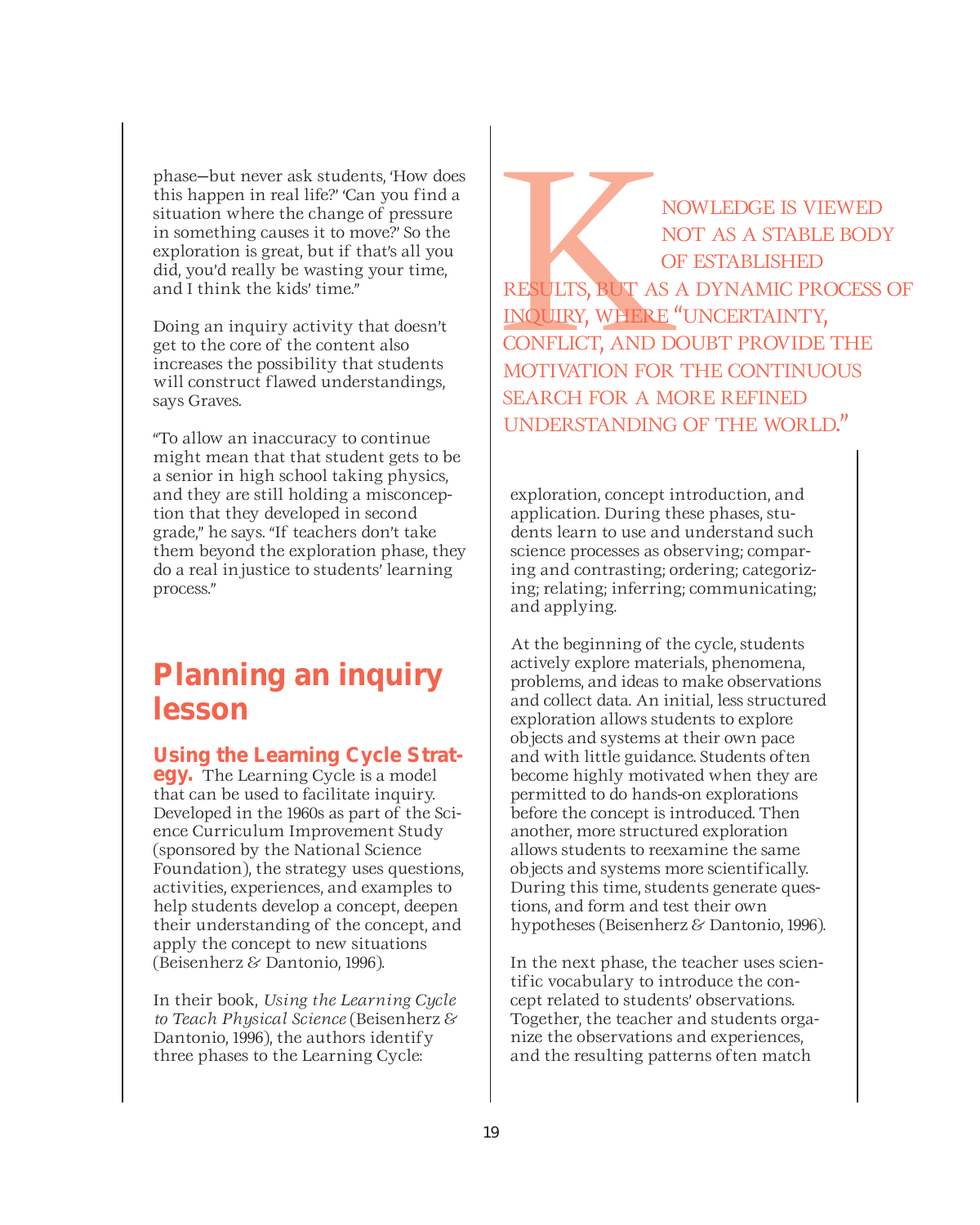

the targeted concept of the lesson. During discussion, the teacher and students compare how the newly introduced concept affects students' preconceptions. The teacher can further explain the concept by using the textbook, audiovisual aids, and other materials (Beisenherz & Dantonio, 1996).

Depth of understanding is facilitated when the concept is reinforced or expanded during the application phase, often through the use of hands-on activities. (Activities in this phase will often do double duty, serving as the initial activity in the exploration phase of a new, closely related concept that will be developed in a separate learning cycle.) The hands-on activities in the exploration and application phases can serve

to motivate students as they encounter problems that arouse their curiosity (Beisenherz & Dantonio, 1996).

The problem can be introduced by using "discrepant events"—encounters that students find perplexing. Before being presented with a discrepant event, students should have a familiarity with the concepts, skills, and techniques that allow them to, first, be able to recognize a discrepant event, and, second, be able to suggest hypotheses and procedures for collecting data. Beisenherz and Dantonio provide an example: "The observation that water expands when it freezes is discrepant to students only if they have been led to infer from previous activities that liquids expand when heated and contract when cooled." Using discrepant events to introduce a new topic is particularly effective at piquing students' curiosity, say the authors.

**Planning the use of time.** Teachers face many time constraints, but they should use available time so that students can experience concepts, not once, but periodically, in different contexts and at increasing levels of sophistication (AAAS, 1990). Structure time so that students can engage in extended investigations. Students need time to discuss and debate with one another, to try out ideas, to make mistakes, to retry experiments, and to reflect. Students also need time to work together in small groups, share their ideas in whole-class discussions, and work together and alone on a variety of tasks, including reading, experimenting, reflecting, writing, and discussing (NRC, 1996).

The *National Science Education Standards* (1996) recommend that teachers plan curriculum goals that are flexible so that they can respond to students' needs and interests: "Teaching for under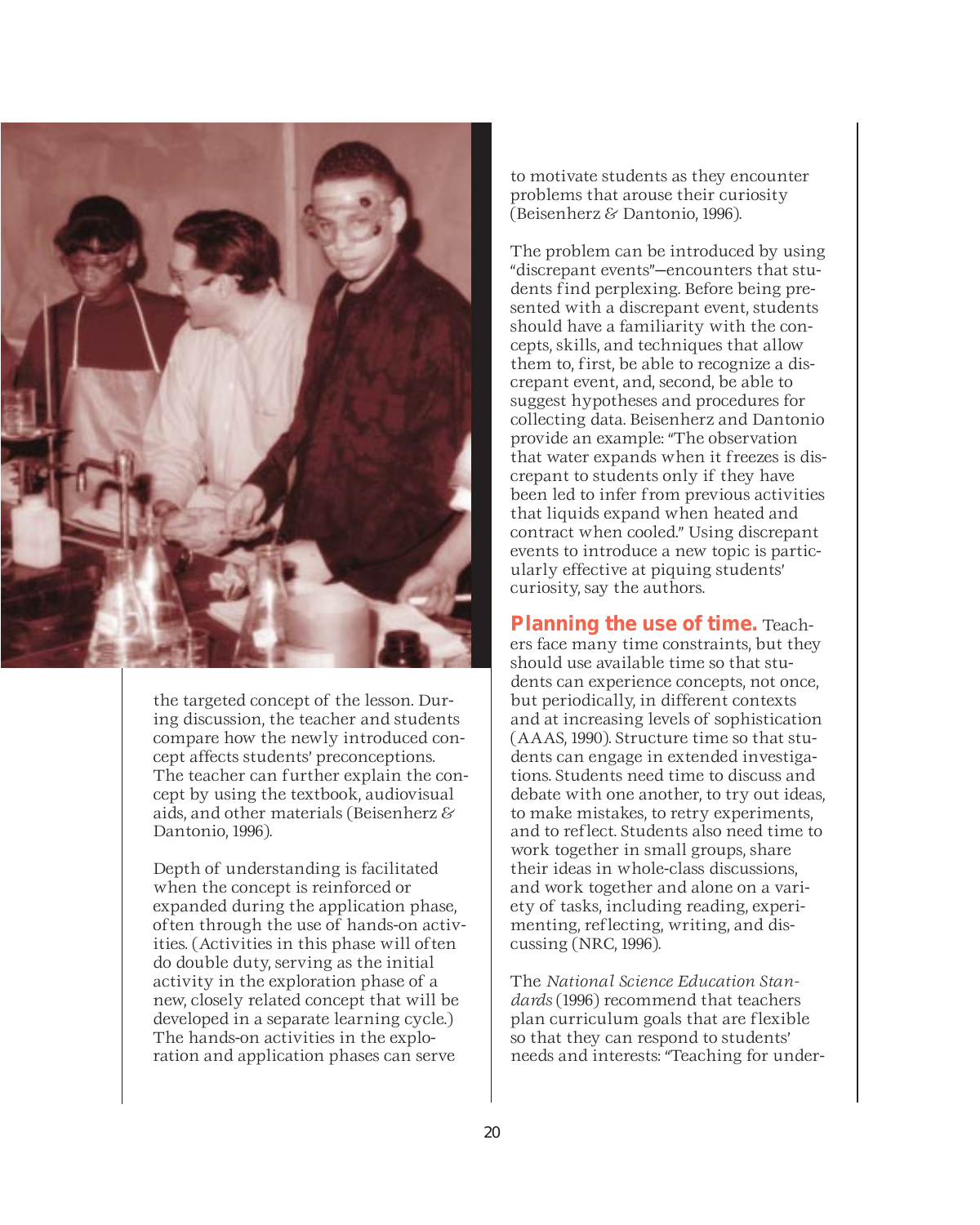standing requires responsiveness to students, so activities and strategies are continuously adapted and refined to address topics arising from student inquiries and experiences. An inquiry might be extended or an activity added if it sparks the interest of students or if a concept isn't being understood."

Students need time for exploring and taking wrong turns; testing ideas and doing things over again; time for building things and collecting things; time for constructing physical and mathematical models for testing ideas; time for asking and arguing; and time to revise their previous notions of things (AAAS, 1990).



"It's very rare, in most of my classes, that I make an opening statement, present the lesson, the students go though the lesson, and then I bring it to closure, in one period," says Woolbaugh. "Some of my activities might go four days. Some are ongoing in that I pull ideas from what we did two months ago into a current lesson—that's when I do some real teaching."

### **Presenting the inquiry topic.**

John Graves uses the Learning Cycle Strategy as a way to introduce an inquiry topic to his students.

"You need to introduce it somehow, you don't just put the materials out on the table and turn students loose," says Graves. "The Learning Cycle is a great model for inquiry, especially if you start it with an 'interesting question' so the kids have a reason to move into the exploration. You base your interesting question on a 'discrepant event'—something that is counter-intuitive. A discrepant event is a situation that doesn't go the way you think it should, and it engages you in wondering why. Based on the discrepant event, the teacher asks an interesting question.

It is best when students are prompted by the discrepant event to produce their own interesting questions, says Graves.

The K-W-L (what you *know*, what you *want* to know, and what you've *learned*) charts are another useful tool for getting students into inquiry, says Graves. The K-W-L charts are traditionally used at the elementary grades, but are equally effective in middle and high school.

"Maybe you're starting something on snow," he says, "so you ask students what do they already know about it, and what do they want to know about it. Out of that discussion, questions are raised. Students are now engaged in the activity, and that leads them into inquiry."

Teachers' knowledge of the content area becomes critical in these strategies. Typically, the elementary teacher has been trained as a generalist because she must teach all subjects to her students. But when a teacher is doing full inquiry at any grade level, she often will find her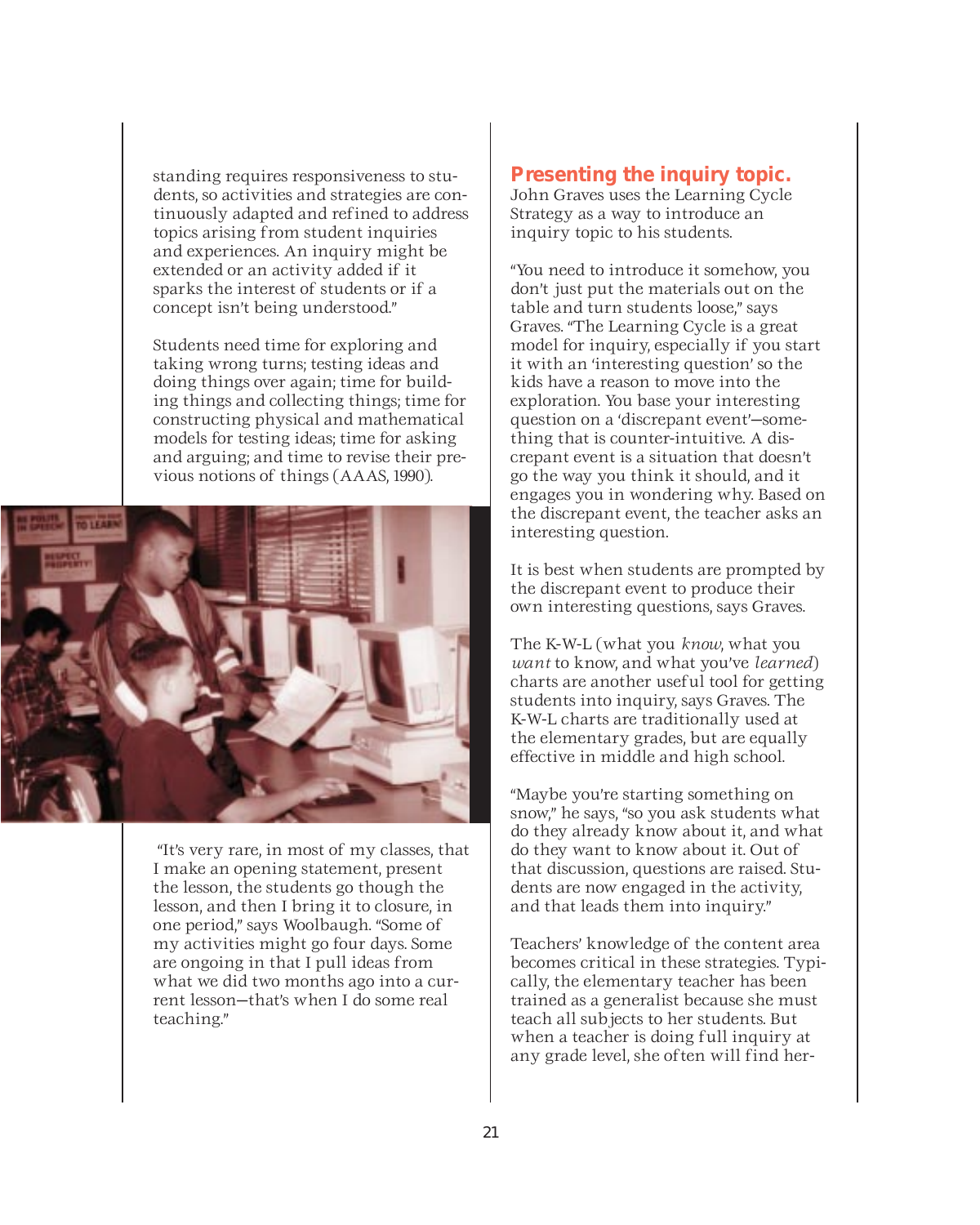self dipping deeper into her knowledge reserves. In Graves' example, the teacher will need to know the science behind snow—at least enough to know where to help her students look for answers. Teachers can reinforce their content knowledge by seeking out mentors; talking to professionals in the fields of science and mathematics; using other organizations and the Internet as resources; reading widely; and taking advantage of as many professional development opportunities as they can.

However, knowing it all is not only impossible, it's unnecessary. An important aspect of inquiry teaching is being able to say to students, "I don't know, let's find out." In a community of learners, teachers and students work side by side, collaboratively constructing knowledge.

### **Classroom discourse and questioning**

**A** key to meaning making, say the<br> *plary Teachers* (Tobin & Fraser,<br>
1991) is to enable students to interact authors of *Learning from Exem-*1991), is to enable students to interact verbally with their teacher and peers. In inquiry, questioning is one of the basic tools for instruction (Good & Brophy, 1997). To use their higher-order cognitive skills, students need opportunities to describe and clarify; elaborate and justify; speculate and analyze; and reconsider and form a consensus (Tobin & Fraser, 1991).

Valuable classroom discussions can take various forms. Sometimes discourse takes place during guided discussions in which the teacher facilitates learning by asking questions such as "Do you think

so?" and "Tell me why" (van Zee, et al., 1996). At other times, student-generated inquiry discussions often "erupt into a cacophony in which students vociferously share their thinking. These may be moments during which students make great progress in developing their understanding" (van Zee, et al., 1996). Lastly, classroom discourse during inquiry often takes place during small-group interactions in which students engage in independent yet collaborative thinking (van Zee, et al., 1996).

URSUING STUDENTS'<br>DIVERGENT QUESTIONS AND COM<br>IS ONE OF THE CENTRAL ELEMENT<br>INQUIRY TEACHING. DIVERGENT QUESTIONS AND COMMENTS IS ONE OF THE CENTRAL ELEMENTS OF INQUIRY TEACHING.

**Classroom discourse.** Exemplary teachers use a nonthreatening and encouraging debating style to involve students in whole-class discussions (Tobin & Fraser, 1991). They avoid a tendency to call on the same three to five students. When questioning a student, teachers sometimes use "safety nets," such as giving students hints and prompting a correct answer, but only to help a struggling student who would be otherwise embarrassed in front of her peers. Teachers use positive feedback during activities and social interactions. Occasionally, teachers motivate students by offering rewards, such as giving extra points for quick and accurate work. Teachers' practices are sensitive to the needs and feelings of students and encourage participation in learning tasks (Tobin & Fraser, 1991).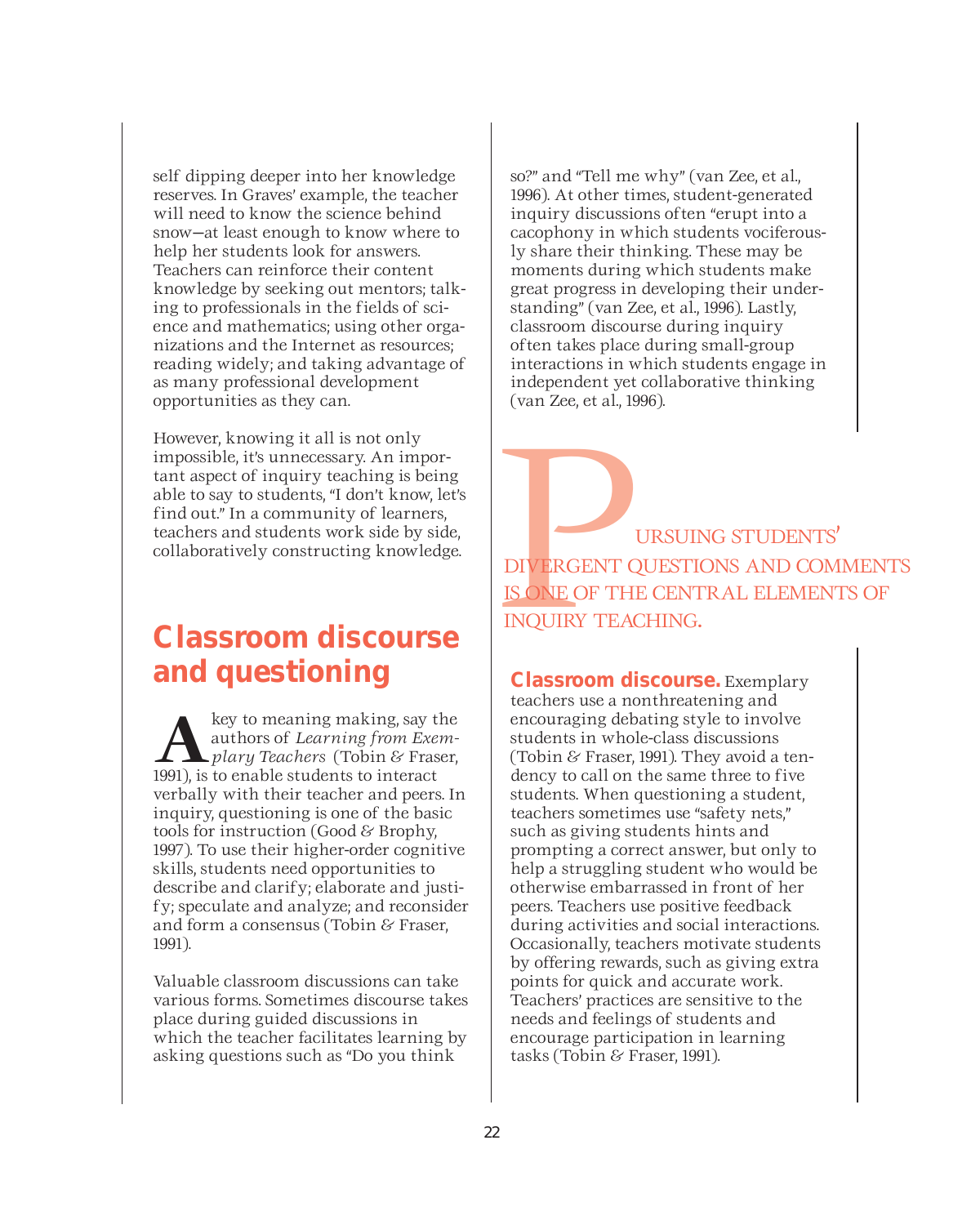**Questioning.** In their book, *Methods for Teaching: A Skills Approach* (Jacobsen, et al., 1993), the authors discuss the critical role of questioning in effective teaching. In inquiry, skillful questioning is essential. It allows the teacher to foster high-level discussions, either with the whole class, in small groups, or with individual students.

To spark high-level thinking, the authors say, teachers should ask questions that require intellectual processing on the part of the student, rather than asking questions that require a student only to recall something from memory. Below are some questioning strategies that elicit high-level thinking from students (Jacobsen, et al., 1993):

■ Require students to manipulate prior information by asking questions such as, "Why do you suppose?" or "What can you conclude from the evidence?"

- Ask students to state an idea or definition in their own words.
- Ask questions that require the solution to a mathematical problem.

■ Involve students in observing and describing an event or object by asking questions such as, "What do you notice here?" "Tell me about this," and "What do you see?"

■ Ask students to compare two or more objects, statements, illustrations, or demonstrations, and to identify similarities or differences between them. While identifying similarities, students will begin to establish patterns that can lead to understanding of a concept or generalization.

The authors also recommend that teachers wait three seconds or longer after

asking a student a question before prompting or calling on another student. When teachers increase their wait time during questioning, the quality and frequency of student responses improves.



**Asking probing questions.** Students need opportunities to process information by justifying or explaining their responses—dealing with the "why," "how," and the "based upon what" aspects of a concept. Probing promotes reflective and critical thinking. Because it requires teachers to think quickly in the moment, it can also be one of the most difficult questioning techniques (Jacobsen, et al., 1993).

For a student who is having trouble answering a question, probing can be effective (Ornstein, 1995). When a student's response to a question is accurate but incomplete, a teacher needs to ask probing questions to get the student to think deeper about an hypothesis or problem. Asking for clarification, rephrasing the question, asking related questions, and restating the student's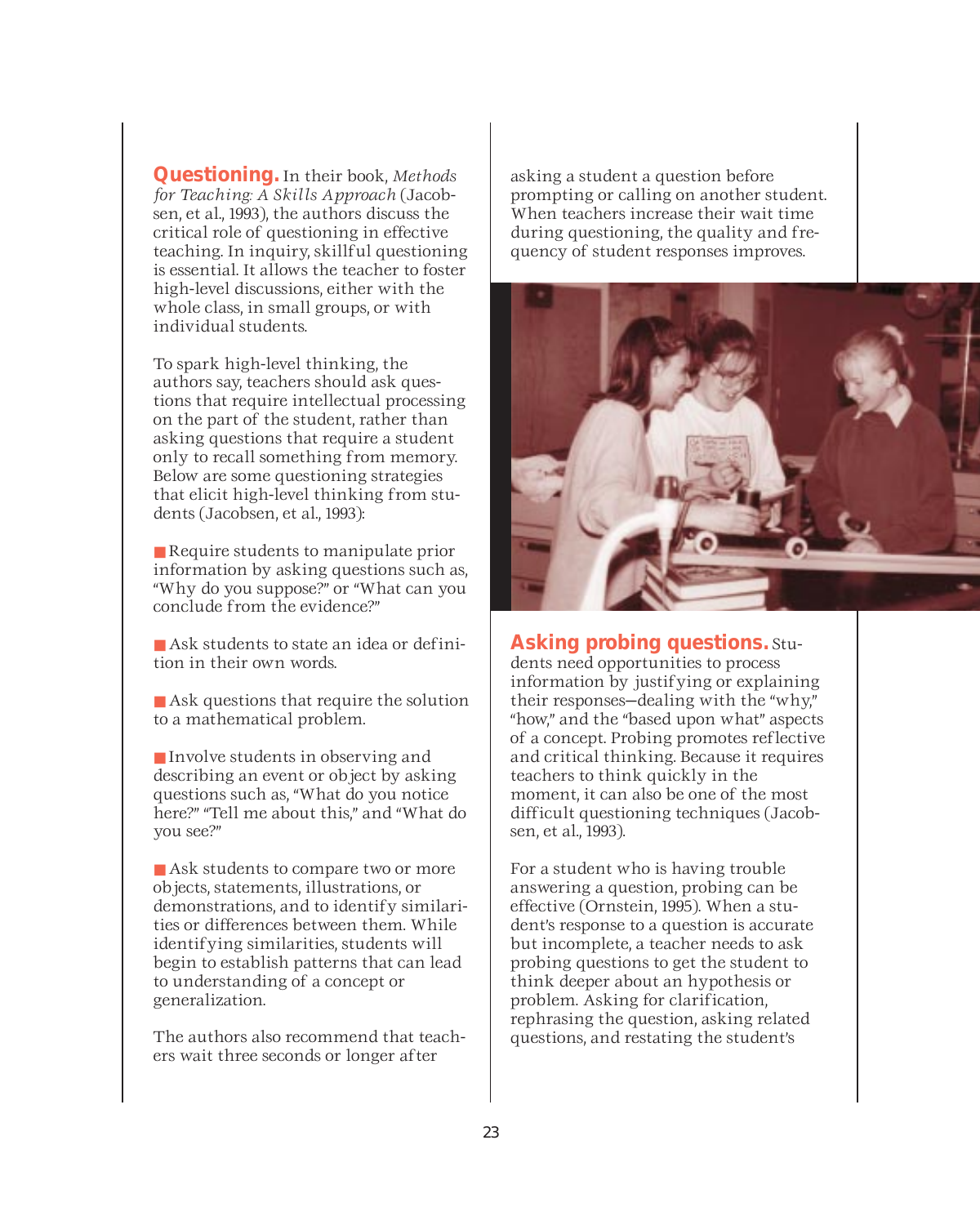ideas are all aspects of probing (Ornstein, 1995).

**Divergent questions and com-**<br>**ments**. Pursuing students' divergent

questions and comments is one of the central elements of inquiry teaching. It not only engages students in classroom discussions, it allows them to think independently, creatively, and more critically. It teaches them to take ownership of their own learning—while also feeling a shared responsibility for the learning of the entire class—and to respect others' opinions and ways of thinking.



A teacher can ask divergent questions to elicit many different answers. For example, there could be many appropriate answers to questions like, "How are the beans alike?" or "Give me an example of a first-class lever" (Jacobsen, et al., 1993). Divergent questions allow a number of students to respond to the same question, encouraging student participation. Redirecting questions will also help to increase the number of students participating in a

discussion, but teachers need to make a strong effort to call on all students equally. When students are called on with the same frequency and in the same manner, student achievement increases, while behavior problems and absenteeism decreases (Jacobsen, et al., 1993). Redirecting questions—especially description and comparison questions to numerous students during a discussion fosters positive teacher/student interaction.

Knowing when to follow up on a student's divergent question or comment takes skill and experience. Teachers must decide whether to set aside a student's question, to answer directly, or to try to follow up on a student's ideas through an extended discussion (van Zee, et al, 1996). The authors of *Teachers as Researchers: Case Studies of Student and Teacher Questioning During Inquiry-based Instruction* (van Zee, et al., 1996), a paper presented at the meeting of the American Association for the Advancement of Science in Seattle, Washington, identify a number of dilemmas teachers face regarding students' questions:

■ Gauging the interest of the rest of the class in the question

■ Assessing the risk of confusing others while examining the issue raised

■ Assessing the risk of exceeding one's own knowledge and being able to proceed appropriately even if one doesn't know the answer

■ Pondering the best way to address issues on the spot or perhaps at a later time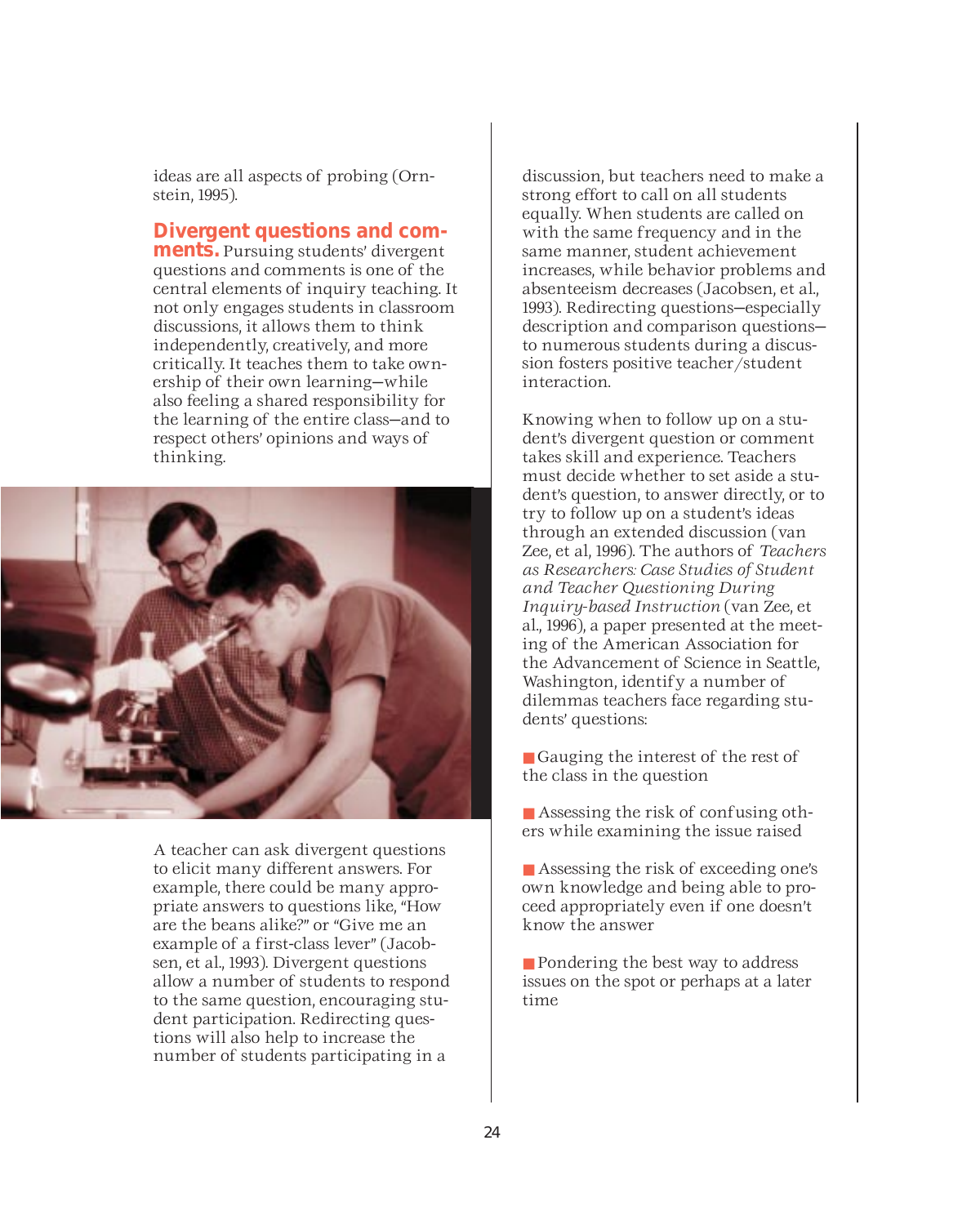■ Considering the time available to the end of the lesson and the end of the term

How a teacher handles divergent questions depends on the circumstances, says Graves. "A lot of times, if the kids are able to generate questions that are worthy of the exploration, you go with them," he says. "The other aspect of this is the instructor's skill in taking a student's question and refocusing it so that it becomes the question needed (to get to the core of the content). A skilled teacher can elicit these kinds of questions. You can go back into the teacher's lesson plan and find the exact question that the teacher wanted—it's fun when that happens."

Responding effectively to divergent questions can be difficult, especially for a new teacher, says Graves. "It takes time to develop good questioning skills," he says, "Even for a seasoned teacher, you can't expect to do it with every lesson. I don't think that's realistic."

### **Challenges of inquiry-based teaching**

### **Demands on teacher content**

**knowledge.** Inquiry can make significant demands on teachers' content knowledge (Magnusson & Palincsar, 1995). By including students in decisionmaking, and encouraging them to ask questions, debate, and negotiate, a teacher must rely even more heavily on his expertise in the subject, knowledge of resources, and ability to think quickly. With sufficient content knowledge, a



teacher can prepare multiple learning experiences for his students, providing them with ample opportunity to develop deeper understandings of concepts (Tobin & Fraser, 1991).

"In some situations you don't just do inquiry on one thing, only one time," says Graves. "For example, doing the air pressure experiment with Cartesian divers, you need more than two little pop bottles and the medicine dropper. You need to have another air pressure demonstration that the kids can do, and another one, and another one—as many of those as you can get."

Teachers will want to pursue every opportunity to deepen their knowledge of the subjects they teach. In addition to attending workshops and conferences related to their fields of expertise, teachers can pursue advanced studies or fel-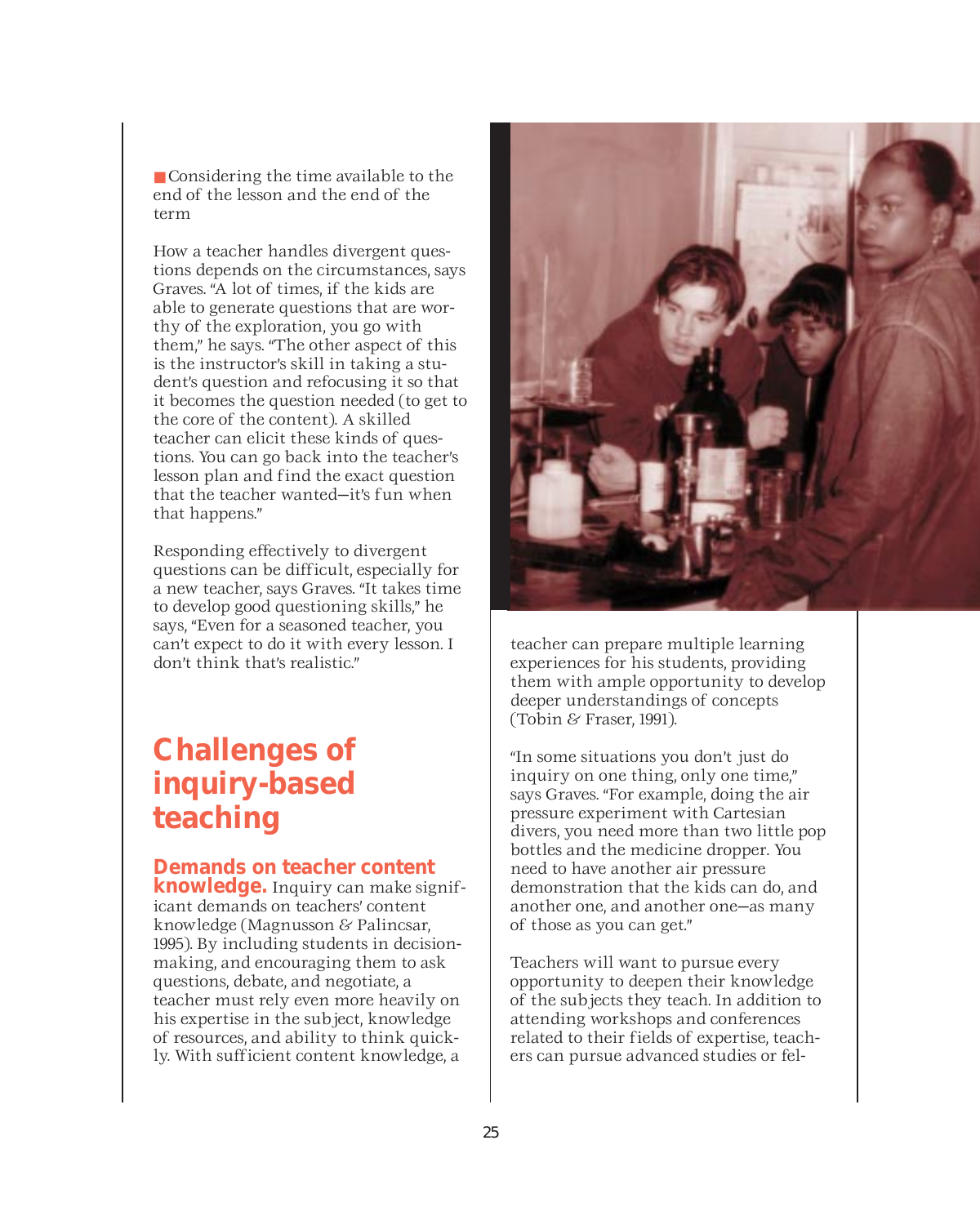

lowship opportunities at a local university or college; attend summer institutes; seek opportunities to work with scientists and mathematicians in authentic research; and read widely. Teachers can also develop out-of-school contacts with professionals who can offer expert advice and resources. Not only will a teacher develop expertise in his subject areas by

undertaking some of these endeavors, he will model valuable lifelong learning practices to his students.

### **Demands on pedagogical skill.**

Teacher skill is crucial to inquiry. It is even more critical if the teacher lacks sufficient classroom equipment and materials (Flick, 1995). Even with sufficient support, a teacher will face many dilemmas when engaged in inquiry.

How can the teacher facilitate discovery and provide guidance? When does the teacher intervene, and when does he stand back and allow students to make "mistakes"? How can a teacher determine when a problem centers on an important principle or a trivial one? What does a teacher do when he doesn't know the answer? Many of these dilemmas can be met with questioning and management strategies.

### **Conclusion**

**T**oday's view of teaching suggests<br>that students and teachers must<br>share responsibility for learning. that students and teachers must No longer are teachers thought to be sole dispensers of knowledge. Rather, they must balance the need to ensure that students have ample opportunity to learn core concepts, with students' need to explore—alone and with one another and to construct their own understandings. Inquiry is central to mathematics and science learning (NRC, 1996). It is an important tool teachers can use in helping students boost their performance in academics, critical thinking, and problem solving (Haury, 1993; Flick, 1995). On the following pages, teachers will find further resources to help them implement strategies from the inquiry continuum.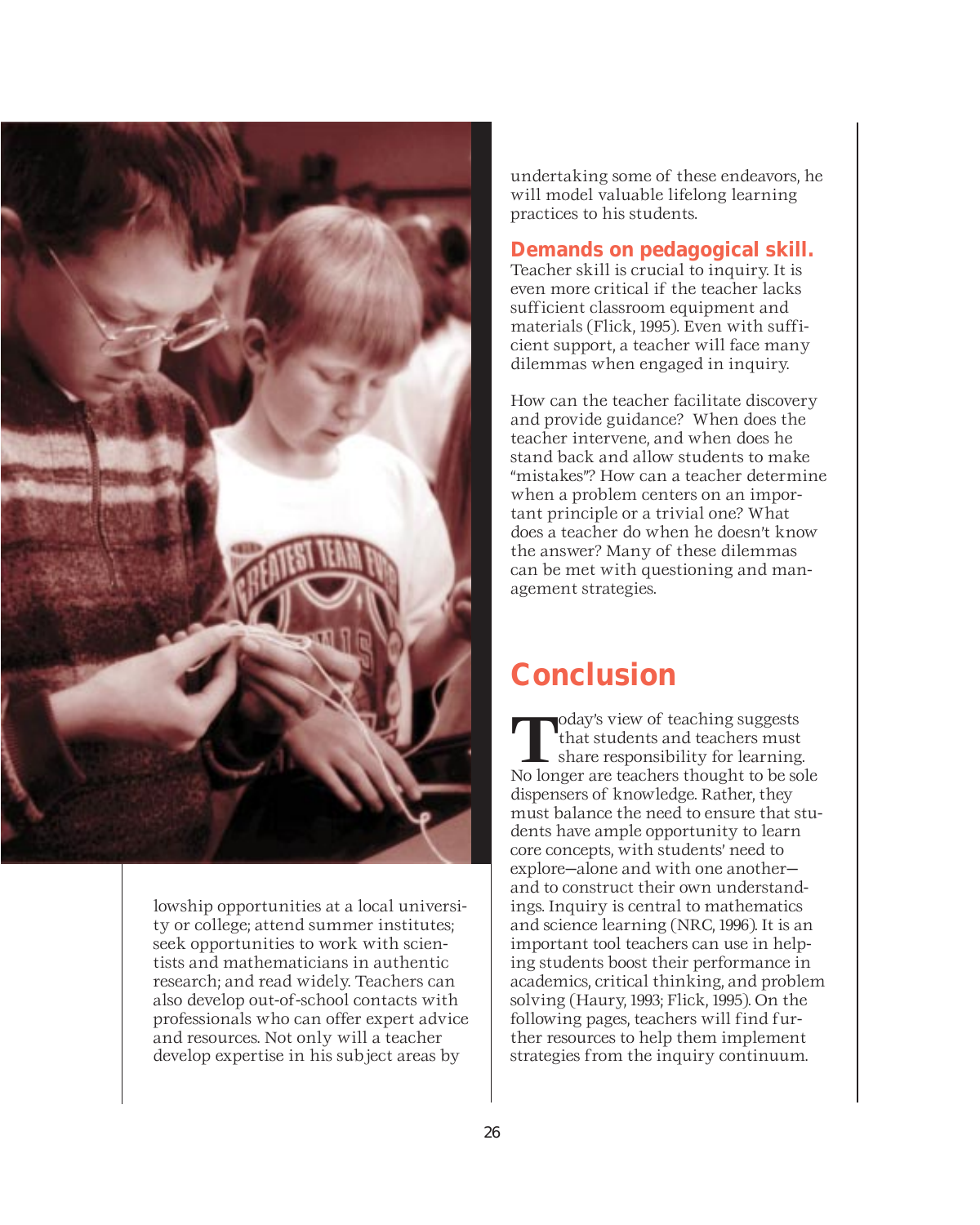

# Resources & Bibliography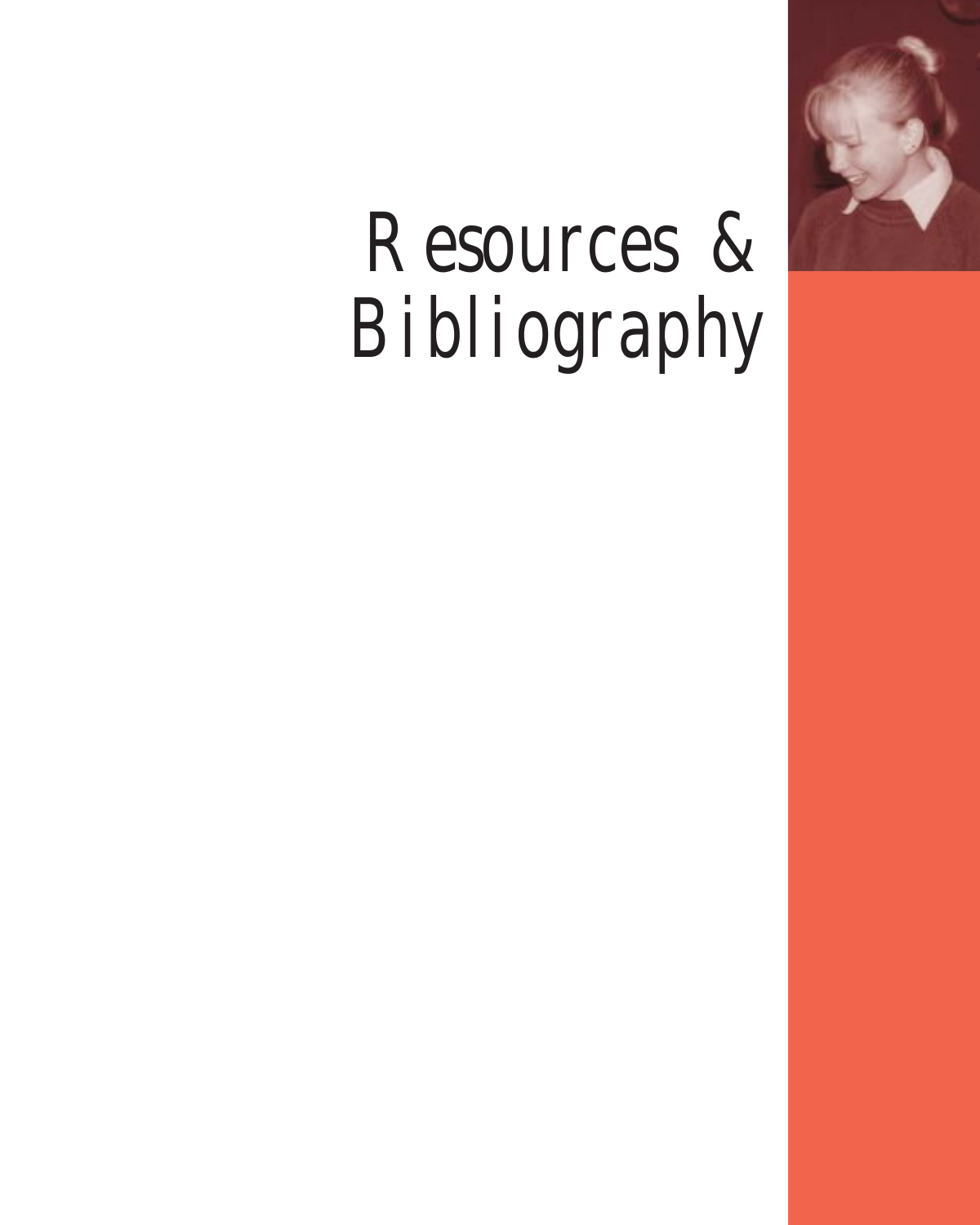### **Resources for further reading**

- Aldridge, B. (Ed.). (1995). *A high school framework for national science education standards*. Washington, DC: National Science Teachers Association.
- American Association for the Advancement of Science. (1993). *Benchmarks for science literacy: Project 2061.* New York, NY: Oxford University Press.
- American Association for the Advancement of Science. (1997). *Resources for science literacy: Professional development. Project 2061.* Washington, DC: Author.
- Boujaoude, S. (1995). Demonstrating the nature of science. *The Science Teacher, 62*(4), 46-49.
- Borasi, R. (1992). *Learning mathematics through inquiry.* Portsmouth, NH: Heinemann.
- Boujaoude, S. (1995). Demonstrating the nature of science. *The Science Teacher, 62*(4), 46-49.
- Cohen, E. (1991, April). *Classroom management and complex instruction*. A paper presented at the annual meeting of the American Educational Research Association, Chicago, IL. (ERIC ED333547)
- Colburn, A., & Clough, M. (1997). Implementing the learning cycle. *The Science Teacher, 64*(5), 30-33.
- Driver, R. (1989). Students' conceptions and the learning of science: Introduction. *International Journal of Science Education, 11*(5), 481-490.
- Grosslight, L.,. Unger, E., & Smith, D. (1991). Understanding models and their use in science: Conceptions of middle and high school students and experts. [Special Issue] *Journal of Research in Science Teaching, 28*(9), 799-822.
- Kyle, W.C., Jr. (1980). The distinction between inquiry and scientific inquiry and why high school students should be cognizant of the distinction. *Journal of Research in Science Teaching, 17*(2), 123-130.
- McGilly, K. (Ed.). (1994). *Classroom lessons: Integrating cognitive theory and classroom practice.* Cambridge, MA: The MIT Press.
- National Academy of Sciences. (1996). *Resources for teaching elementary school science.* Washington, DC: Author.
- National Academy of Sciences. (1996). *Science for all children: A guide to improving elementary science education in your school district.* Washington, DC: Author.
- National Council of Teachers of Mathematics. (1989). *Curriculum and evaluation standards for school mathematics.* Reston, VA: Author.
- National Council of Teachers of Mathematics. (1991). *Professional standards for teaching mathematics.* Reston, VA: Author.
- National Research Council. (1996). *National science education standards.* Washington, DC: National Academy of Sciences.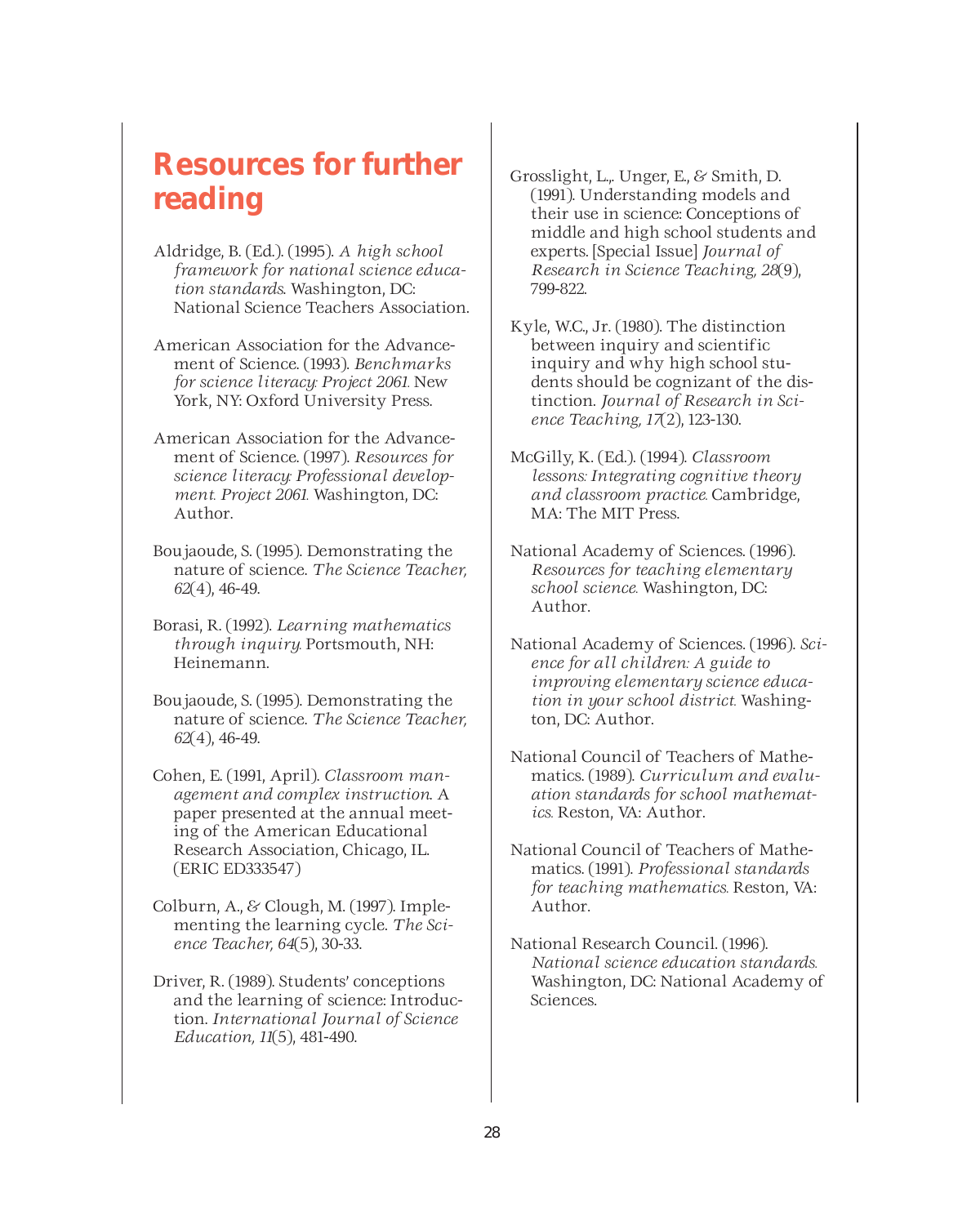National Research Council. (1989). *Everybody counts.* Washington, DC: National Academy of Sciences.

National Science Resource Center. (1996). *Science for all children: A guide to improving elementary science education in your school district.* Washington, DC: National Academy Press.

Roth, K.J. (1989). Science education: It's not enough to 'do' or 'relate.' *The American Educator, 13*(4), 16-22; 46-48.

Roth, W. (1991). Open-ended inquiry: How to beat the cookbook blahs. *The Science Teacher, 58*(4), 40-47.

Saul, W., & Reardon, J. (Eds.). (1996). *Beyond the science kit: Inquiry in action.* Portsmouth, NH: Heinemann.

Schauble, L., Klopfer, L., & Raghavan, K. (1991). Students' transition from an engineering model to a science model of experimentation. [Special issue] *Journal of Research in Science Teaching, 28*(9), 859-882.

Unruh, R., Countryman, L., & Cooney, T. (1992). The PRISMS approach: A spectrum of enlightening physics activities. *The Science Teacher, 59*(5), 36-41.

Willis, S. (1995, Summer). Reinventing science education. Reformers promote hands-on, inquiry-based learning. *Association for Supervision and Curriculum Development, Curriculum Update*, pp. 1-8.

### **Organizations**

**American Association for the Advancement of Science (AAAS)** 1200 New York Avenue, N.W. Washington, DC 20005 (202) 326-6400 http://www.aaas.org/

The American Association for the Advancement of Science is a nonprofit professional society dedicated to the advancement of scientific and technological excellence across all disciplines, and to the public's understanding of science and technology. AAAS provides a variety of publications and resources, including *Inquiry in the Library,* a 1997 publication edited by Maria Sosa and Jerry Bell promoting student inquiry in the library and in the classroom.

### **National Council for Teachers of Mathematics (NCTM)**

1906 Association Drive Reston, VA 20191-1593 (703) 620-9840 Fax: (703) 476-2970 http://www.nctm.org/

The National Council of Teachers of Mathematics is a nonprofit professional association dedicated to the improvement of mathematics education for all students in the United States and Canada. All NCTM members receive council publications including regular issues of the *News Bulletin, Student Math Notes* and one or more of their four journals. NCTM also publishes books, videotapes, software, and research reports.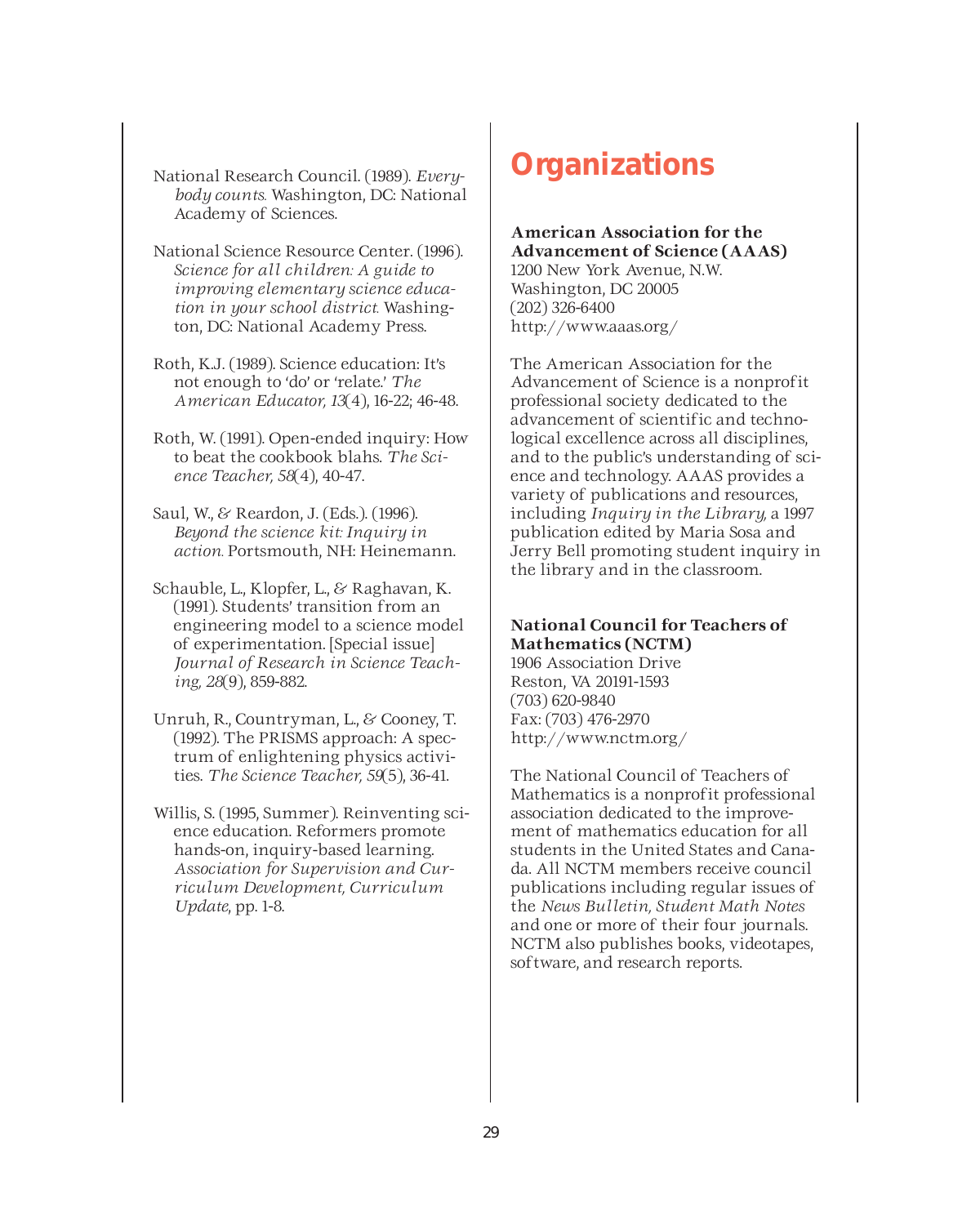### **National Science Foundation (NSF)**

4201 Wilson Boulevard Arlington, VA 22230 (703) 306-1234 E-mail: info@nsf.gov http://www.nsf.gov/

The National Science Foundation is an independent U.S. government agency responsible for promoting science and engineering by funding research and education projects. Information about NSF programs, activities, funding opportunities, current publications, meetings and conferences are available in a number of publications, including the *NSF Bulletin,* available online at http://www.nsf.gov/od/lpa/news/ publicat/bulletin/bulletin.htm, and *Frontiers* newsletter, available online at http://www.nsf.gov/od/lpa/news/ publicat/frontier/start.htm. Inquiries about subscribing to the print version of this newsletter should be sent to blombard@nsf.gov

### **National Science Teachers Association (NSTA)**

1840 Wilson Boulevard Arlington, VA 22201-3000 (703) 243-7100 Fax: (703) 243-7177 http://www.nsta.org/

The National Science Teachers Association is the largest organization in the world committed to promoting excellence and innovation in science teaching and learning for all. The Association publishes five journals, a newspaper, many books, and a new children's magazine, and conducts national and regional conventions.

#### **Northwest Regional Educational Laboratory (NWREL)**

Science and Mathematics Education 101 S.W. Main Street, Suite 500 Portland, OR 97204-3297 (503) 275-9500 Kit Peixotto, Unit Director, (503) 275-9594 E-mail: peixottk@nwrel.org http://www.nwrel.org/psc/same/

The Northwest Regional Educational Laboratory provides leadership, expertise, and services to educators and others in the states of Alaska, Idaho, Montana, Oregon, and Washington. The Science and Mathematics Education (SAME) unit provides services in support of effective curriculum, instruction, and assessment, and maintains a lending library of books, videos, and other materials on a variety of topics, including inquirybased teaching, equity issues, education reform, standards and assessment, and effective instructional practices.

### **Science and Mathematics Consortium for Northwest Schools (SMCNWS)**

Columbia Education Center 171 N.E. 102nd Portland, OR 97220-4169 (503) 760-2346 Ralph Nelsen, Director E-mail: ralph@col-ed.org http://www.col-ed.org/smcnws

The SMCNWS is one of 10 regional Eisenhower consortia that disseminates promising educational programs, practices, and materials and provides technical assistance and training in support of state and local initiatives for quality science and mathematics content, curriculum improvement, and teacher enhancement.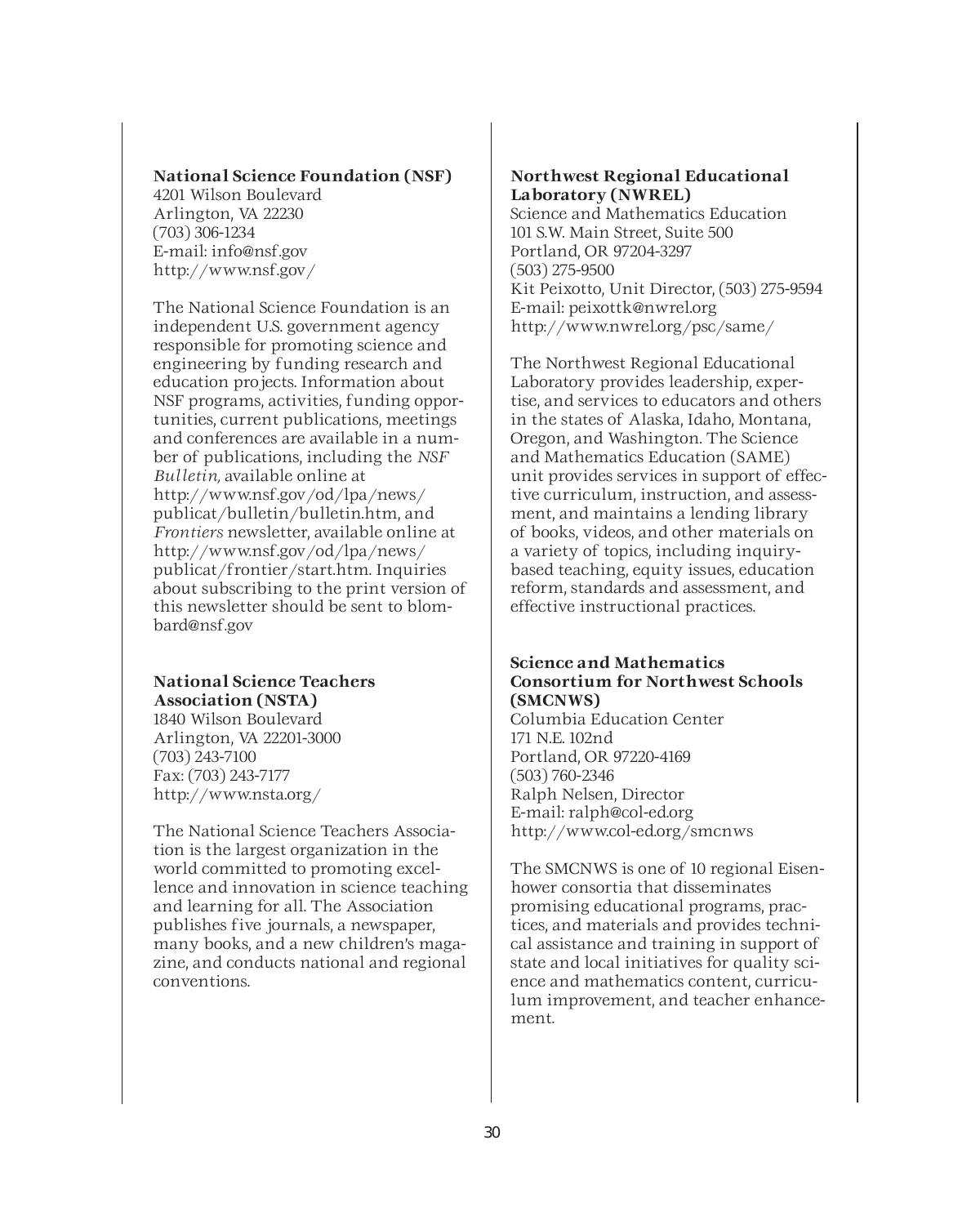### **Southwest Educational Development Laboratory (SEDL)**

211 East Seventh Street Austin, TX 78701-3281 (512) 476-6861 http://www.sedl.org

The Southwest Educational Development Laboratory produces the publication *Classroom Compass,* which presents examples of instructional activities that illustrate each issue's theme. See the Fall 1995 issue: Volume 2, No. 1, *Science as Inquiry,* also available online at http://www.sedl.org/scimath/compass/v02n01/welcome.html.

### **Technical Educational Research Center (TERC)**

2067 Massachusetts Avenue Cambridge, MA 02140 (617) 547-0430 http://www.terc.edu

Produces the semi-annual publication, *Hands On!* For subscription contact: Communications@terc.edu

See Volume 18, No. 1, *Coping with Inquiry,* available online at http://www.terc.edu/handson/spring\_9 5/copinquiry.html. The author, Tim Barclay, addresses succeeding and failing at inquiry, an inquiring attitude, and various teaching strategies.

### **Online Resources**

### **Access Excellence: Classrooms of the 21st Century**

http://www.gene.com/ae/21st/

This teaching and learning forum explores current issues in curriculum, instruction, and assessment, and connects science teachers with innovators who are developing creative ways to use technology as a tool in science classrooms.

### **Busy Teachers' WebSite**

http://www.ceismc.gatech.edu/BusyT/ TOC.html

This site is designed to provide K-12 teachers with direct source materials, lesson plans, and classroom activities with a minimum of site-to-site linking. Mathematics, science, and other topics are covered. Links to Internet Discussion Groups for Educators (and Students) are provided.

### **Eisenhower National Clearinghouse for Mathematics and Science Education**

http://www.enc.org/

This is a nationally recognized information source for K-12 mathematics and science teachers sponsored by the U.S. Department of Education, Office of Educational Research and Improvement. Resources include curriculum resources, a monthly list of outstanding Internet sites, thousands of classroom-ready lessons and activities, and links to other sites.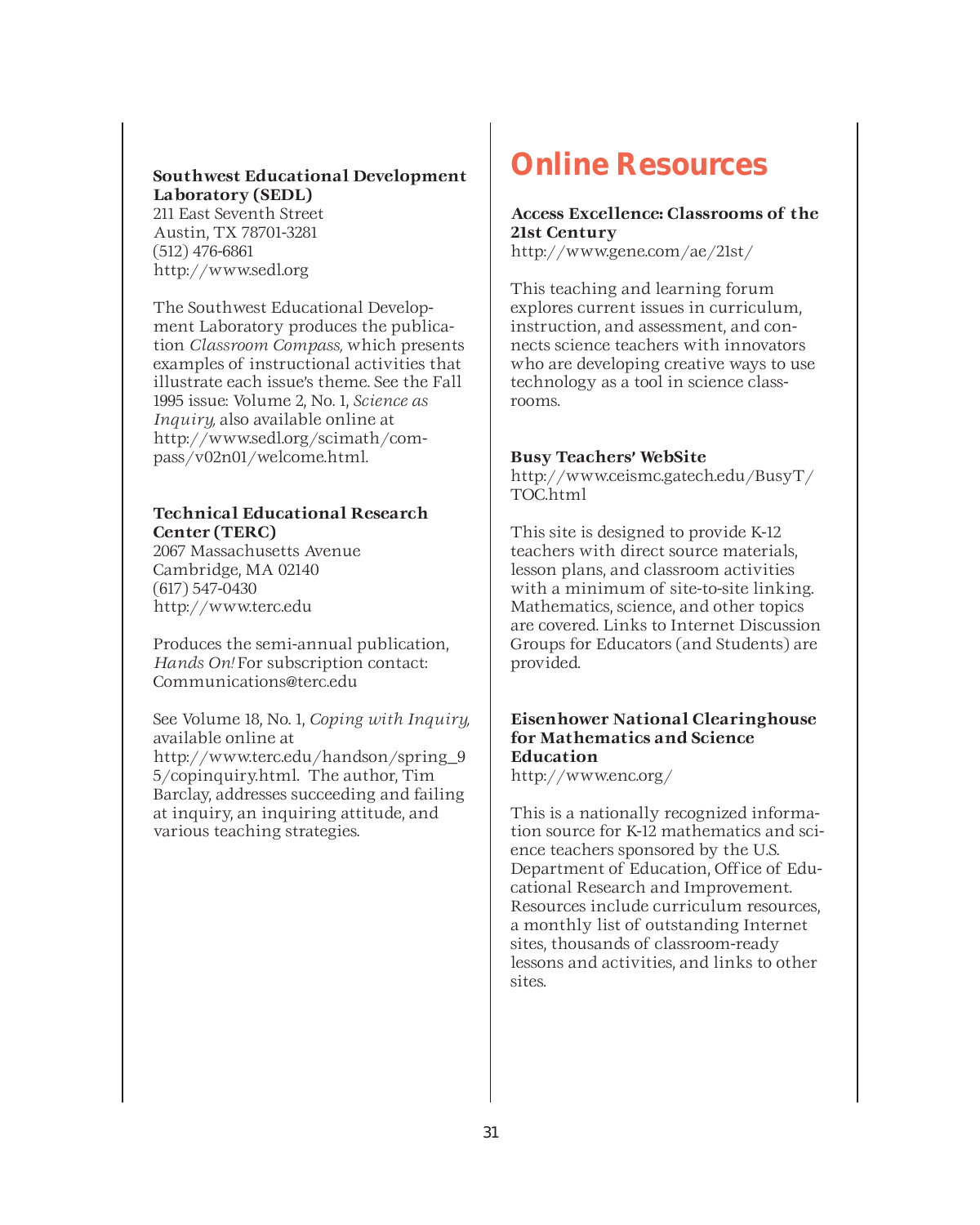**iwonder — Inquiry-Based Learning and Teaching: Mathematics and Science through Museum Collections** http://iwonder.bsu.edu/

This site is devoted to inquiry-based teaching strategies and provides teaching tools, including lesson plans, workshops, classroom ideas and strategies, and interactive student links.

### **Make It Happen! Integrating Inquiry and Technology into the Middle School Curriculum**

http://www.edc.org/FSC/MIH/

In the Make It Happen! approach, interdisciplinary teams of teachers design and implement inquiry-based I-Search Units and integrate technology into these units in meaningful ways. Make It Happen! is the result of 10 years of research, evaluation, and technical assistance at the Education Development Center, Inc. (EDC) in Newton, Massachusetts.

### **Materials World Modules: An NSF Inquiry-Based Science & Technology Educational Program**

http://mrcemis.ms.nwu.edu/mwm/

The Materials World Modules (MWM) is a National Science Foundation funded project producing a series of interdisciplinary educational modules centered on aspects of materials science. The modules are intended for use in high school science and mathematics classrooms. Some modules are also suitable for use in middle school settings.

### **Mathematics Learning Forums**

http://www.edc.org/CCT/mlf/ MLF.html

The Bank Street College of Education hosts a series of online seminars focused on the "how to" of mathematics instruction for elementary and secondary teachers, providing ongoing support to teachers as they implement reform in their own classrooms. Participants actively exchange ideas, share concerns, and construct new understandings as they converse with colleagues. For a registration form and more information phone (212) 807-4207; e-mail cct@edc.org or visit the Web site.

### *Perspectives of Hands-On Science Teaching*

http://www.ncrel.org/sdrs/areas/ issues/content/cntareas/science/eric/ eric-toc.htm

This book is posted on the North Central Regional Educational Laboratory's Pathways to School Improvement Internet server. It was published by ERIC Clearinghouse for Science, Mathematics, and Environmental Education, and written by David L. Haury and Peter Rillero in 1994. This book/site presents answers to frequently asked questions about handson approaches to science teaching and learning. A number of resources, curricula, programs, strategies, and techniques are cited.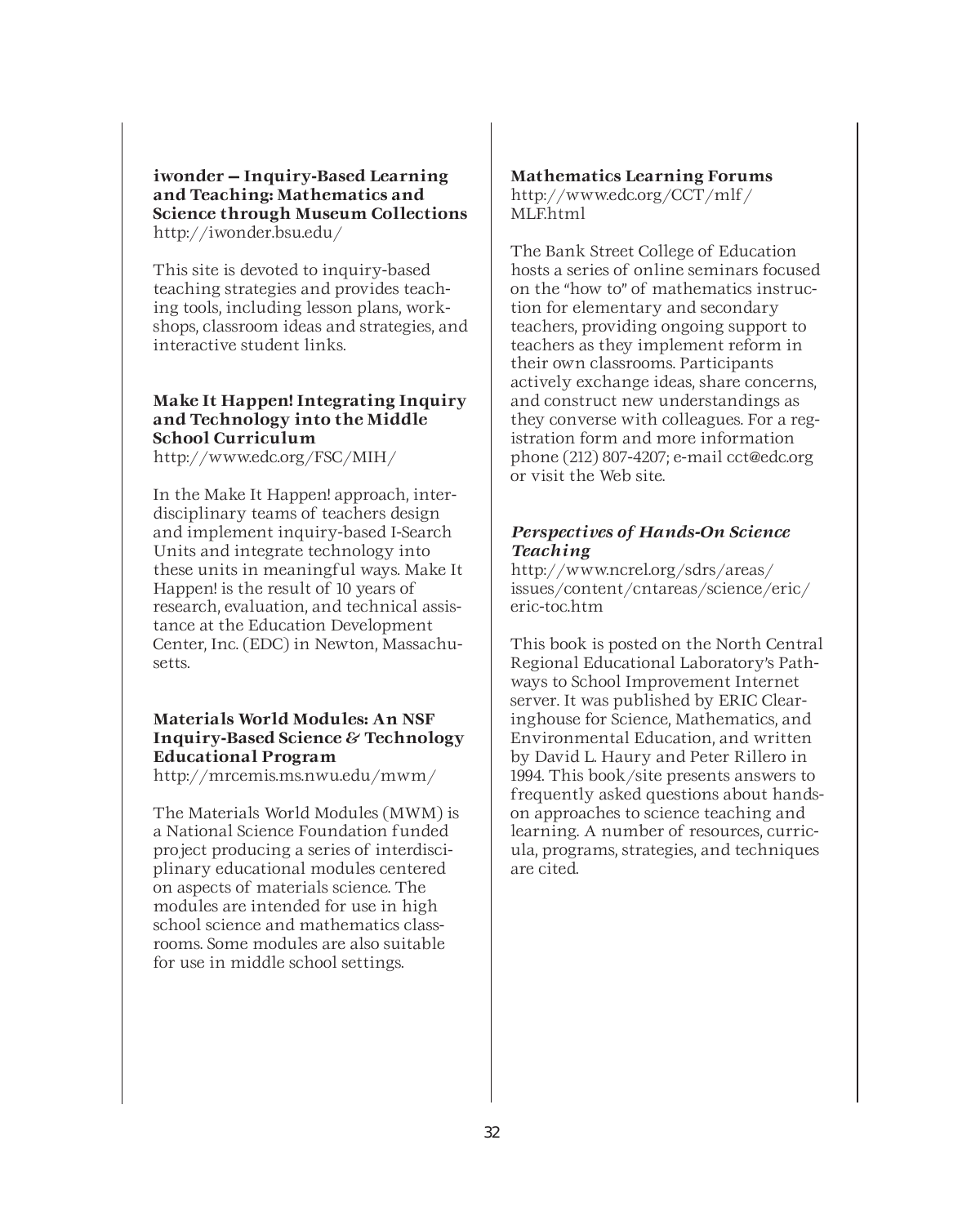#### **Project-Based Science: Real Investigation, Real Science** http://www.imich.edu/~pbsgroup/

The goal of the PBS group is to improve the way science classes are taught by involving students in finding solutions to authentic questions through extended inquiry, collaboration, and use of technology.

#### **Science Education**

http://www.tiac.net/users/lsetter/ index.htm#pageindx

This page is the culmination of a doctoral project completed by Linda S. Setterlund at the University of Massachusetts, Lowell College of Education. It provides a collection of links on inquiry, constructivism, problem solving and creativity, and other mathematics and science sites.

#### **Science Learning Network**

http://www.sln.org/info/

The Science Learning Network (SLN) is an online community of educators, students, schools, science museums, and other institutions demonstrating a new model for inquiry science education. SLN is an NSF project that incorporates inquiry-based teaching approaches, telecomputing, collaboration among geographically dispersed teachers and classrooms, and Internet resources.

#### **The Supportive Inquiry-Based Learning Environment (SIBLE)** http://www.ls.sesp.nwu.edu/sible/

The Supportive Inquiry-Based Learning Environment project is developing software to support project-based science and learning in classrooms. The software is intended to be used by both teachers and students for developing science projects, supporting project tasks, and assessing projects.

#### **The Why Files? Science Behind the News** http://whyfiles.news.wisc.edu/

A project of the National Institute for Science Education, this site is an electronic exploration of the science behind the news. Designed for teachers and students, the goal is to aid inquiry and broaden the conversation among science, engineering, mathematics, technology, and the rest of society.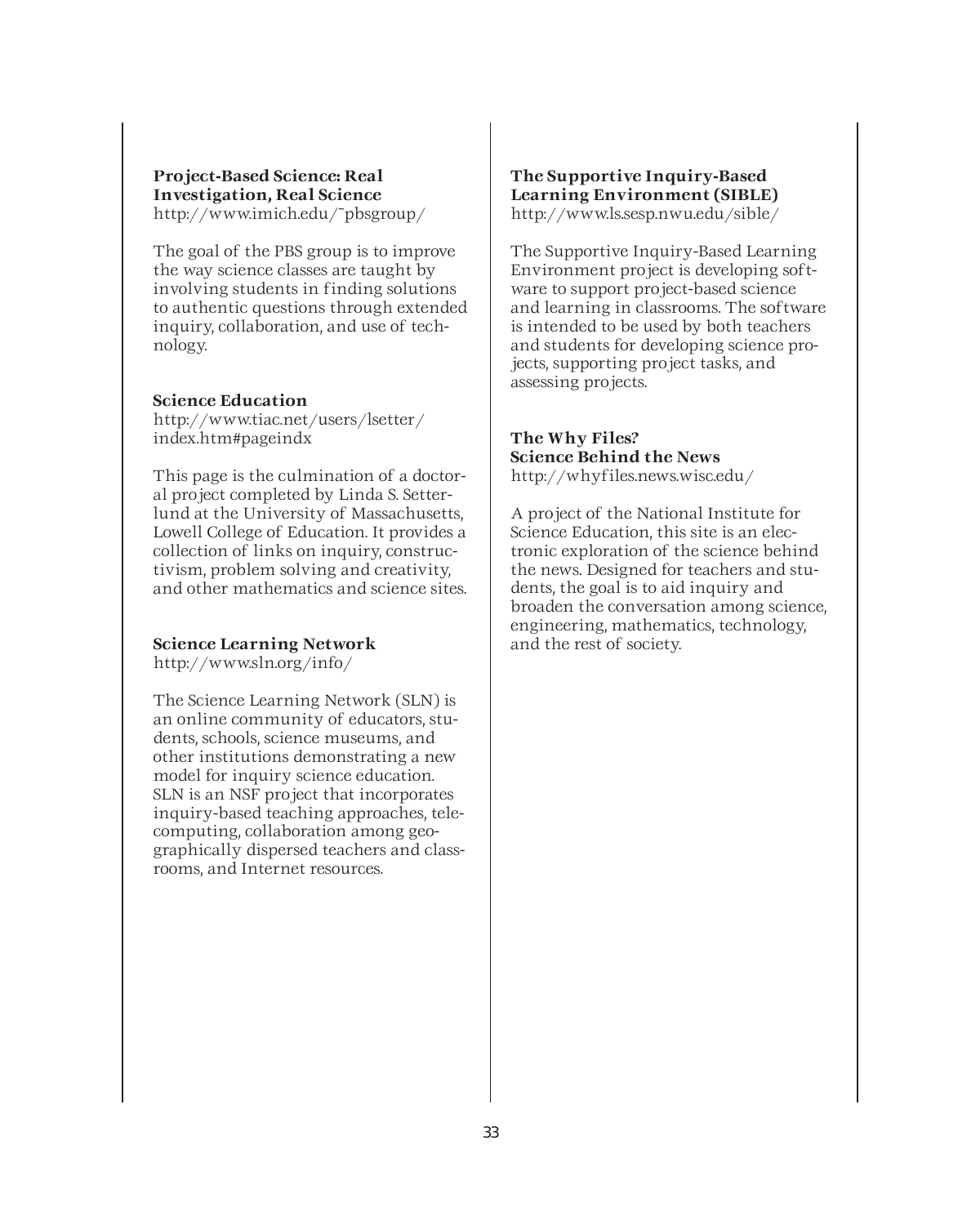### **Student Sites**

### **Interesting Places for Kids**

http://www.crc.ricoh.com/people/steve/ kids.html

This is an ongoing collection of links that might be interesting to children. Science and mathematics, museums, art, literature, and many other topics are listed.

#### **Kid's Search Tools**

http://www.rcls.org/ksearch.htm

Six search engines, including: Berit's Best Sites for Children, which includes over 590 sites; Pathfinder's SiteSeeker searches kid-safe Web sites; Magellen Reviewed Web Sites targets sites appropriate for young audiences; Librarians' Index to the Internet (Select Kids), and more.

### **Yahooligans! The Web Guide for Kids**

http://www.yahooligans.com/

A special version of Yahoo designed specifically for eight- to 14 year-olds provides searching and browsing capabilities.

### **Suppliers**

The suppliers listed below offer a variety of materials and resources useful for inquiry-based teaching. While presence on this list does not imply endorsement by NWREL, the entries are representative of those available.

#### **Activities Integrating Mathematics and Science (AIMS) Education Foundation**

PO Box 8120 Fresno, CA 93747-8120 (888) 733-2467 Fax: (209) 255-6396 http://www.AIMSedu.org/ E-mail: aimsed@fresno.edu

#### **American Association of Physics Teachers**

One Physics Ellipse College Park, MD 20740-3845 (301) 209-3300

### **American Chemical Society**

Education Division 1155 Sixteenth Street, N.W. Washington, DC 20036 (800) 209-0423

#### **Carolina Biological Supply Company**

2700 York Road Burlington, NC 27215-3398 (800) 334-5551 Fax: (800) 222-7112

### **Creative Publications**

5040 West 111th Street Oak Lawn, IL 60453 (800) 624-0822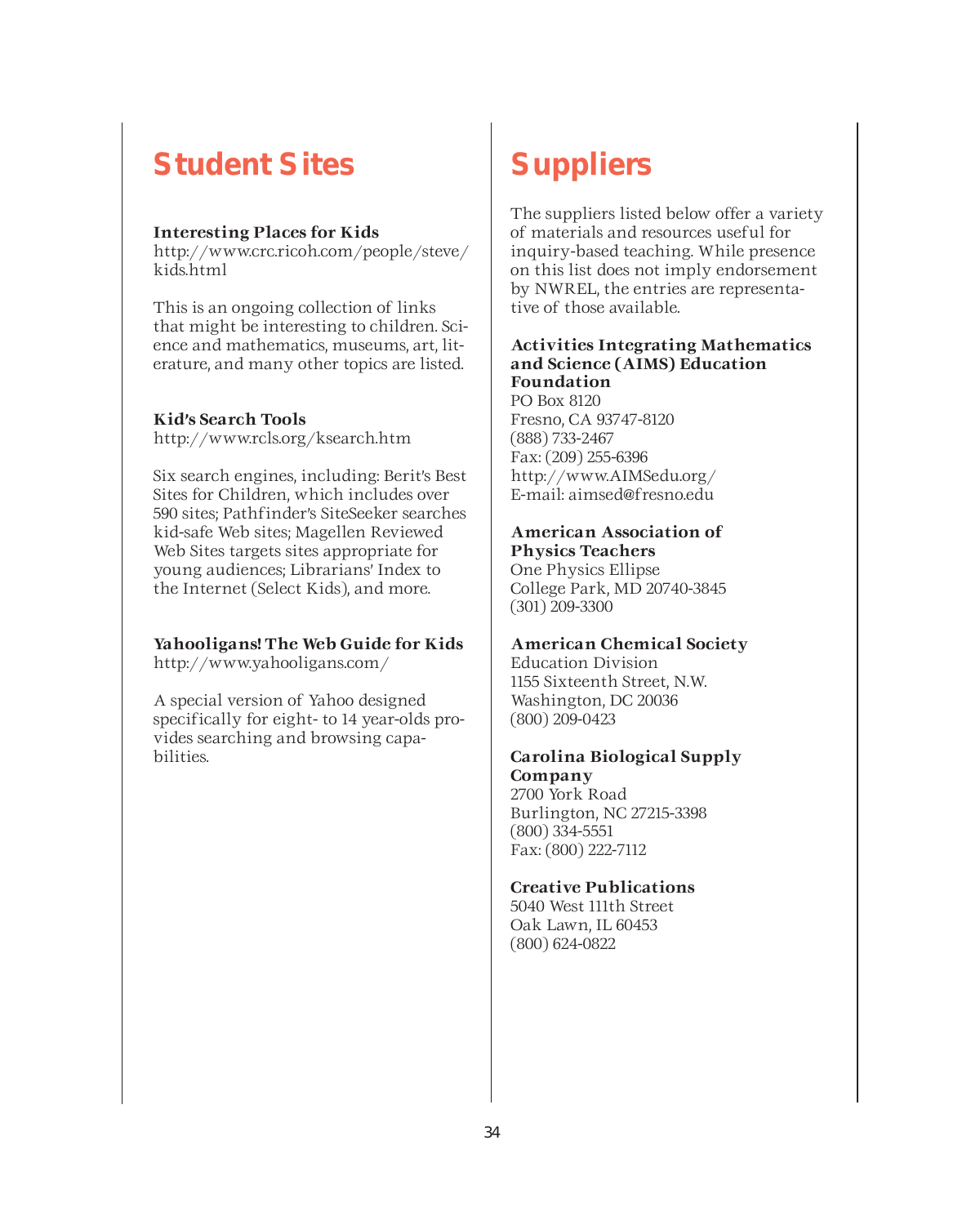#### **Cuisenaire Company of America, Inc.**

PO Box 5026 White Plains, NY 10601-5026 Customer Service: (800) 237-3142 Fax: (800) 551-RODS E-mail: INFO@CUISENAIRE.COM

#### **Dale Seymour Publications**

PO Box 10888 Palo Alto, CA 94303-0879 (800) 872-1100 Fax: (415) 324-3424

#### **Delta Education, Inc.**

PO Box 3000 Nashua, NH 03061-3000 (800) 442-5444 Fax: (800) 282-9560

### **Great Explorations in Math and Science (GEMS)**

University of California Berkeley, CA 94720 (510) 642-7771

### **Heinemann**

361 Hanover Street Portsmouth, NH 03801-3912 (800) 541-2086 Fax: (800) 847-0938

#### **Minnesota Educational Computing Company (MECC)**

Brookdale Corporate Center 6160 Summit Drive Minneapolis, MN 55430-4003 (800) 685-6322

#### **National Aeronautics and Space Administration (NASA)**

Education Division Mail Code FE Washington, DC 20546-0001

Request Publication: How to Access NASA's Education Materials and Services

#### **NW Region's Teacher Resource Center**  (415) 604-3574

#### **Pitsco, Inc.**

1002 E. Adams PO Box 1708 Pittsburg, KS 66762-1708 (800) 835-0686 Fax: (800) 533-8104 http://www.pitsco.com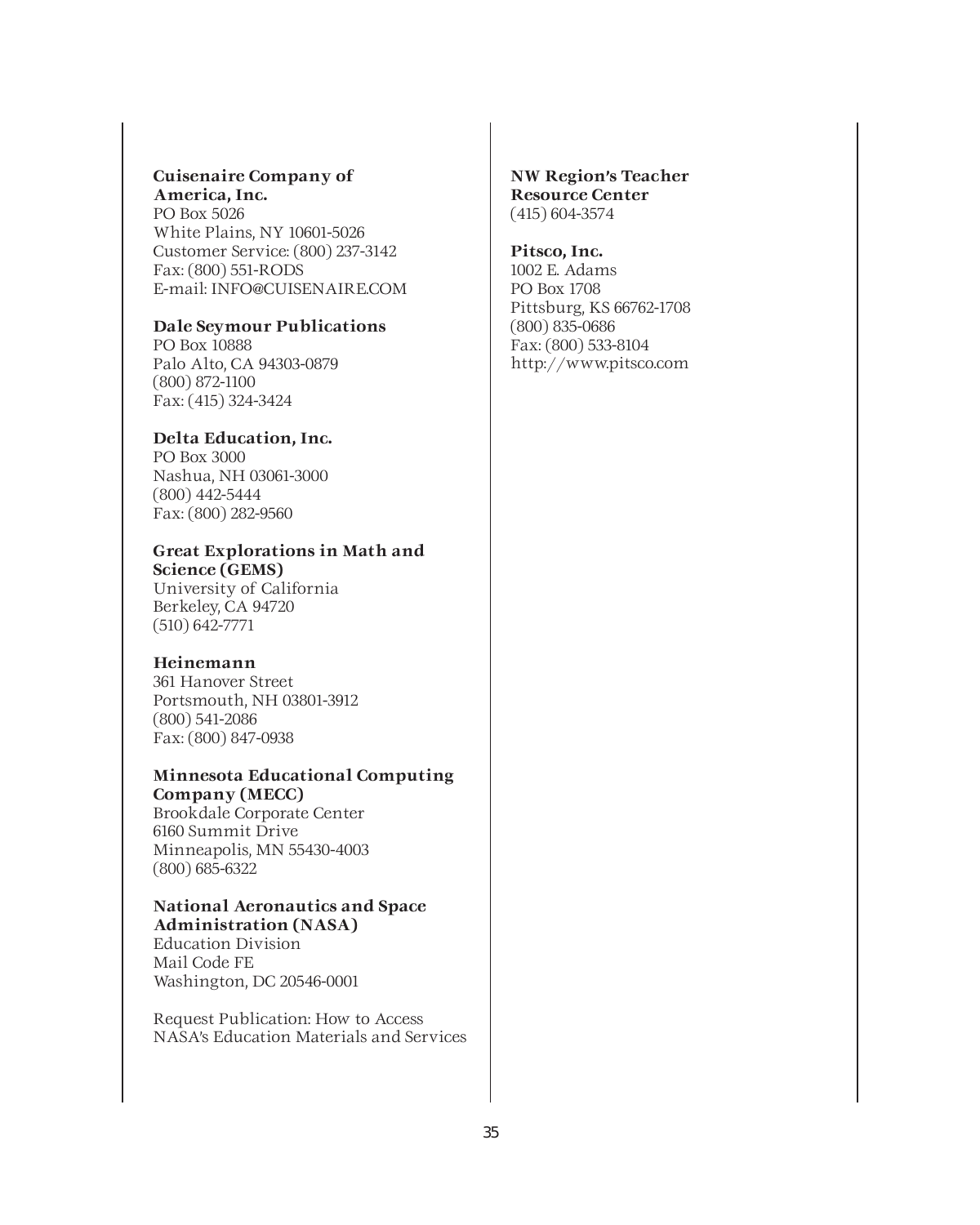### **Bibliography**

- American Association for the Advancement of Science. (1990). *Science for all Americans: Project 2061.* New York, NY: Oxford University Press.
- American Association for the Advancement of Science. (1993). *Benchmarks for science literacy: Project 2061.* New York, NY: Oxford University Press.
- Beisenherz, P. & Dantonio, M. (1996). *Using the learning cycle to teach physical science: A hands-on approach for the middle grades.* Portsmouth, NH: Heinemann.
- Borasi, R. (1992). *Learning mathematics though inquiry.* Portsmouth, NH: Heinemann.
- Brown, A., & Campione, J. (1994). Guided discovery in a community of learners. In K. McGilly (Ed.), *Classroom lessons: Integrating cognitive theory and classroom practice* (pp. 229-270). Cambridge, MA: The MIT Press.
- Flick, L. (1995, April). *Complex instruction in complex classrooms: A synthesis of research on inquiry teaching methods and explicit teaching strategies.* Paper presented at the meeting of the National Association for Research in Science Teaching, San Francisco, CA.
- Good, T., & Brophy, J. (1997). Looking in classrooms (7th ed.). New York, NY: Longman.
- Haury, D. (1993). *Teaching science through inquiry.* Columbus, OH: ERIC Clearinghouse for Science, Mathematics, and Environmental Education. (ED359048).
- Hiebert, J., Carpenter, T., Fennema, E., Fuson, K., Human, P., Murray, H., Olivier, A., & Wearne, D. (1996). Problem solving as a basis for reform in curriculum and instruction: The case of mathematics. *Educational Researcher, 25*(4), 12-21.
- Jacobsen, D., Eggen, P., & Kauchak, D. (1993). *Methods for teaching: A skills approach* (4th ed.). Columbus OH: Merrill.
- Johnson, D., & Johnson, R. (1991). Classroom instruction and cooperative learning. In H. Waxman, & H. Walberg (Eds.), *Effective teaching: Current research* (pp. 277-293). Berkeley, CA: McCutchan Publishing Corporation.
- King, A., & Rosenshine, B. (1993). Effects of guided cooperative questioning on children's knowledge construction. *Journal of Experimental Education, 61*(2), 127-148.
- Lawton, M. (1997, April 23). Hands-on science gets a thumbs up from students. *Education Week*, p. 12.
- Magnusson, S., & Palincsar, A. (1995). The learning environment as a site of science education reform. *Theory Into Practice, 34*(1), 43-50.
- National Council of Teachers of Mathematics. (1989). *Curriculum and evaluation standards for school mathematics.* Reston, VA: Author.
- National Council of Teachers of Mathematics. (1991). *Professional standards for teaching mathematics.* Reston, VA: Author.
- National Research Council. (1989). *Everybody counts*. Washington, DC: National Academy of Sciences.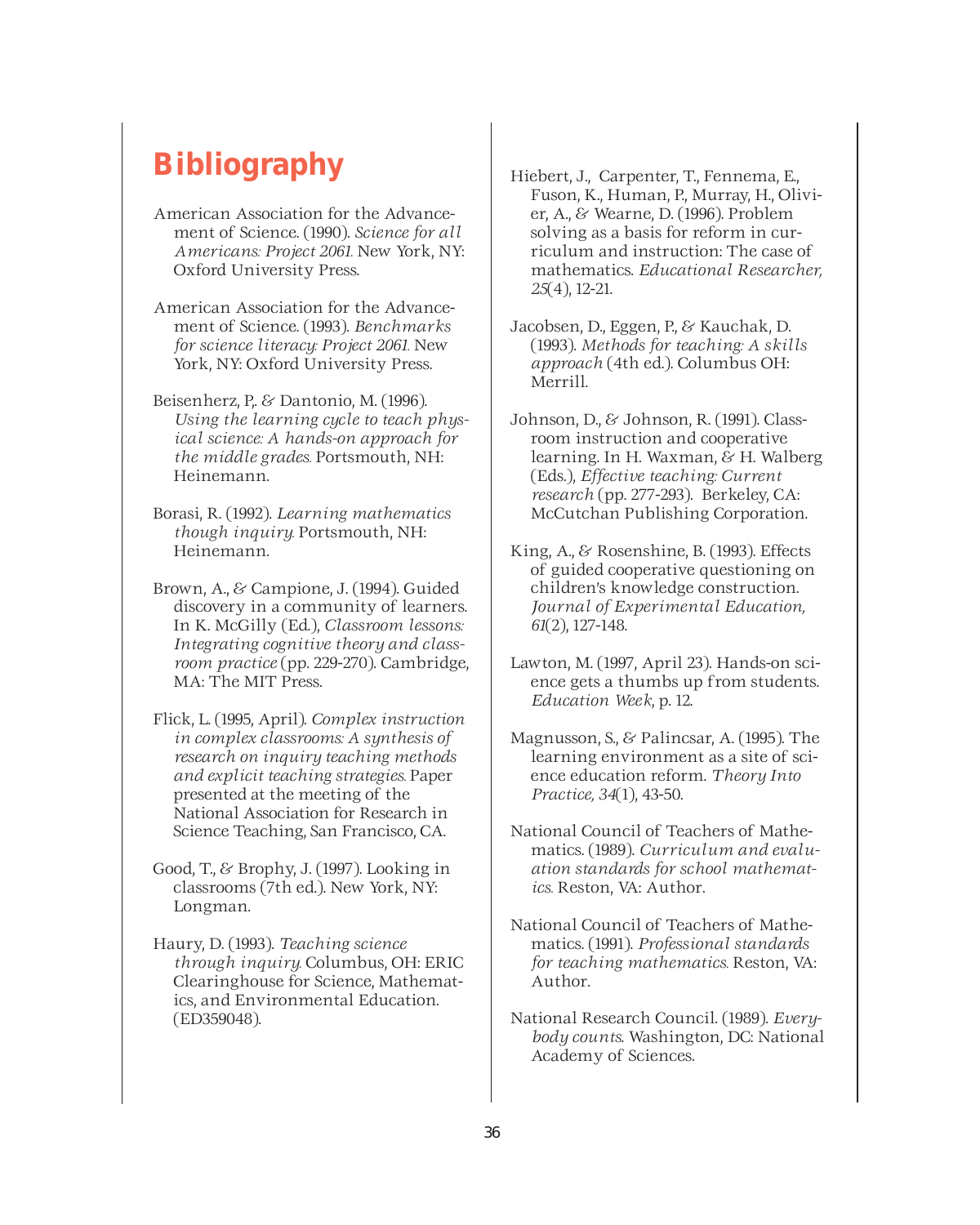National Research Council. (1996). *National science education standards.* Washington, DC: National Academy of Sciences.

- Nowell, L. (1992, April). *Rethinking the classroom: A community of inquiry.* Paper presented at the meeting of the National Conference on Creating the Quality School, Norman, OK.
- Ornstein, A. (1995). *Strategies for effective teaching* (2nd ed.). Madison, WI: Brown and Benchmark.
- Rosenshine, B. (1995). Advances in research on instruction. *Journal of Educational Research, 88*(5), 262-68.
- Roth, W. (1991). Open-ended inquiry. *The Science Teacher, 58*(4), 40-47.
- Schifter, D. (Ed.). (1996). *What's happening in math class? Envisioning new practices through teacher narratives* (Vol. 1). New York, NY: Teachers College Press.
- Schifter, D. (Ed.). (1996). *What's happening in math class? Reconstructing professional identities* (Vol. 2). New York, NY: Teachers College Press.
- Seifert, E., & Simmons, D. (1997). Learning centered schools using a problembased approach. *National Association of Secondary School Principals Bulletin, 81*(587), 90-97.
- Simpson, D. (1996, February). *Engaging students in collaborative conversations about science.* Paper presented at the meeting of the American Association for the Advancement of Science, Seattle, WA.
- Tobin, K., & Fraser, B. (1991). Learning from exemplary teachers. In H. Waxman, & H. Walberg (Eds.), *Effective teaching: Current research* (pp. 217- 236). Berkeley, CA: McCutchan Publishing Corporation.
- U.S. Department of Education. (1997). *Pursuing excellence: A study of U.S. eighth-grade mathematics and science teaching, learning, curriculum, and achievement in international context. Initial findings from the Third International Mathematics and Science Study* (TIMSS) (NCES 97-198). Washington, DC: Author.
- University of Northern Iowa. (Month, date, 1997). *PRISMS project overview.* [Online]. Available: http:// www.prisms.uni.edu/Overview/
- van Zee, E., Iwasyk, M., Kurose, A., Simpson, D., & Wild, J. (1996, February). *Teachers as researchers: Case studies of student and teacher questioning during inquiry-based instruction.* Paper presented at the meeting of the American Association for the Advancement of Science, Seattle, WA.
- Wang, M., & Walberg, H. (1991). Teaching and educational effectiveness: Research synthesis and consensus from the field. In H. Waxman, & H. Walberg (Eds.), *Effective teaching: Current research* (pp. 81-103). Berkeley, CA: McCutchan Publishing Corporation.